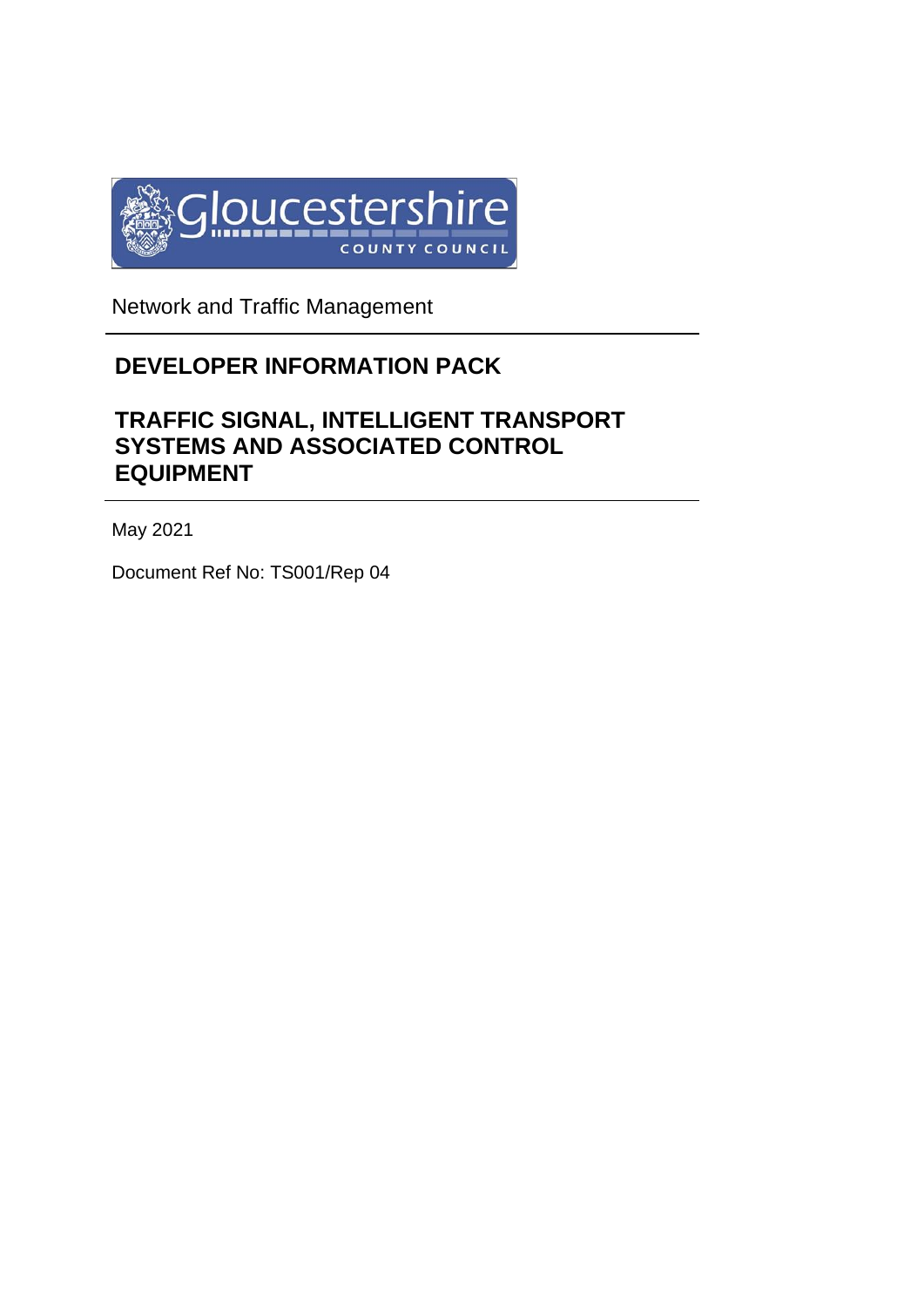# **Contents Amendment Record**

| <b>Issue</b>   | Revision         | Description        | Date             |
|----------------|------------------|--------------------|------------------|
| $\overline{7}$ | 1                | Eighth             | May 2021         |
| $\overline{7}$ | $\boldsymbol{0}$ | Seventh            | <b>June 2020</b> |
| 6              | $\boldsymbol{0}$ | Sixth              | Aug 2019         |
| 5              | $\boldsymbol{0}$ | Fifth              | March 2017       |
| 4              | $\boldsymbol{0}$ | Fourth Issue       | January 2012     |
| 3              | $\boldsymbol{0}$ | Third Issue        | April 2008       |
| $\overline{2}$ | $\boldsymbol{0}$ | Second Issue       | November 2002    |
| 1              | $\boldsymbol{0}$ | <b>First Issue</b> | March 1998       |

This document has been issued and amended as follows: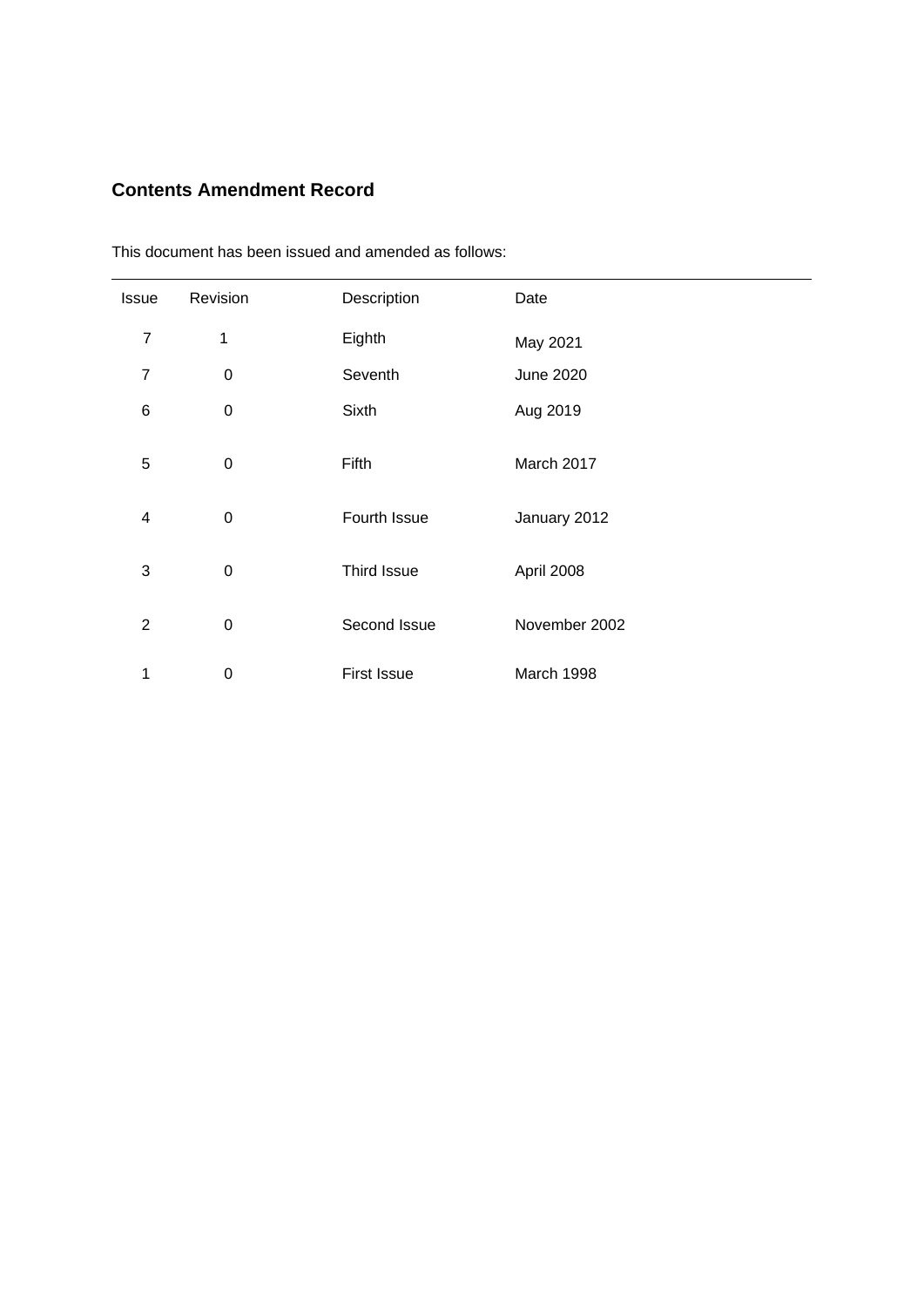# **INDEX**

- 1 Aim of the Information Pack
- 2 Approvals and Procedures
- 3 Safety Audits
- 4 Design Checks
- 5 Standards for Signal Design
- 6 Standards for Supply and Installation Traffic Signal Equipment
- 7 Standards for Maintenance of Traffic Signals
- 8 Control and Communication Systems
- 9 Testing and Commissioning Procedures
- 10 Civil Engineering
- 11 Intelligent Transport Systems (ITS)
- 12 CCTV

**Appendix A** Generic Appendix 12/5

**Appendix B** Inspection and Completion Forms

**Appendix C** Cable Identification System

**Appendix D** Construction Works - Applications for Consent

**Appendix E** Standard Drawings

**Appendix F** Commuted Sums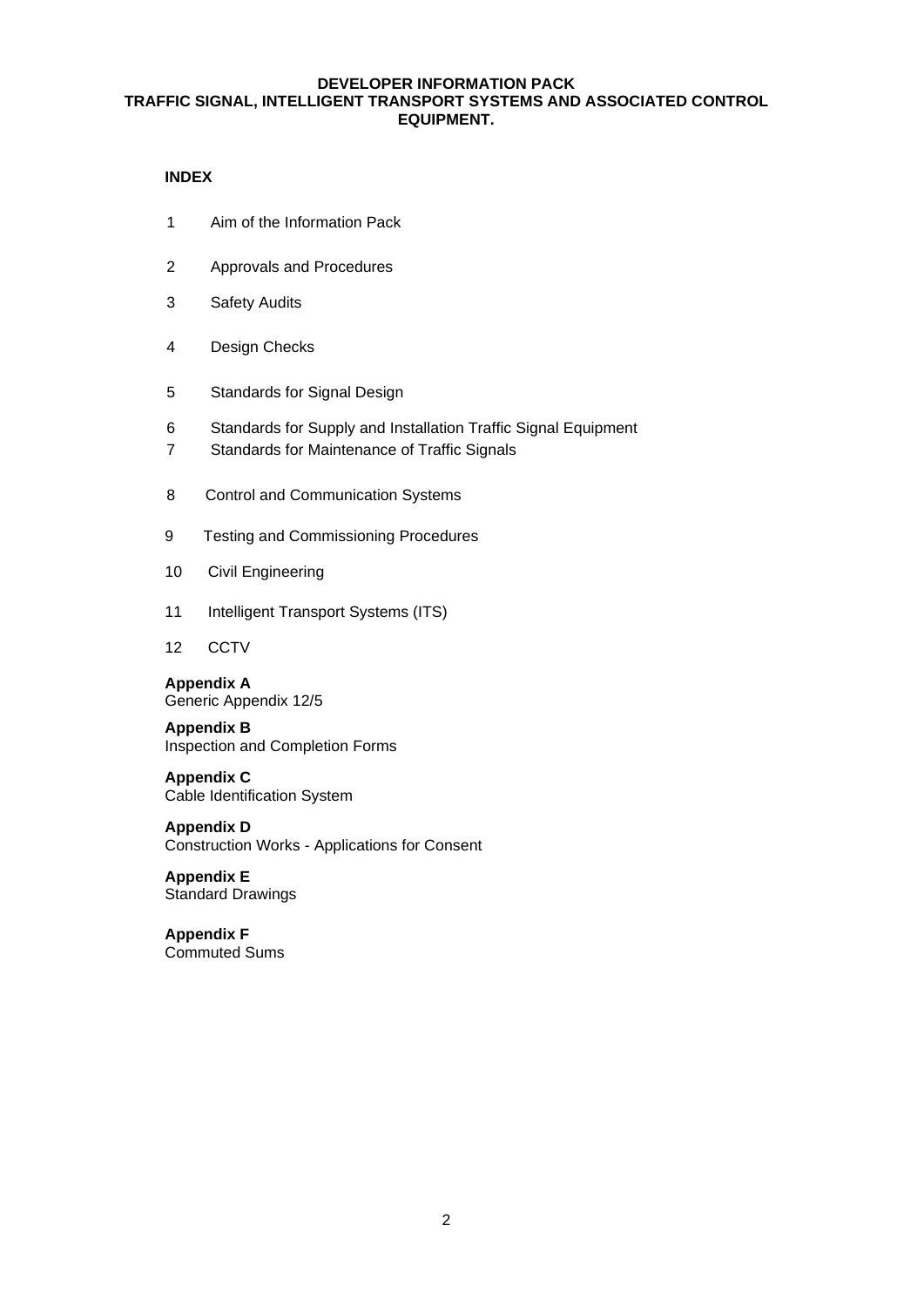#### **GENERAL STATEMENT OF REQUIREMENTS**

Gloucestershire County Council has a requirement under the Traffic Management Act to ensure the expeditious movement of all road users and provide a safe environment for all. Developers are therefore advised that where signal control may be the preferred option, or the proposed development increases or alters traffic volumes or movement, Developers will be required to justify their decision to promote traffic signals both in the short and long term and provide comparison with alternative junction types. They will also be expected to provide proposals for mitigation measures on the wider highway network where appropriate.

This information pack has been prepared to assist the approvals procedure for developers and their agents when proposing traffic signal control and associated ITS solutions as part of development works. The processes and standards either set or referred to in this document are those reasonably expected by this Authority to provide best practice solutions and designs for traffic signal control and associated works.

All developers or their agents are encouraged to contact Gloucestershire County Council Network and Traffic Management (GCC) at the earliest possible opportunity (pre-planning application submission) to discuss the implications of the proposals on the highway network.

Intelligent Transport Systems (ITS) are an important tool in the monitoring and management of the Highway network. Gloucestershire County Council is committed to the installation where appropriate of ITS equipment including CCTV, Automatic Number Plate Recognition (ANPR), Journey Time Management Systems (JTMS), Car Park management systems, Variable Message Signs (VMS) and communication cable ducts at, or in the vicinity of any new junction or modified junction proposed for the highway. Where appropriate a financial contribution to GCC wider route / area based ITS strategy may be requested.

New signal-controlled junctions and pedestrian crossings situated in the Urban Environment may be required to form part of the existing Urban Traffic Control System (UTC). In these circumstances SCOOT control with either MOVA, CLF or VA fallback will be required. Standalone or isolated junctions will normally be expected to operate the MOVA operational strategy provided suitable site conditions are met. This will depend upon speed of road, capacity requirements and the practicalities of using loop based or alternative approved detection systems in constrained environments. At key junctions both UTC and MOVA maybe requested. Standalone pedestrian, cycle or equestrian crossings (NMU Crossings) shall operate Mova subject to the aforementioned criteria. Modifications to existing junctions may also require new or additional control strategies to be implemented as part of the development works and it must therefore not be assumed that alterations are like, for like. The final decision on the strategic mode of operation for any proposed installation shall rest with Gloucestershire County Council (GCC) or the Secretary of State for Transport where decisions on development proposals are referred.

Signal displays shall be LED type. Signal controllers and installations shall be Extra Low Voltage (ELV) unless otherwise agreed by Gloucestershire County Council (GCC). In addition, only equipment approved by Gloucestershire County Council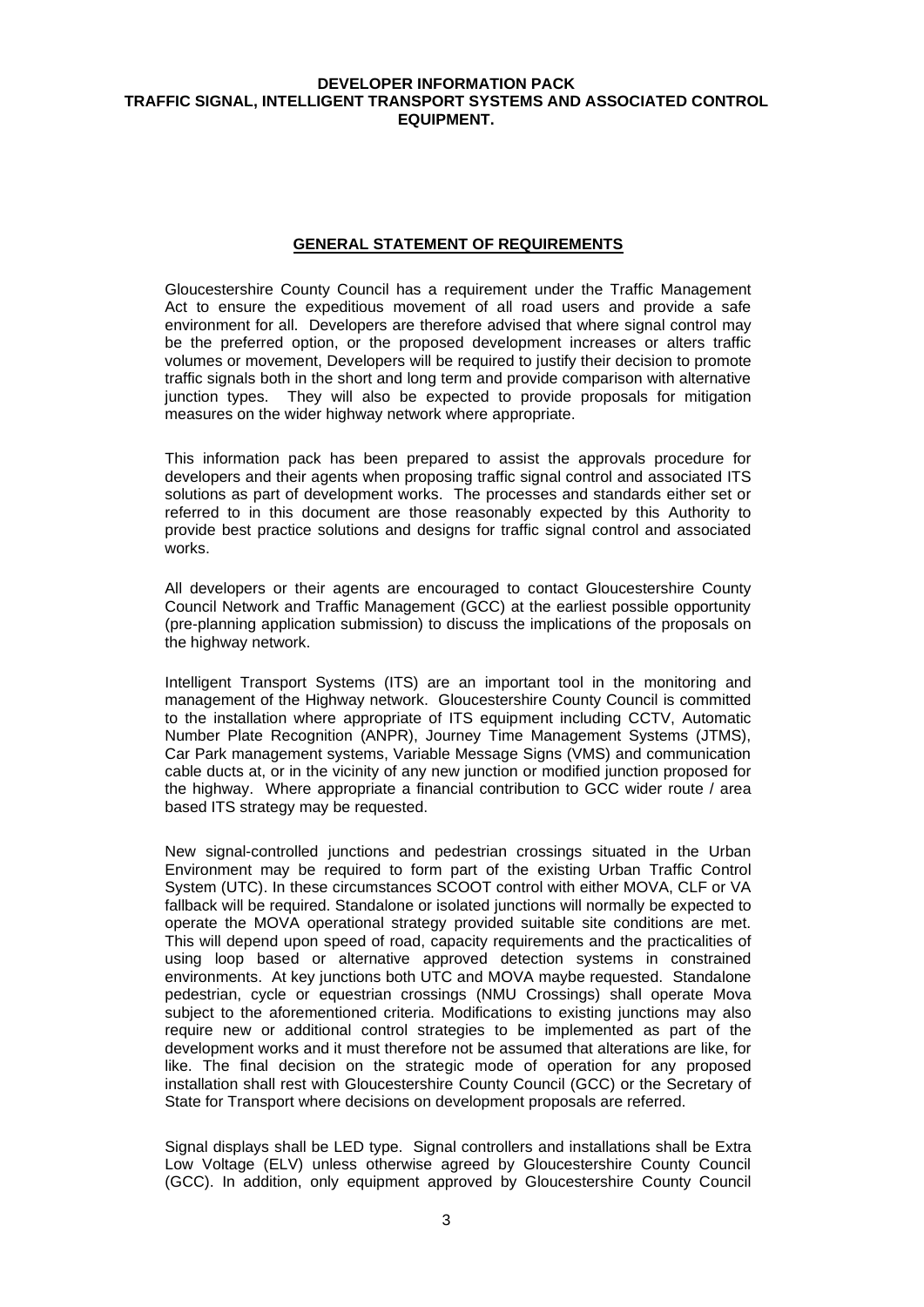Traffic Systems Section will be permitted for use on the highway.

Pelican crossings are no longer approved for new installations. Unless otherwise agreed, development proposals shall include nearside pedestrian / cyclist / equestrian facilities at signal intersections and stand-alone crossings.

Commuted sums for the ongoing maintenance of installations shall be paid by the developer to GCC covering a life expectancy period of 15 years. Commuted sum calculations shall be based on the ADEPT report Commuted Sums Levied For Traffic Signals September 2014.

Where a developer has received technical approval, this approval will be valid for a maximum of two years only. GCC reserve the right to request the developer to resubmit their proposals for approval if the design of the junction is altered prior to construction commencing or if the two-year approval period has expired.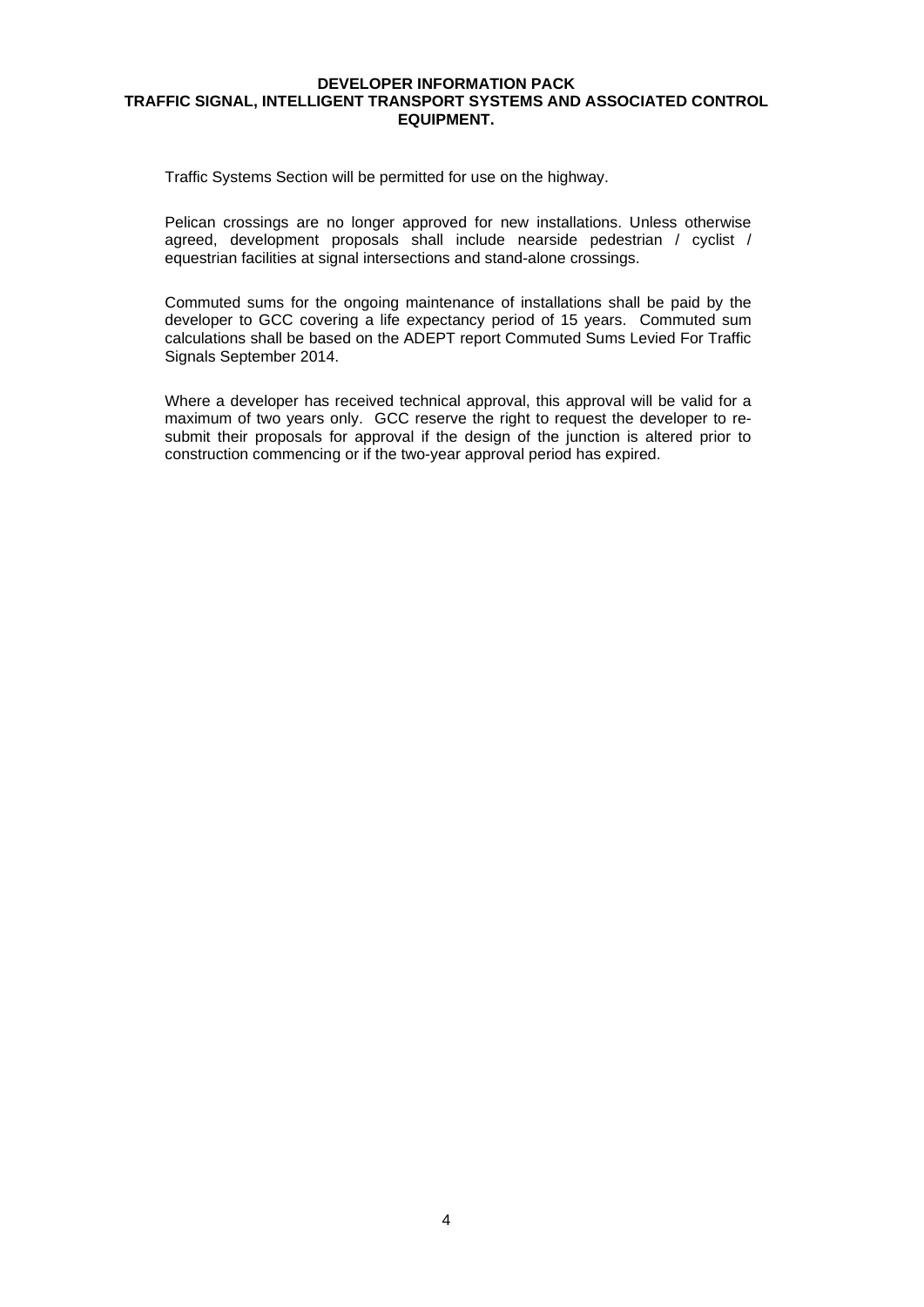## **1 AIM OF THE INFORMATION PACK**

- 1.1 This document sets the standards and requirements for the supply installation and maintenance of traffic signal equipment and associated minor civil engineering works. It is the intention that Developers should use the document as an aid to comply with the required standards set by Gloucestershire County Council, 'Best Practice' and National Standards. The document is not a prescriptive design guide and should be read in conjunction with the latest edition of Manual for Gloucestershire Streets – Traffic Management Systems and the Design Manual for Roads and Bridges (DMRB), technical advice and local transport notes.
- 1.2 One of the aims of this document is to ensure that any new type of junction proposed for the installation on the highway network is the most appropriate type of junction or combination of junction types both in the short and long term.
- 1.3 Developers and their agents are encouraged to contact Gloucestershire County Council Traffic Systems Team or Highways Development Management Department to discuss their proposals at the earliest possible opportunity. The preference of Gloucestershire County Council is to participate in these discussions prior to any planning application being submitted.
- 1.4 Gloucestershire County Council (GCC) or its Agents reserve the right to amend the requirements defined in this document in line with any new legislation, amendment to current working practices or modifications in performance specifications, at any time. It is the responsibility of Developers or their Agents to contact the Highway Authority regarding amendments to this document.
- 1.5 To ensure consistency of equipment, increased reliability and reduced maintenance costs, all developers will be expected to use only signal control equipment approved by Gloucestershire County Council.
- 1.6 For further information The Traffic Systems Manager can be contacted on **01452- 328964.**

# **2 APPROVALS AND PROCEDURES**

- 2.1 All designs shall be approved by Gloucestershire Council Network and Traffic Management Department or its Agents and may be the subject of a Highways Agreement. During the pre-planning discussions GCC will endeavour to liaise with the Developer and where viable, to share preliminary network and junction data and modelling details. Charges for supplied data may be applicable.
- 2.2 The information to be supplied for approvals shall be in addition to that required to conform to the latest edition of The Construction (Design and Management Regulations). It will be the duty of the developer to ensure that appropriate duty holders are appointed for highway works projects.
- 2.3 Submissions for junction control must be accompanied by a full Transport Assessment in agreement with GCC Highways Development Management Department, setting out the objectives to integrate planning and transport at the National, Strategic and Local level and to promote more sustainable transport choices both for movement of people and freight.
- 2.4 Designs for traffic signal junctions must consider capacity, safety and future maintenance liability. Developers shall ensure that Design Organisations follow design procedures defined in the DMRB document 'TA101 Traffic signalling systems', Road Liaison Group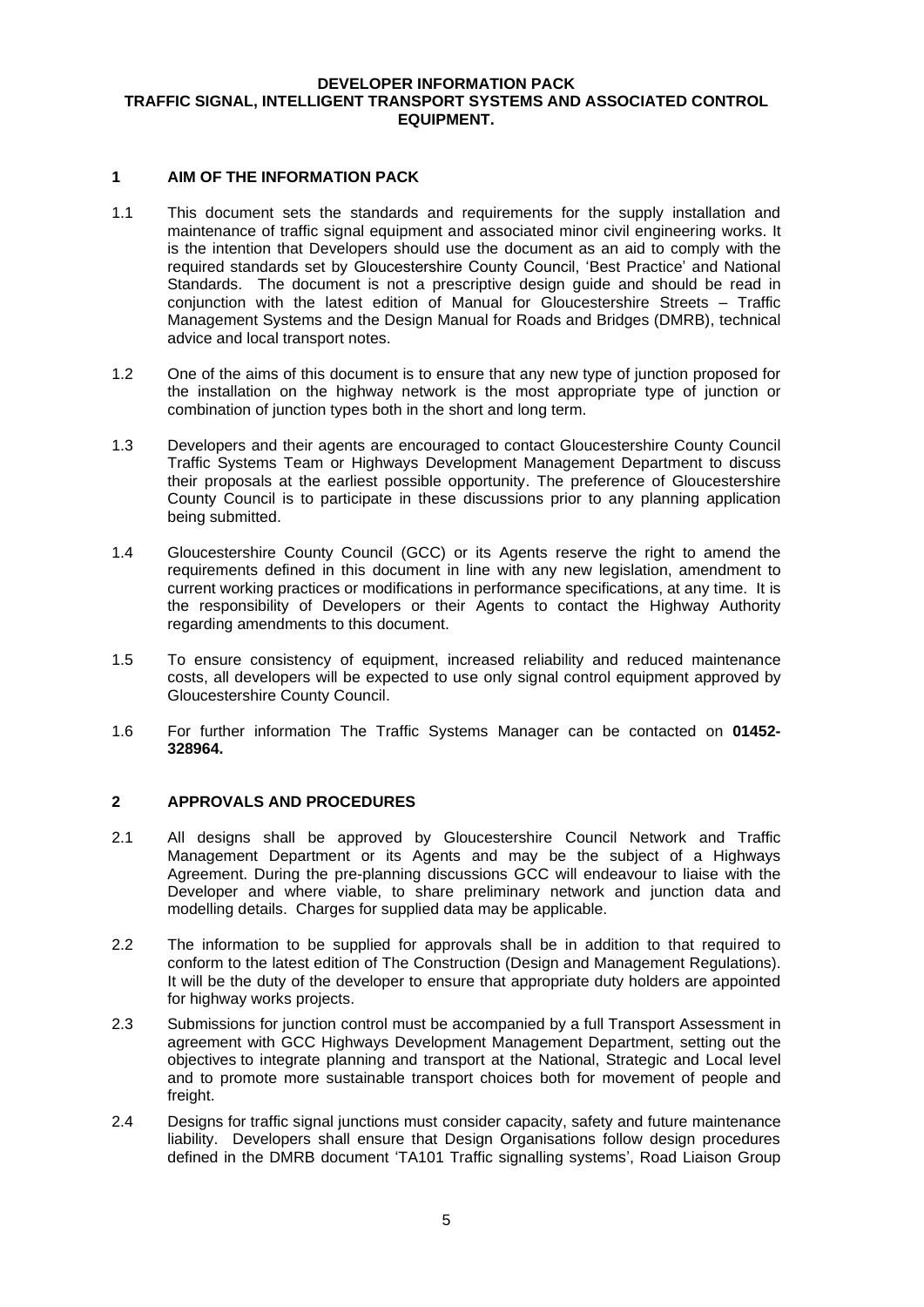"Management of Electronic Traffic Equipment" Code of Practice (September 2011) and have design processes certified under' TA101 Traffic Signalling systems' .

- 2.5 Submissions shall also include an assessment of pedestrian, cyclist and mobility impaired facilities – NMU (Non-Motorised Users).
- 2.6 Submissions shall include speed of road assessment, 85%ile vehicle speeds recorded in a suitable location relative to any proposed junction and where appropriate, MOVA cruise speeds, undertaken by a specialist MOVA validation engineer. These details should be included at Stage-1 design.
- 2.7 Submissions and works are required to be checked and safety audited at three stages. The level of information to be supplied at each stage is defined below.
- 2.8 Project works programmes shall be copied to Gloucestershire County Council at the various design and construction stages. The works program shall identify key milestones for installation, testing and commissioning procedures.
- 2.9 Fees owed to the Gloucestershire County Council under Highway Agreements shall include commuted sums for maintenance and operation of signal installations. For further details contact Traffic Systems Manager on 01452-328964.

# **3 SAFETY AUDITS**

- 3.1 The Developer is required to arrange safety audits at Preliminary Design (Stage-1) Detailed Design (Stage-2) and Pre-Opening (Stage-3). Safety audits shall be undertaken in accordance with DMRB document 'GG119 Road safety audit' and current GCC Road Safety team audit policy documents
- 3.2 Design submissions shall also include the designers' safety audit exemption report.

#### **4 DESIGN CHECKS**

#### 4.1 **Stage-1**

- 4.1.1 The following information shall be submitted as a minimum for comment/approval at Stage-1 design. General Arrangement layout(s) presented at a scale of 1:500. Drawings to include CAD file and be prepared on an accurate base, indicating proposals for:
	- a) Changes to alignment, levels and structures.
	- b) Traffic-lanes stop lines and island positions.
	- c) Signal equipment positions
	- d) Outline of pedestrian/cyclist/special facilities.
	- e) Capacity calculations including method of control with full input/output data, electronic file submission and an accompanying rationale of the assessment features.
	- Approved assessment programmes are LinSig for isolated junctions and Transyt / LinSig for linked systems. A link node diagram as defined in the Transyt user guide manual must accompany Transyt assessments. LinSig assessments shall be accompanied by stage diagrams, traffic flow diagrams and a scale plan.
	- Transyt or LinSig assessments of Signalised Gyratory or Roundabout Control must be accompanied by full lane flow data assessments.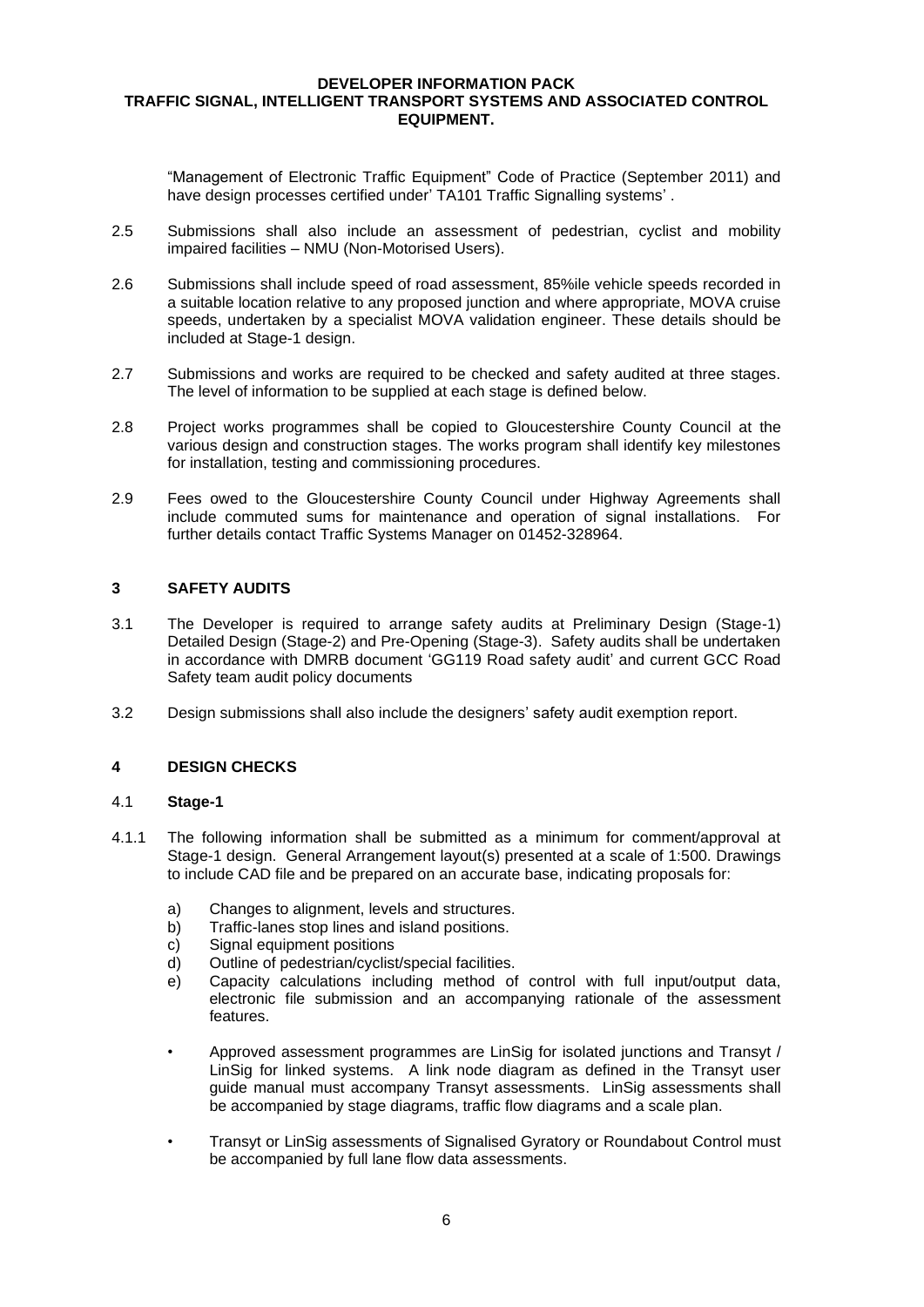- Paramics Discovery Model is the recommended micro-simulation software. The developer shall request approval from Gloucestershire County Council for the presentation of alternative software assessments.
- Where submissions evaluate existing traffic signal junctions, every effort shall be made to record current junction performance and to validate supplied base models. Where existing junctions operate MOVA, the MOVA TM (DA / DF) logs shall be utilised to establish base model saturation flows and average stage appearance and duration statistics.
- 4.1.2 GCC reserves the right to request more detailed design information during stage 1 assessments as required.
- 4.1.3 A signal works estimate shall be supplied sufficient for starting the Commuted Sum Calculation process.

## 4.2 **Stage-2**

- 4.2.1 The following information shall be submitted for comment/approval at Stage-2 design:
	- Contract specifications for both Civil Engineering and Traffic Signal installation works. The Civil Engineering details shall include all relevant appendices as defined in the Highway Works Specification. The Traffic Signal details shall include ITS1827 (previously MCH1827) data forms, MOVA dataset and diagram and SCOOT details where applicable.
	- Specifications shall incorporate an Appendix 12/5 as defined in the Highway Works Specification and as generically presented in this document. If nominated for use, alterations to this Appendix 12/5 shall be made by way of reference to amended and supplementary clauses only. The document text shall not be substantially altered.
	- Design layout(s) shall be presented at a scale of either 1:200 or 1:250 (typically A1).
	- Detailed designs shall include but not be limited to the following:
	- a) All civil engineering construction works.
	- b) Duct runs, drawpit types and locations and pole foundations.
	- c) Guard railing drop kerbs and tactile slab positions.
	- d) Carriageway and footway surface treatments.
	- e) Road markings, studs and signs conforming to the latest edition of the 'Traffic Signs Regulations and General Directions' and the 'Traffic Signs Manual'.
	- f) Street Lighting.
	- g) Power supply details, including isolation and fuse discrimination details.
	- h) Signal head and pole positions, including passively safe specifications where applicable.
	- i) Controller position and maintenance area.
	- j) Detection proposals.
	- k) Telemetry facilities and connections.
	- l) Special features and facilities.
	- m) Standard Construction Details.
	- n) Test schedules
	- o) Cable schematic details
	- p) Urban Traffic Control specifications and systems
	- q) Remote monitoring specifications and systems
	- r) Mova cruise speeds, link diagram and assessment report.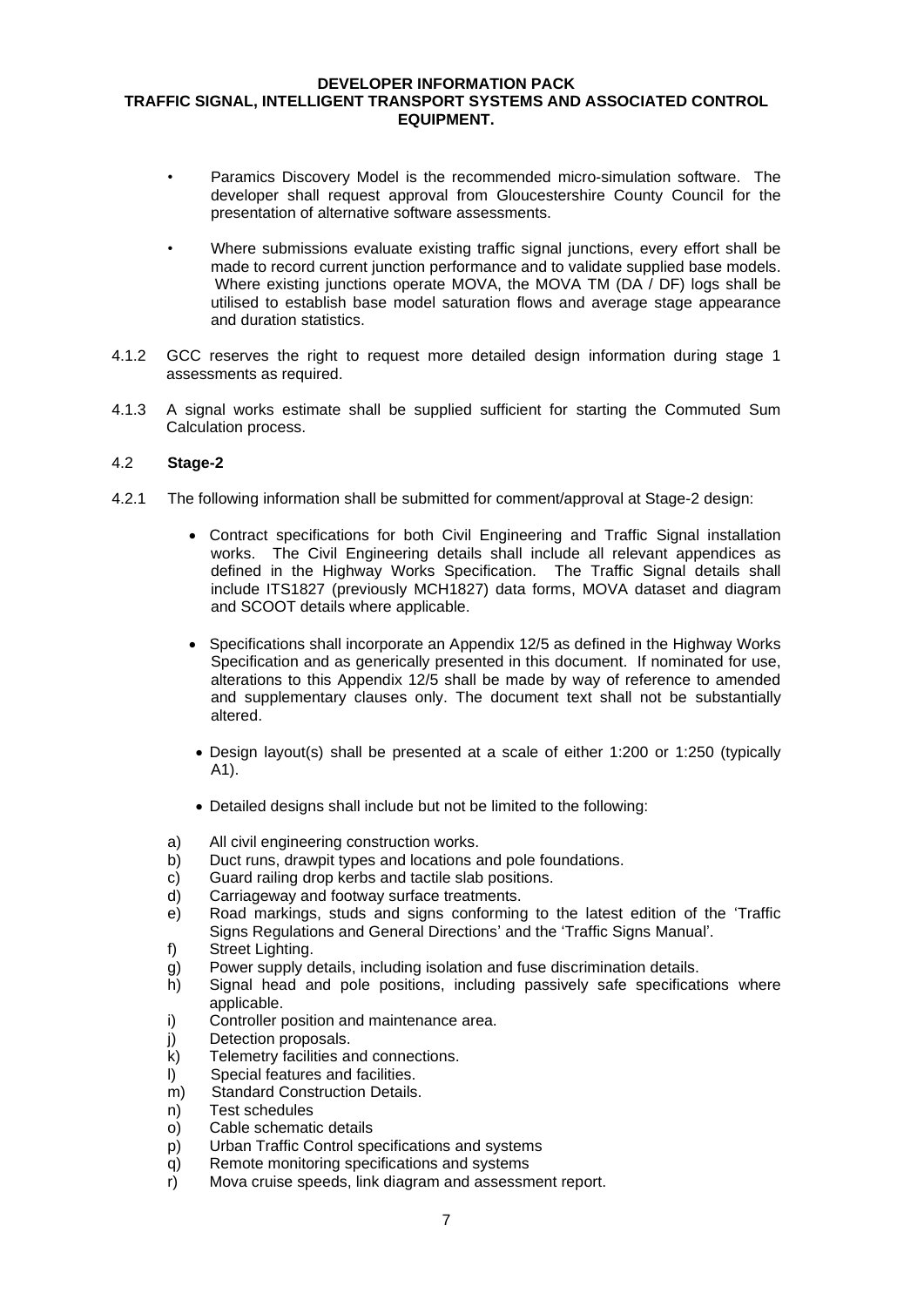- A record of Design Considerations for the traffic signal layout, including any known issues, mitigation measures and outstanding issues shall be prepared.
- 4.2.2 The labelling of above ground detection on design drawings shall follow the format:

'PHASE-DETECTOR TYPE-POLE NUMBER'. *For example:* BMVD2 is phase B microwave vehicle detector on pole 2 GOC2 is phase G on-crossing detector on pole 2 GKS2 is phase G kerbside detector on pole 2 This labelling shall correlate with the controller data forms detector notation.

4.2.3 The labelling of loop configurations shall follow the format:

'PHASE-TYPE-MOVA INPUT NO (if relevant)'. *For example:* AIN1 indicates phase A, MOVA IN loop, input no.1 AX2 indicates phase A, MOVA X loop, input no. 2 ASL3 indicates phase A MOVA stop line loop, input no.3 AQ5 indicates phase A MOVA Q loop input no. 5 AX indicates phase A System D X loop AY indicates phase A System D Y loop AXYZ indicates three System D loops on one phase connected to one channel of detection. N11121E1 is a SCOOT loop and has its own 8-figure alpha-numeric mnemonic relevant to the UTC system area, region, node, stage and link. (SCOOT 1,2,3 etc will not be accepted).

The above list is not exhaustive but indicates the essence of the mnemonic configuration to be followed. This labelling shall correlate with the controller data forms detector notation.

- 4.2.4 Phase allocation for controller streams shall phase all vehicle movements first followed by pedestrian movements per stream. Dummy phase shall be allocated last in sequence.
- 4.2.5 Phasing and stream design of roundabouts shall normally follow the rationale of one stream per node with the circulating phase nominated first followed by the corresponding entry phase and then pedestrian and dummy phases. Where roundabouts are of a small inscribed circle diameter and due to dominant traffic movements are proven to follow a simplified format of control a single stream may be considered. Roundabouts must be controlled under the Mova control strategy and must be configured with CLF fallback.
- 4.2.6 A detailed signal works estimate to be agreed by GCC shall be supplied sufficient for concluding the Commuted Sum Calculation process.

# 4.3 **Stage 3**

The following documents shall be included in the Design File in accordance with 'TA101 Traffic signalling systems' and provided within one month of substantial completion or commission of installations. The scheme CDM details to be included in the Health and Safety File.

- a) As built drawings and records.
- b) Electrical safety test records and completion certificates.
- c) Controller configuration forms.
- d) Equipment settings.
- e) Cable layouts.<br>f) Power Supply
- Power Supply Details.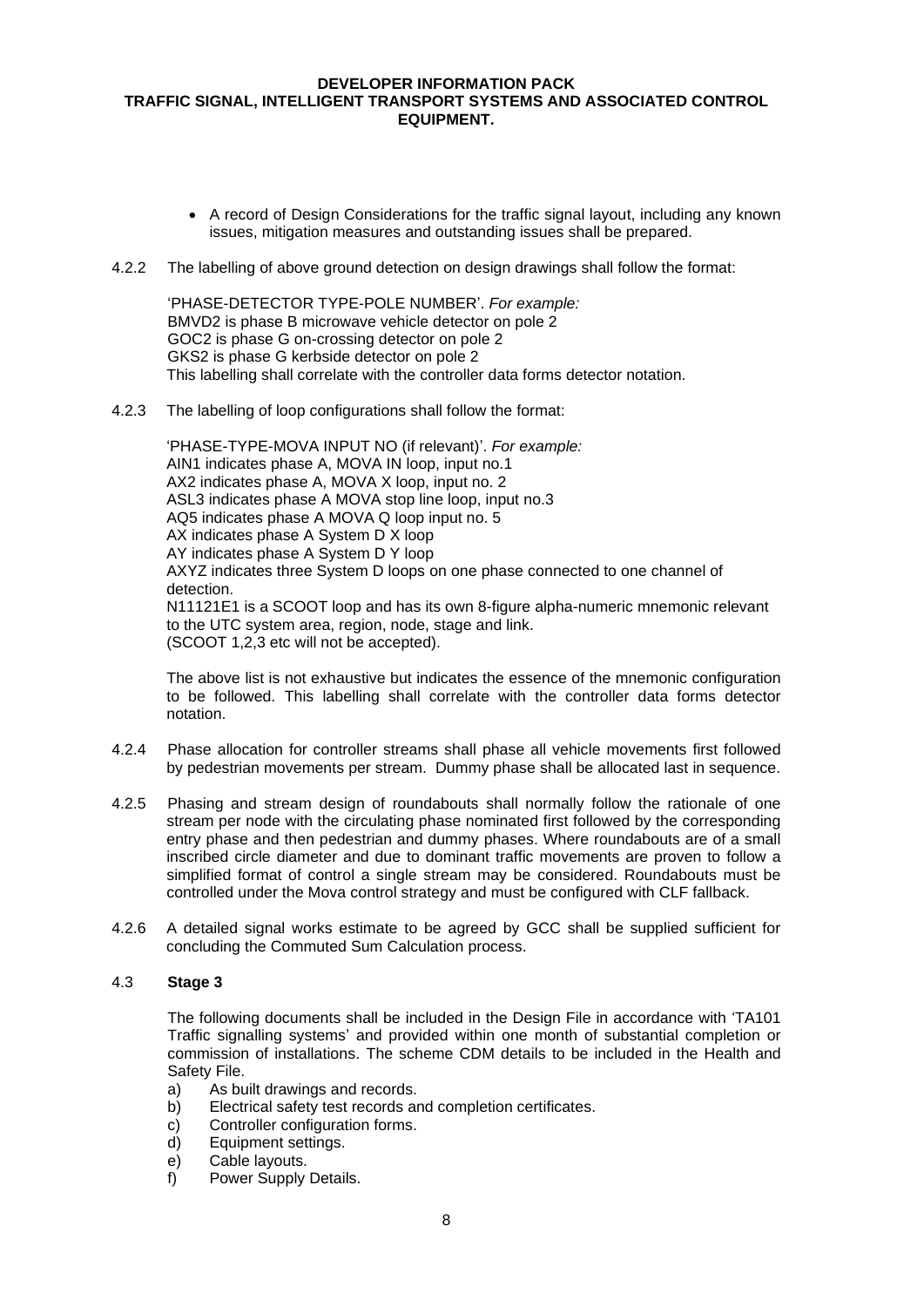- 4.4 Final assessment files preferably in LinSig, or if microsimulation then Paramics Discovery model software shall be used. The developer is required to request approval from GCC for any alternative software.
- 4.5 The information to be supplied under section 4 is in addition to that required to conform to The Construction (Design and Management) Regulations.
- 4.6 Where proposals either affect or are required to form a linked UTC signal system, all relevant information shall accompany details supplied under section 4. This additional information shall include:
	- a) Method of control and translation strategy for SCOOT control.
	- b) Control and reply word data.
	- c) Instation system configuration data.
	- d) Data transmission system details.
	- e) SCOOT loop details.
	- f) Other ITS related infrastructure.
- 4.7 Where proposals either affect or are required to form a linked MOVA signal system, all relevant information shall accompany details supplied under section 4. This additional information shall include:
	- a) MOVA dataset (pre-validation and post-validation)
	- b) MOVA license numbers, LIN, LIF, HIC and Red Card details or SIM Card details
	- c) MOVA link/lane diagram
	- d) Controller settings, linking statements and validation reports

# **5 STANDARDS FOR SIGNAL DESIGN**

- 5.1 In addition to the guidelines and standard details contained in this document, all signal designs shall conform to the latest Department of Transport Specifications, Technical Directives, Technical Advice notes and Traffic Advisory Leaflets and TOPAS specification standards. Where TR or other specifications are superseded by TOPAS, the TOPAS specification shall be used.
- 5.2 Particular attention shall be given to the design requirements for NMU's, the visually impaired and mobility impaired.
- 5.3 The Developer shall note that all controlled pedestrian / cyclist facilities shall utilise nearside displays, and unless otherwise agreed with Gloucestershire County Council or his Agent, shall incorporate all detection facilities as defined in 'Traffic Signs Manual Chapter 6 Traffic Control' and TOPAS 2500.
- 5.4 Design processes shall conform to the Construction (Design and Management) Regulations and TA 101.
- 5.5 The Developer shall undertake the duties of the Client for the purposes of and in accordance with the definition set out in The Construction (Design and Management Regulations), or any amendment or variation of the same.
- 5.6 All new or significantly modified installations shall be ELV. All signal aspects shall be LED type.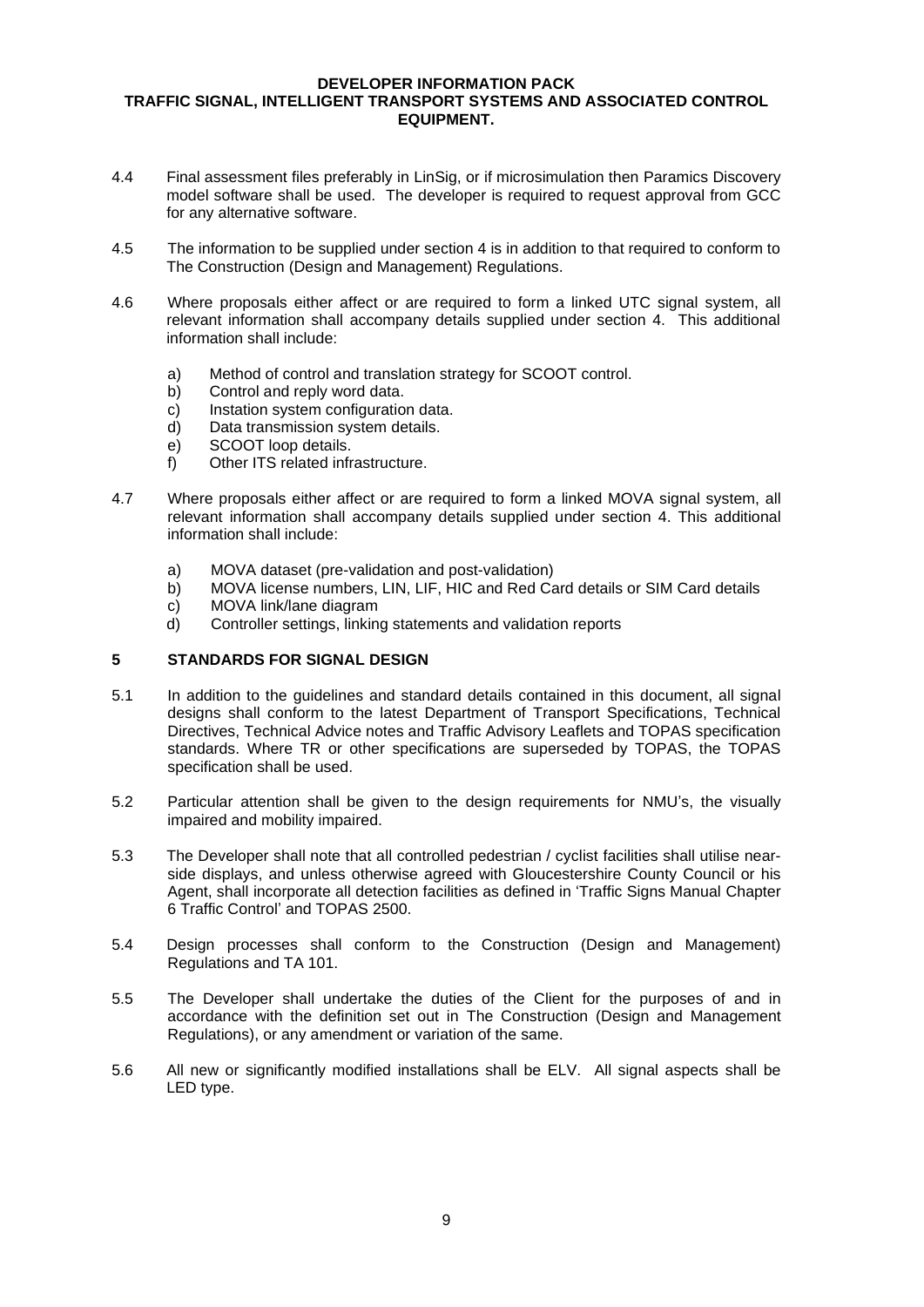#### **6 STANDARDS FOR SUPPLY AND INSTALLATION OF TRAFFIC SIGNAL EQUIPMENT**

- 6.1 The Developer shall ensure that contracts conform with and refer to all Regulations, Acts and Specifications appropriate to the works, and that Contractors and Suppliers are fully approved to work on the Highway and are accredited to ISO 9000 or equivalent.
- 6.2 All personnel working on the Highway Authorities traffic control systems shall be accredited to the relevant level for the work being undertaken.
- 6.3 Installation works processes shall conform to The Construction (Design and Management Regulations) and TA101.
- 6.4 Factory and site acceptance tests shall be carried out in accordance with the test schedules contained in Appendix B. All electrical safety tests shall be carried out in accordance with and satisfy the latest requirements of the Electricity at Work Act Regulations.
- 6.5 The Developer shall give a minimum of 10 working days' notice to GG or his Agent of the test dates.
- 6.6 The Developer shall ensure that all construction works and activities on the Highway conform to the New Roads and Street Works Act (latest revised edition).
- 6.7 During the works, the Developer shall be responsible for providing information board signs. The signs shall advise the public, both vehicular and pedestrian of:
	- a) The reason for the works
	- b) The anticipated start and end dates
	- c) Emergency telephone number
- 6.8 A list of contract clauses and standard details are contained in the attached appendices, these may be used to form the basis of the installation specification.
- 6.9 A generic Appendix 12/5 specification and standard details are contained in the appendices. These may be used to form the basis of the Developer's installation specification, which must be made representative of the proposed works and site-specific installation.
- 6.10 Where the Developer is proposing equipment new to the Authority or the equipment is requested by Gloucestershire County Council, all necessary test equipment and maintenance spares shall be supplied free of charge to the Gloucestershire Network and Traffic Management Department.

# **7 STANDARDS FOR MAINTENANCE OF TRAFFIC SIGNALS**

7.1 The Developer shall maintain the traffic signal installation for a period of either 28 days or 12 months (as required by Gloucestershire County Council); the level of maintenance shall be as defined in Appendix A.

# **8 CONTROL AND COMMUNICATION SYSTEMS**

# **8.1 UTC SCOOT**

8.1.1 The existing UTC/SCOOT control system is Siemens Hosted UTC-UX supporting UTMC, ADSL, Fibre & Wireless formats. Developers should note that Telecommand 12 is a 'life expired' system and is no longer supported by the supplier. In the event that proposals necessitate amendments or additions to sub-areas operating this system, the Developer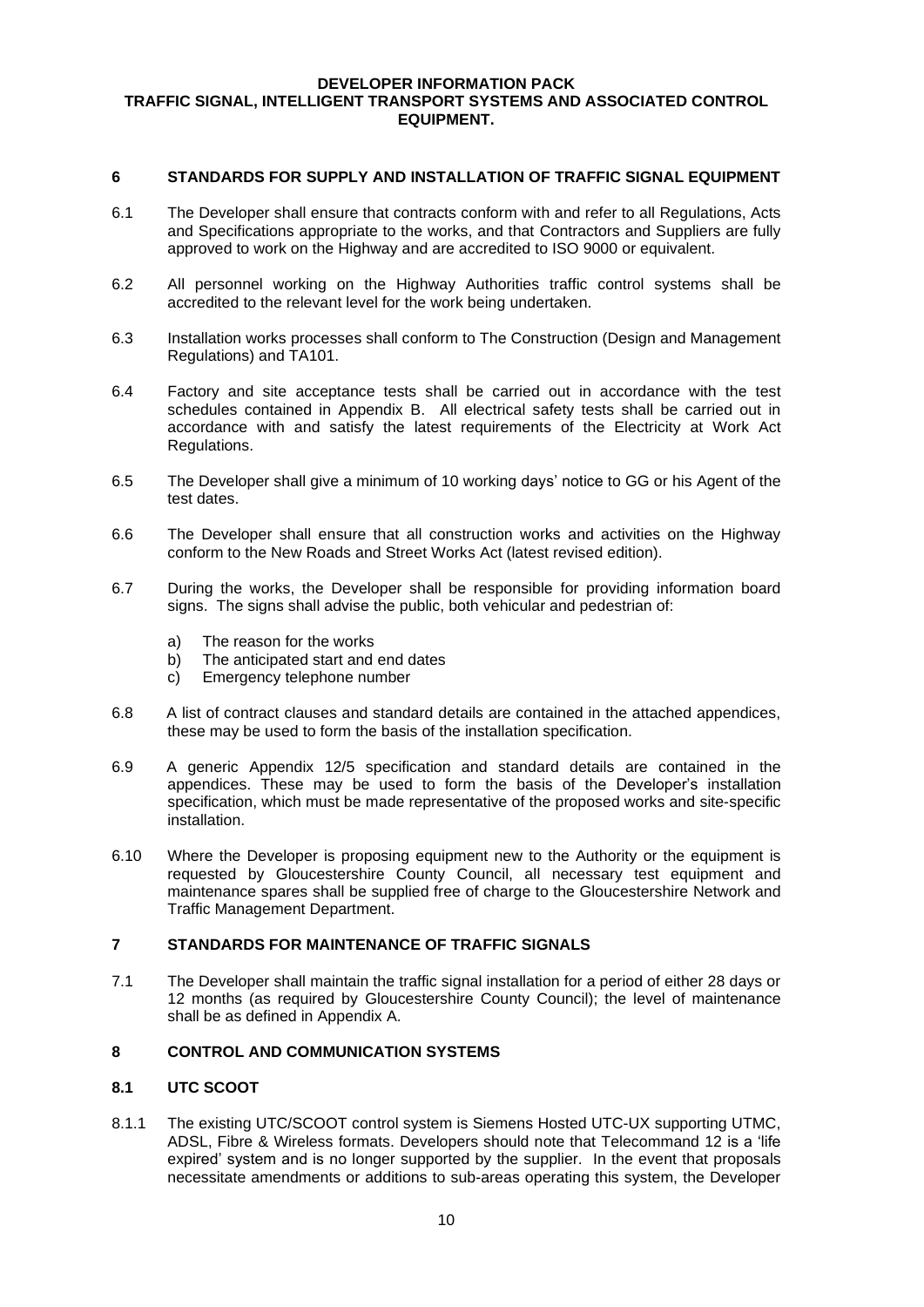will be required to upgrade either in part or whole, the instation and outstation data transmission system and connecting communications network. System requirements may vary throughout the life of this document.

- 8.1.2 New junctions to be added to the Urban Traffic Control system will require a Wireless communication system to be installed. British Telecom local end ADSL copper connection or local fibre connection to existing adjacent systems may also be supplied with prior discussion and approval of GCC.
- 8.1.3 Should communication capacity at the Instation be exceeded an additional ADSL / 4G connection at the Instation may also be required.
- 8.1.4 Any hard-wired local end connections shall be terminated with BT line termination units or equivalent, housed in the controller or NAL BT variant plinth.
- 8.1.5 The whole cost of communications medium shall be paid for by the Developer. This shall also include the first years' rental and 'Total Care' or similar support maintenance where appropriate.
- 8.1.6 All signal control and monitoring equipment must be compliant with UTMC2 data objects directory and have the capability to be IP addressable at no cost to GCC.
- 8.1.7 Industrial 4G/ADSL/VDSL ruggedized router(s) as approved by Gloucestershire County Council shall be supplied & installed. Installation shall include the set-up of IP addresses, Sub-Net Masks and mapping at the Outstations and the setting up of system IP tunnels.
- 8.1.8 The Developer shall incorporate all aspects of UTC/SCOOT installation within his proposed works, with due allowance for additional testing and commissioning procedures, database preparation, SCOOT validation and fine tuning.
- 8.1.9 A report shall be produced documenting all actions undertaken. This report shall be copied to Gloucestershire County Council within 10 working days of completion. For large schemes, interim progress reports shall be provided.
- 8.1.10 Where Gloucestershire County requires both MOVA and UTC control strategies these shall be provided and set up by the Developer utilising optimal detection and equipment configurations.
- 8.1.11 Preference shall be given to Integral control systems. Hard-wired add on hardware may be refused by Gloucestershire County Council.

## **8.2 MOVA**

- 8.2.1 MOVA will be required at all isolated junctions, roundabouts, and may be required at UTC/SCOOT intersections unless the site is low speed (30mph) and detection systems are proven to be compromised by site constraints.
- 8.2.2 MOVA will be required at stand-alone crossings where the speed limit or measured 85%ile speeds are greater than 35mph.
- 8.2.2 Any new MOVA controlled junctions shall be fully compatible with the current version of the Gloucestershire County Council RMS / UTC Instation system in terms of operation and fault monitoring (please contact GCC for details of latest system).
- 8.2.3 Specialist MOVA design and validation engineers shall be employed by the Developer to undertake pre-works assessment of junction proposals, MOVA design and MOVA validation.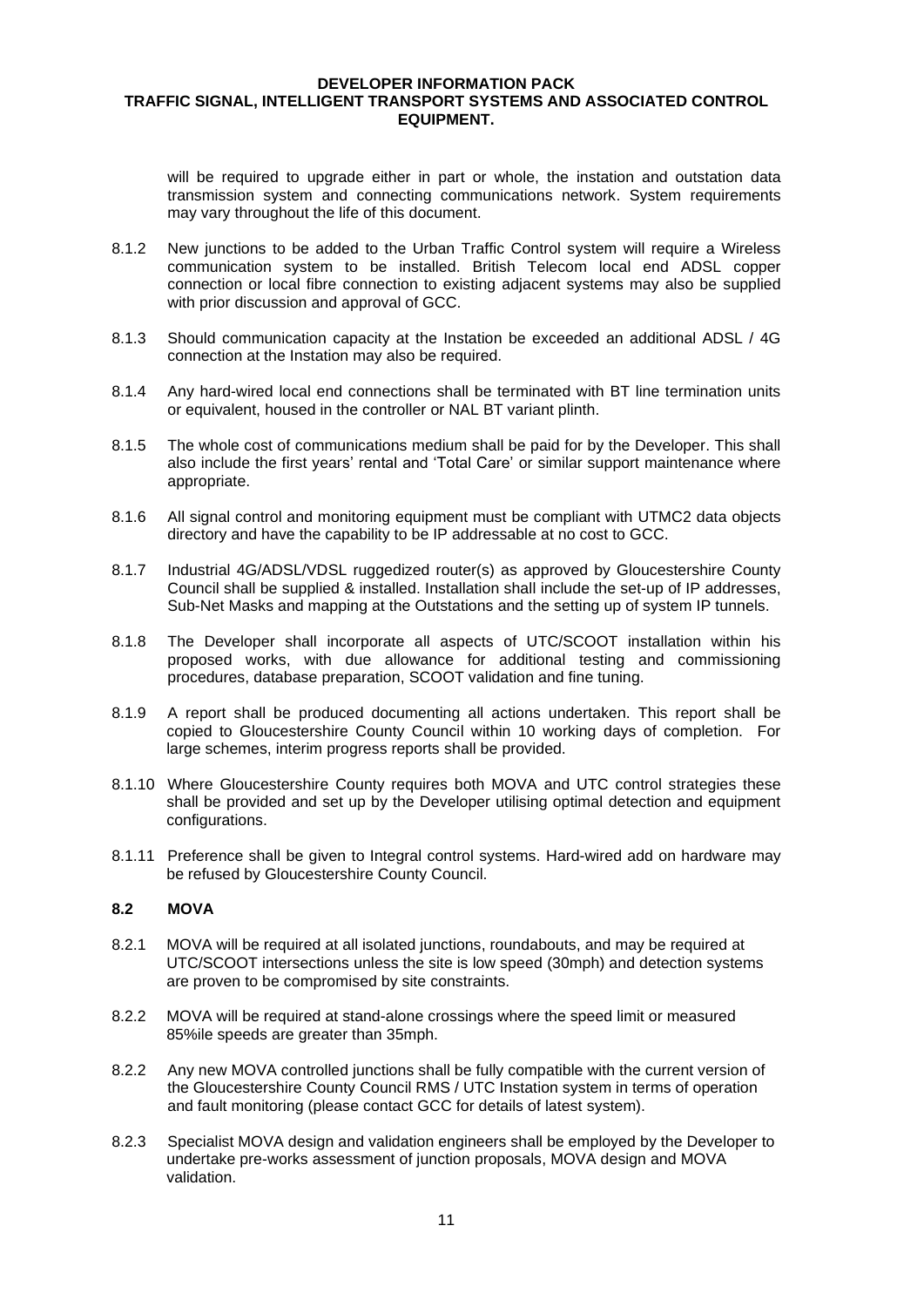- 8.2.4 On completion of validation a report shall be produced documenting actions undertaken and any recommendations for improvement. The report shall be copied to Gloucestershire County Council within 10 working days of validation being completed.
- 8.2.5 Preference shall be given to Integral control systems. Hard-wired add on hardware may be refused by Gloucestershire County Council.

# **8.3 Remote Monitoring**

8.3.1 GCC currently operates a telent RMS solution. The Developer must contact GCC to ascertain details. Unless specified otherwise, all new junctions and controlled crossings (with the possible exception of those to be controlled or monitored under the UTC system) shall be connected to the remote monitoring system. Site configuration data shall be supplied and installed on the Remote Monitoring System at the time of works substantial completion.

## **8.4 Bus and Emergency Vehicle Priority**

- 8.4.1 As part of ongoing commitment to improve public transport systems, GCC promotes the use of Bus Priority either via the SCOOT system or using local control techniques at isolated traffic signal junctions. The Developer shall consider the effect of any proposals on both bus and emergency vehicle routes. Where the local authority considers it necessary the Developer will be directed to provide systems as part of their works.
- 8.4.2 Gloucestershire County Councils approved specialist supplier is Trapeze.

# **9 TESTING AND COMMISSIONING PROCEDURES**

- 9.1 Gloucestershire County Council representatives from the Traffic Management and Major Projects or their Agent will attend Factory and Site Acceptance Testing. A minimum of 10 days' notice shall be given to GCC or his Agent of Factory and Site Acceptance tests. A draft controller configuration shall be supplied in emulation and PDF formats for initial review and comment at the time of test notification.
- 9.2 Factory Acceptance Tests shall be carried out on the signal controller, detection system and monitoring systems at least 10 days prior to the date for installation on site. The Developer shall demonstrate to GCC or his Agent that the controller and any peripheral equipment conforms to Highway Agency specifications and standards, the TOPAS 2500 specification forms, design layout and the test schedule.
- 9.3 Site Acceptance Tests shall be performed on a date agreed between the Developer, and GCC or his Agent upon substantial completion of the whole of the works as identified in the specification.
- 9.4 The Developer shall be satisfied that the site is complete and safe for test purposes.
- 9.5 Tests shall be demonstrated in accordance with the site acceptance test schedule. If any Factory Tests are to be repeated as part of site testing, then these shall be administered in accordance with appropriate schedules. Repeat visits to complete FAT or SAT will be recharged to the Developer.
- 9.6 As well as tests on the controller as identified above, electrical safety and earthing site installation tests shall be carried out and documented on the appropriate forms. The results of all tests shall be submitted to Gloucestershire County Council or his Agent for approval within 10 days of works completion.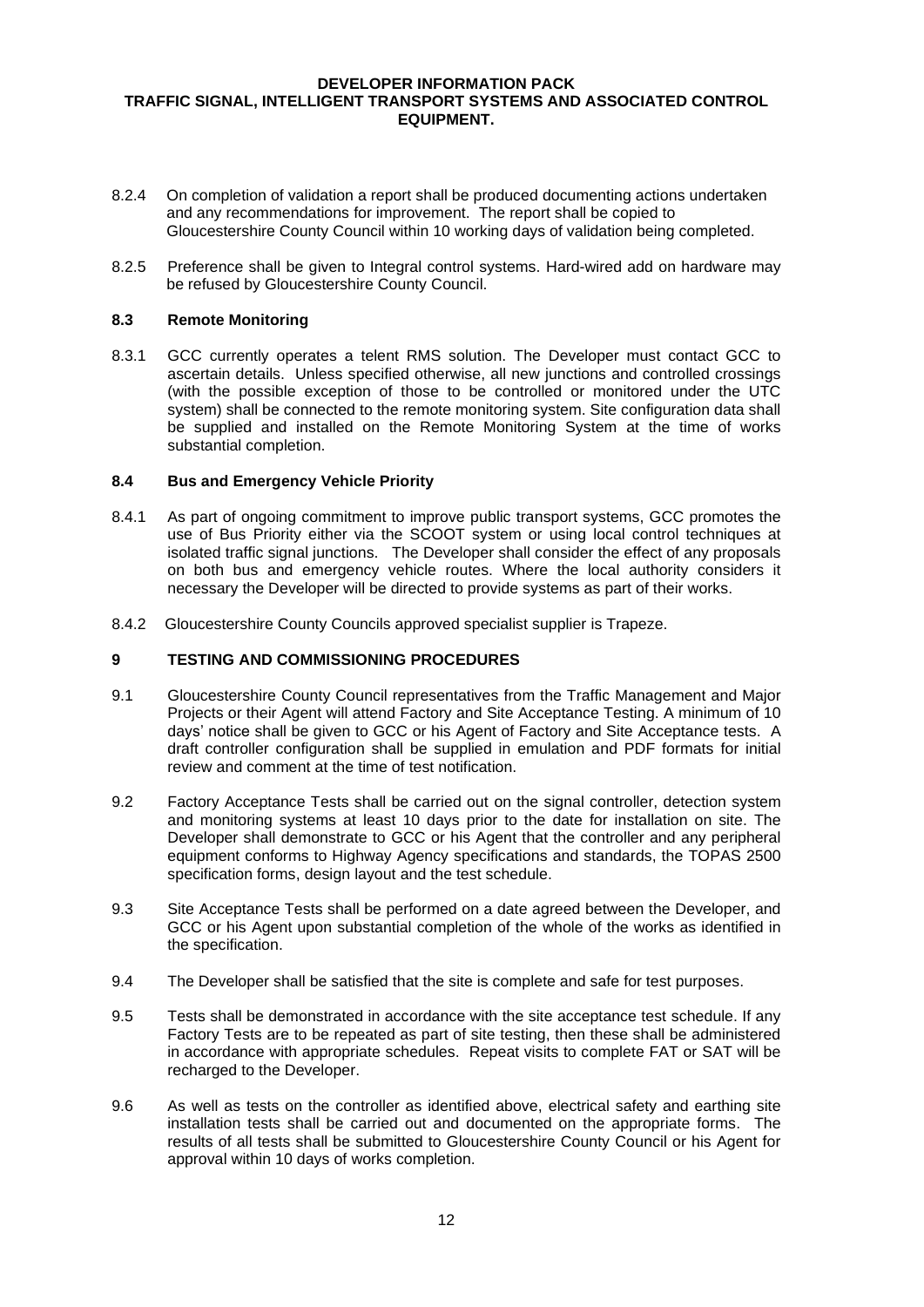9.7 The Developer shall ensure that the requirements of the current edition of BS7671, the Electricity at Work Act Regulations (SI 1989/635) and the Building Regulations 1991 (SI 1991/2768) amended by (SI 1992/1180) are complied with. Upon the completion of the installation, the Developer shall issue to GCC or his Agent an electrical completion certificate as identified in Appendix B3.

## **10 CIVIL ENGINEERING**

- 10.1 All Civil Engineering works associated with the installation of traffic signals shall be undertaken in accordance with the Department of Transport Highway works specification and GCC Manual for Streets.
- 10.2 The Developer shall ensure that Contractors undertaking works on the Highway conform to the conditions of current Health and Safety legislation and Chapter 8 traffic safety and management requirements and the New Roads and Street Works Act.
- 10.3 All traffic management proposals shall be subject to approval by GCC or their Agent.
- 10.4 Notice periods for Applications for Consent are defined in Appendix D.
- 10.5 Civil Engineering works shall be subject to a 52-week maintenance period.
- 10.6 All works shall conform to the New Roads and Street Works Act 1991 (latest revised edition).
- 10.7 Temporary warning signs in accordance with 'Traffic Signs Manual Chapter 6 Traffic Control' shall be provided for a 3-month period following completion, if required by GCC. Proposals for type and position shall accompany Stage 2 design submissions. GCC to be consulted as to whether signs are required.
- 10.8 Gloucestershire County Council currently adopts a policy of full duct and drawpit systems at all signal installations. Standard construction drawings refer. NAL retention sockets (or equivalent with prior approval by GCC) shall be used at all pole locations with a connection of not more than 4m to the nearest drawpit. Exceptionally, pole-boxes may be used with prior approval from GCC if site conditions negate the use of retention sockets or modifications are being made to existing installations.
- 10.9 Detector boxes and main drawpits shall be supplied as per standard drawings. GCC policy also includes the requirement to separate low and extra low voltage cables by utilising separate duct runs. Duct system design must therefore accommodate this requirement. In new installations, only ELV cable systems shall be installed.
- 10.10 Each road crossing shall have a minimum of three ducts with at least one spare 100mm dia duct.
- 10.10 All drawpit footway covers shall be non-slip with a minimum average SRV of 84 wet and 50 dry.
- 10.11 Proposals shall include an appropriate area allocated for maintenance engineers to park their vehicles in close proximity to the controller location.
- 10.12 A hard standing or paved area shall be provided around the controller service area, including the power isolation pillar and needs to be a minimum of 2.0m from the edge of the equipment to afford easy access even when the controller door is fully opened. The whole area must be contained within the limits of the adoptable highway. Where required,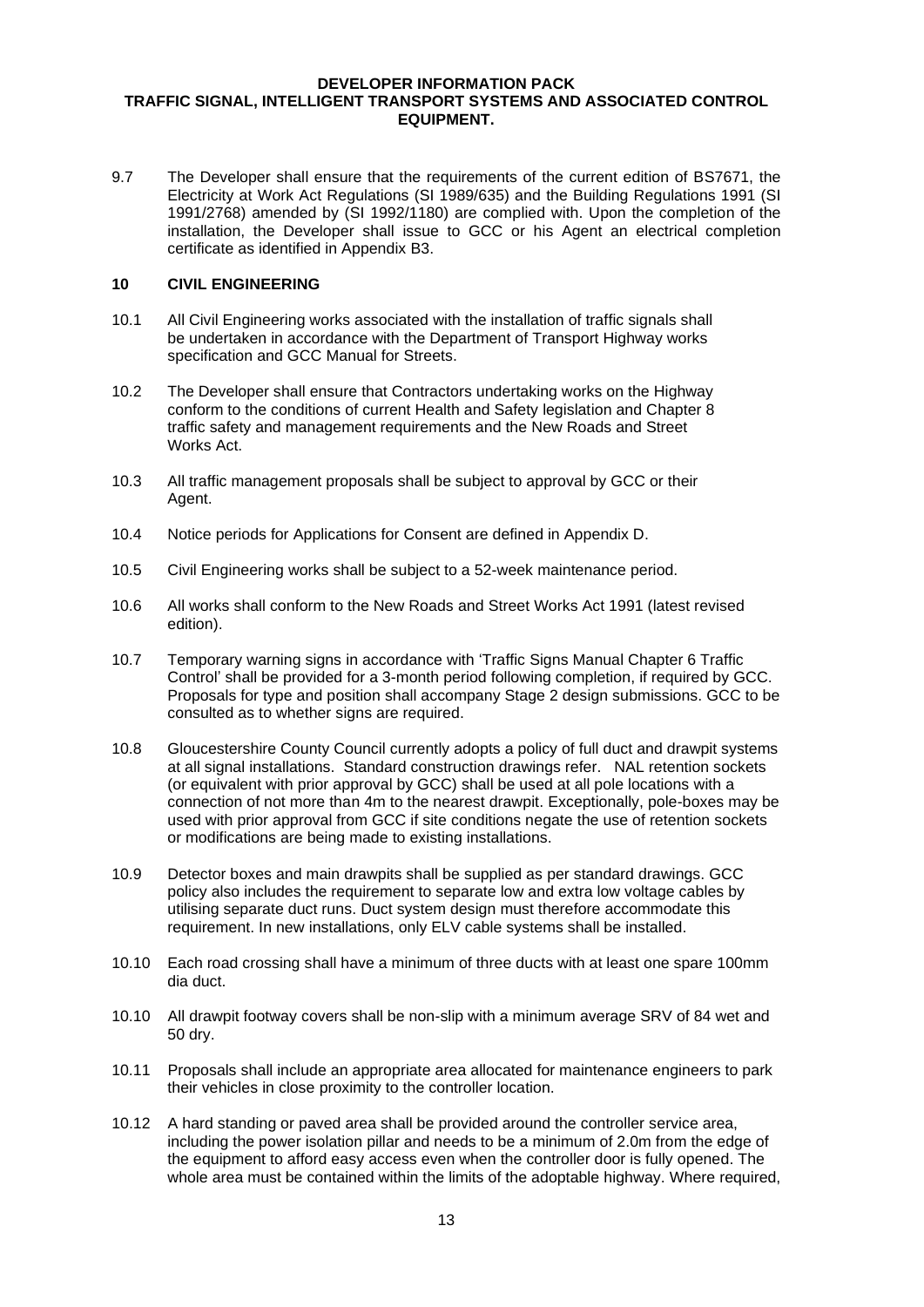a hard surface will be provided to connect the controller area with the parking area for the maintenance vehicle.

- 10.13 A hard standing or paved area shall be provided surrounding all traffic signal poles and be a minimum distance of 2.0m from the pole in all directions to ensure a firm base for ladder work.
- 10.14 Non-standard height, mast arms and folding traffic signal poles shall be provided with a hard-standing area as noted in clause 10.13 and in addition shall include a hard standing area to accommodate the pole in its horizontal or rotated maintenance position.
- 10.15 Drawpits covers shall have a suitable concrete surround where located in soft verges.

#### **11 INTELLIGENT TRANSPORT SYSTEMS (ITS)**

- 11.1 As part of its commitment to monitor and manage the network and to enable it to fulfil its duties under the Traffic Management Act (TMA) Gloucestershire County Council is committed to the deployment of ITS solutions.
- 11.2 The Developer will need to consider the impact of their proposals on the network and include within their proposals, options for meeting the above aims. To aid the Developer GCC have developed route-based strategies identifying locations of ITS equipment. This strategy is available upon request from the Traffic Signal Manager on **01452 328964**
- 11.3 GCC currently use Automatic Number Plate Recognition (ANPR) for Journey Time Management (JTM), CCTV systems in use are Siemens Telscan, WCCTV and telent fixed. Swarco- car park management and multi text Variable Message Signs are also used.
- 11.4 ANPR equipment will be dual purpose and provide both journey time measurement and Automatic number plate recognition capability.
- 11.5 VMS signs will be 4-line multi text 18 to 20 characters per line or as required by GCC.
- 11.6 Full specification details can be obtained from the traffic systems manager.
- 11.7 In addition to the above, GCC may seek non-specific contributions from the Developer towards the expansion of the ITS network and the development of fibre optic or other communication networks, or alternatively request that the Developer installs a communications duct route as part of his works.
- 11.8 GCC use a combination of communications modes on its existing ITS equipment including Wireless, Private circuits, Radio, Fibre, PSTN, and ADSL. Some of these are now obsolete and may need to be replaced as part of any works. Developers should note that it is the aim of GCC to minimise its revenue liability as far as is practicable when considering the maintenance of existing or new communications systems and all proposals must be agreed with them.
- 11.9 GCC recommend that the developer contacts the Traffic Systems Manager at an early stage to determine project requirements.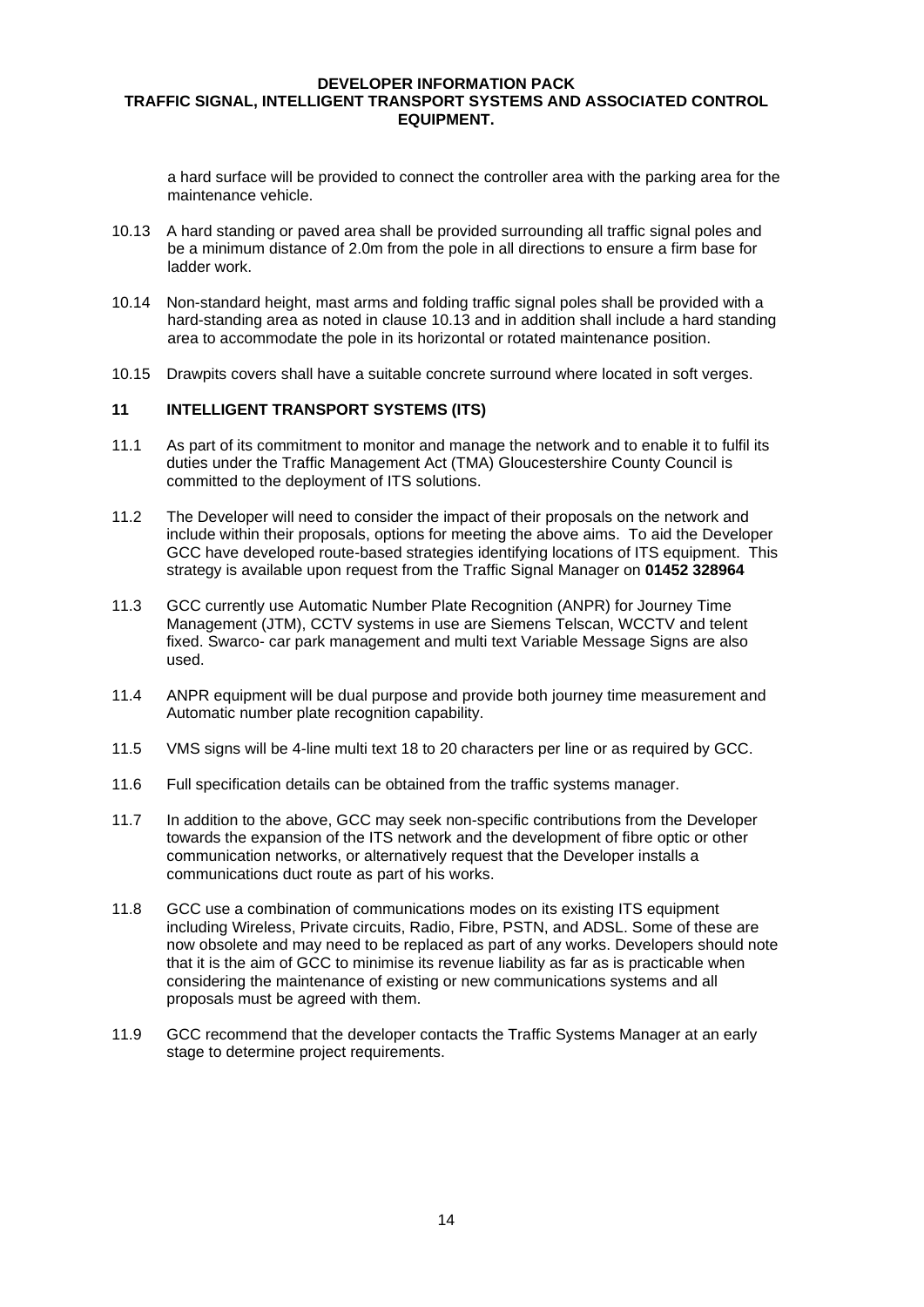# **12 CCTV**

- 12.1 Unless otherwise agreed with Gloucestershire County Council, all new traffic signal junctions shall include CCTV. CCTV may also be required at new crossings and existing traffic signal junctions as directed.
- 12.2 Gloucestershire County Council currently utilise Telent IP based fixed CCTV units. It must be assured that sufficient cameras are installed to allow the whole junction to be viewed. Product details to be obtained from Gloucestershire County Council.
- 12.3 It should be noted that GCC's Telent CCTV system uses the same communications as the Telent RMS (remote monitoring system).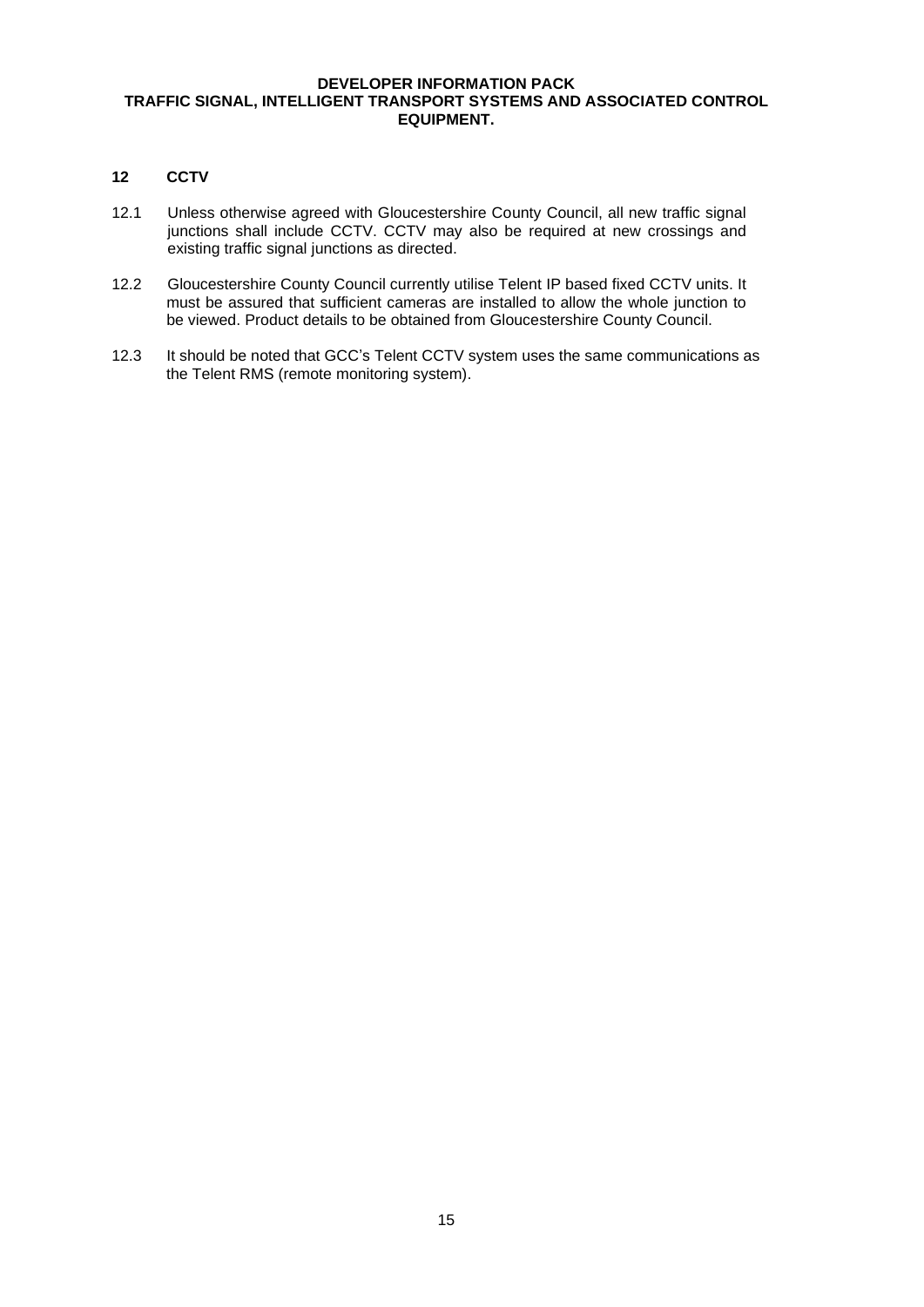# **Appendix A**

# Gloucestershire County Council Network and Traffic Management

# **WORKS INFORMATION**

# **Traffic Signal Appendix 12/5 Specification**

# **CONTENTS**

# **1.0 Introduction**

# **2.0 Traffic Control Hardware**

- 2.1 General
- 2.2 Controller Specification
- 2.3 Factory Testing (Junction Controllers)
- 2.4 Factory Testing (NMU Controllers))
- 2.5 Detection Specification
- 2.6 OTU Specification
- 2.7 OMCU Specification
- 2.8 MOVA Unit Specification
- 2.9 Router Specification

# **3.0 Traffic Signal Street Furniture**

- 3.1 General
- 3.2 Pole Specification
- 3.3 Cabling Specification
- 3.4 Signal Head Specification
- 3.5 Tactile Equipment Specification
- 3.6 Push Button Unit Specification
- 3.7 Nearside Signal & Demand Unit Specification

# **4.0 Installation Standards for Traffic Control Equipment**

- 4.1 General<br>4.2 Controlle
- **Controller**
- 4.3 Detection
- 4.4 OTU
- 4.5 OMCU
- 4.6 MOVA Unit
- 4.7 Router
- 4.8 Signal Poles
- 4.9 Cabling
- 4.10 Signal Heads
- 4.11 Tactile & Audible Equipment
- 4.12 Demand Units and Nearside Displays
- 4.13 Slot Cutting Operations

# **5.0 Commencement of Works and Site Decommissioning**

- 5.1 Commencement of Works
- 5.2 Site Decommissioning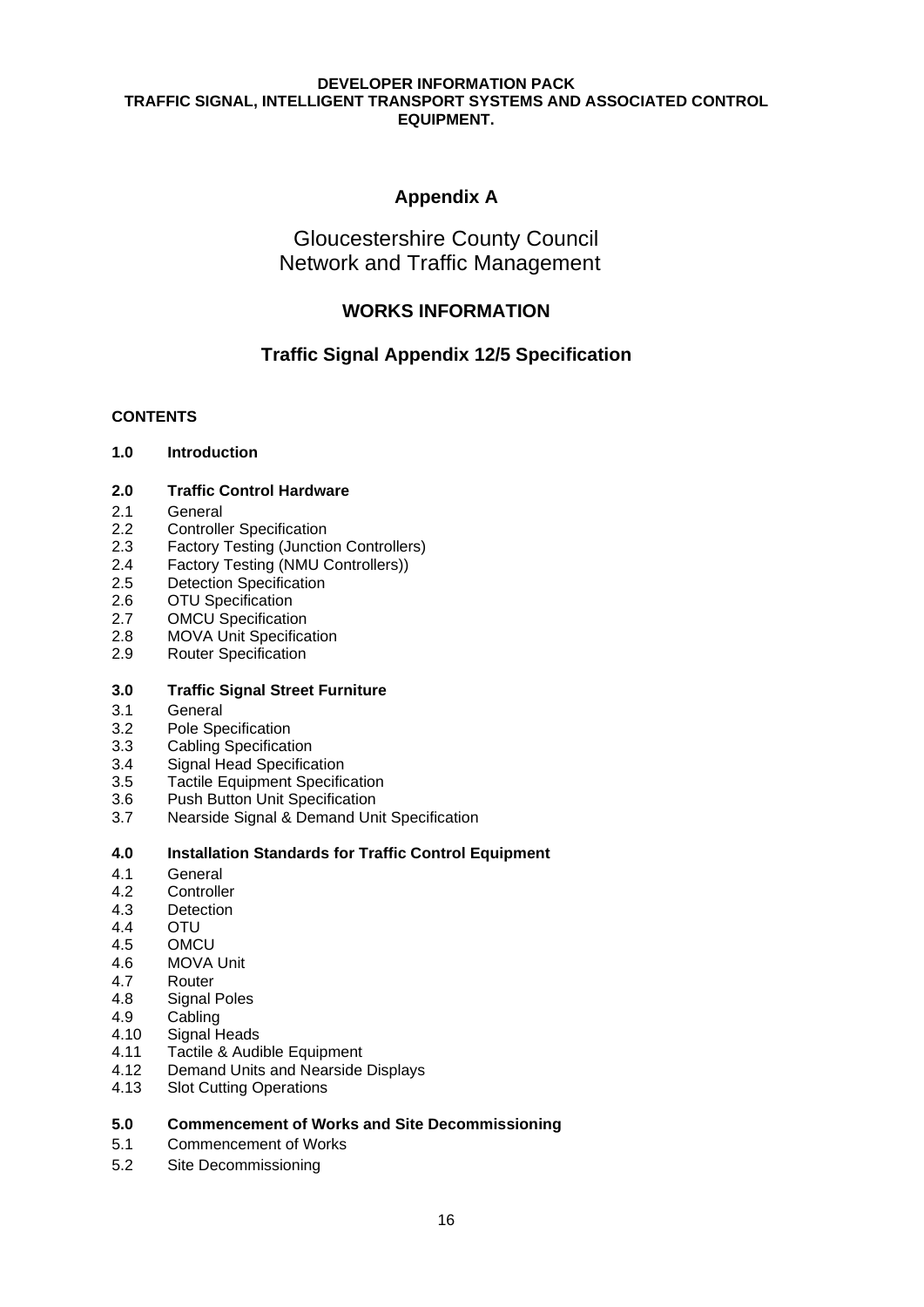# **6.0 Commissioning and Site Acceptance**

- 6.1 General
- 6.2 Insulation Resistance Tests
- 6.3 Loop Feeder Tests
- 6.4 Earth Fault Loop Impedance Tests

# **7.0 Defects Correction Period Maintenance & Warranty**

- 7.1 Maintenance<br>7.2 Warranty
- Warranty
- **8.0 Documentation and Training**
- 8.1 General

## **9.0 Post Commissioning Alterations**

9.1 Controller Configuration Data Changes

# **10.0 Provision of Electrical and Communication Services**

- Permanent Services: Electrical Supply
- 10.2 Permanent Services: Monitoring and Communications
- **11.0 Traffic Management Requirements**
- **12.0 Site Working Hours**
- **13.0 Minor Civil Engineering Requirements for Traffic Signals**
- **14.0 Standard Drawings**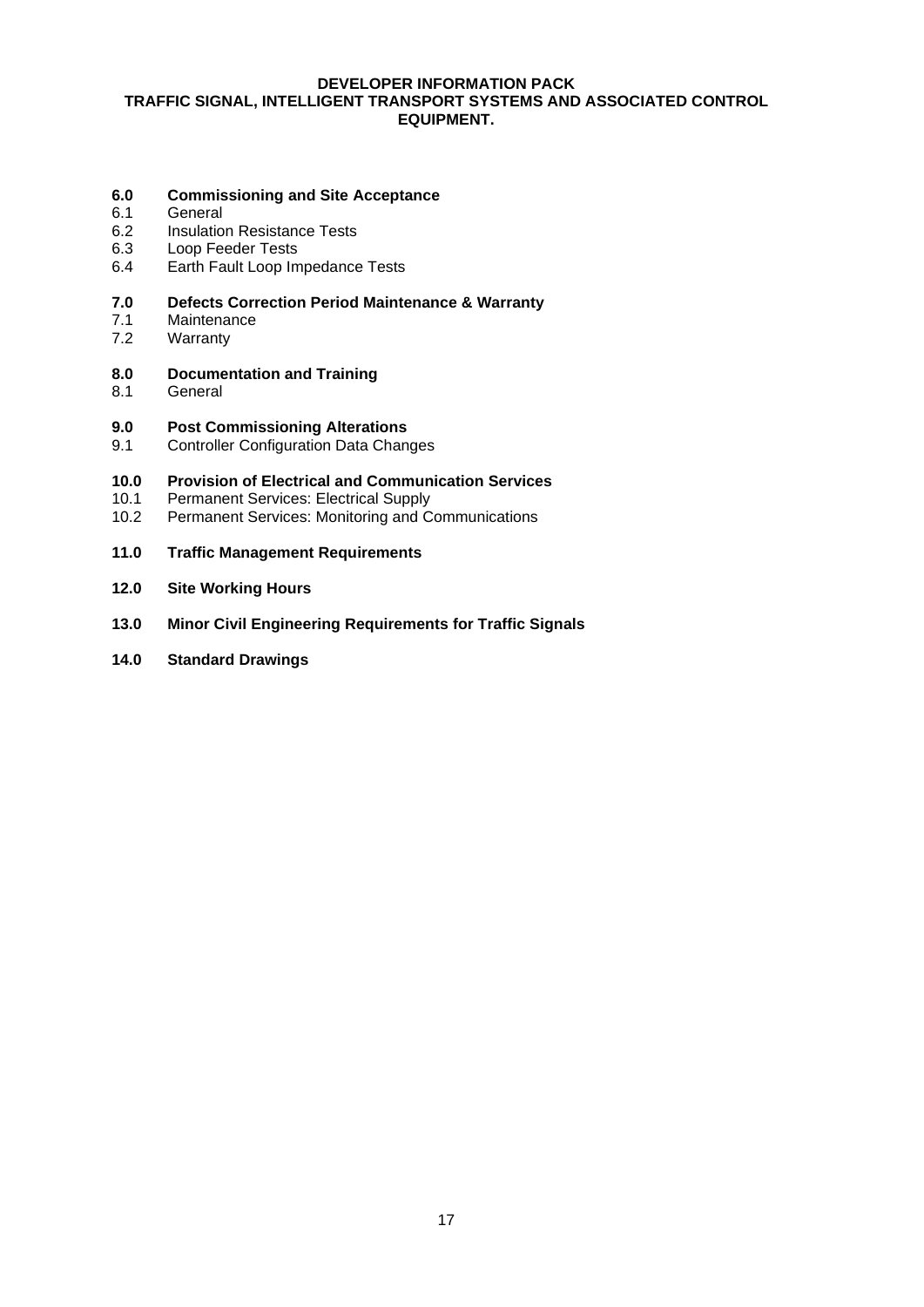#### **1.0 INTRODUCTION**

- 1.1 This Appendix references the specification requirements for the procurement, supply, installation and commissioning of traffic signal equipment. Unless specified otherwise, work supplied under this Contract shall comply fully with the latest standards as detailed in the Department for Transport (DfT) Highway Works Specification. Where differences arise between the content of this Appendix and any generic / referenced specifications or documents the contents of this Appendix shall be followed.
- 1.2 Specific civil engineering requirements are provided with respect to the erection of traffic signal street furniture and associated service duct and drawpit systems. These requirements are additional and supplementary to any other engineering requirements or specifications detailed in the general works Contract.
- 1.3 The Overseeing Organisation shall issue to the Contractor site specific design drawings and schedules, providing information relating to the traffic signal installation and the location of the traffic signal equipment.
- 1.4 The Contractor shall be responsible for ensuring that any Sub-Contractor(s) employed under this Contract are identified to the Overseeing Organisation for approval, and that all works are fully supervised and checked to be in accordance with the specification.
- 1.5 The Contractor shall be deemed to have inspected the site at the time of preparing his tender and to be satisfied on all matters relating to the requirements of the works specification.
- 1.6 The Contractor should note that the Overseeing Organisation does not allow new traffic signal installations to be commissioned on Fridays, Saturdays, Sundays or Bank Holidays, unless identified in site specific works information and/or agreed with GCC.

## **2.0 TRAFFIC CONTROL HARDWARE**

#### 2.1 General

2.1.1 All traffic signal control hardware shall have been granted type approval. Self-Certification shall be in accordance with TOPAS 0600. The level of approval shall be stated providing details of any limitations imposed on its use. Where full type approval has not been granted, the Overseeing Organisation may seek to obtain references for any equipment proposed to be used.

#### 2.2 Controller Specification

- 2.2.1 Traffic Signal Controllers (Junction or Pedestrian Crossing) shall conform to the latest issue of TOPAS 2500 "Specification for Traffic Signal Controller".
- 2.2.2 Wig-wag controllers conform to the latest issue of TOPAS 2513 "Performance Specification for Wig Wag Signal Control Equipment''
- 2.2.3 Controller cabinets shall be fitted with a type RKA27c main door lock and top and bottom compression bolts. The manual panel shall use a Yale type 900 lock. Two sets of each key, including 'T' key, shall be supplied at SAT. The controller shall have a front opening door and a means of accessing equipment to the rear of cabinet to permit access to all parts of the controller.
- 2.2.4 Controller cabinets shall include space for the addition of an Outstation Transmission Unit (OTU), an Outstation Monitoring & Control Unit (OMCU) or a Microprocessor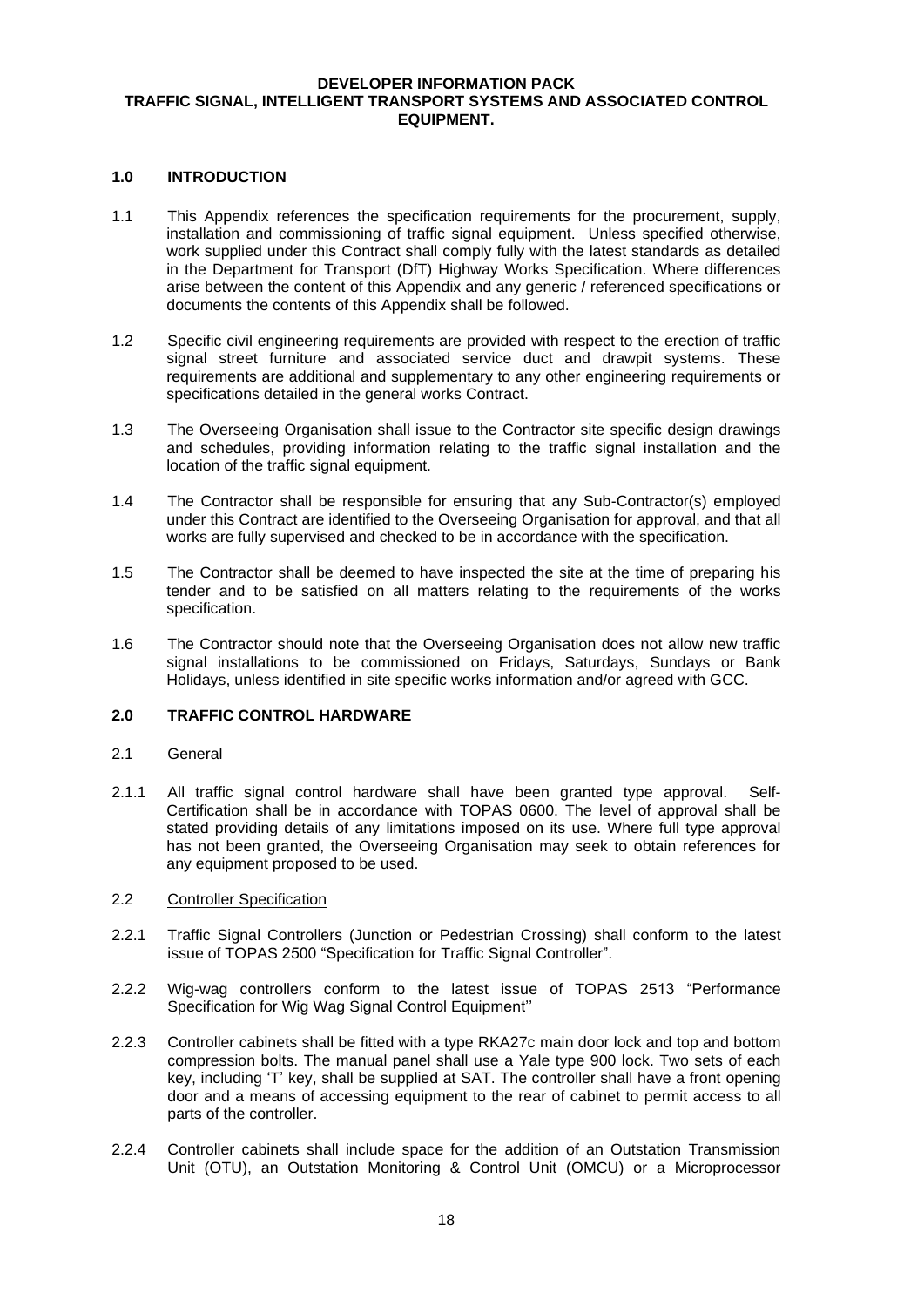Optimised Vehicle Actuation Unit (MOVA). Space shall also be available for Trapeze or equivalent compatible Bus Priority Unit (approved by GCC) and CCTV/ Fibre router and communication interface.

- 2.2.5 Adequate provision shall be made for the safe storage of controller documentation in the cabinet by the provision of a door pocket.
- 2.2.6 Cabinets shall be black in colour and include an anti-graffiti coating.
- 2.2.7 Miscellaneous Equipment Cabinets shall be used to ensure that adequate space is provided for all specified equipment and rationalisation of cable and add-on facility connections. Generally, MEC's shall be used to rationalise lamp cables and not detector racks/packs. MEC's without detector racks/packs shall be fitted with a thermostatically controlled heater. MEC's may also be used as remote validation stations which shall incorporate 13amp 23v maintenance sockets and multi-port Ethernet extenders.
- 2.2.8 Unless otherwise specified, two 13 amp 3-pin electricity supply outlets to BS1363 shall be provided inside each controller cabinet and MEC and shall be protected by a residual current device of maximum rating 30mA. Separately fused supplies shall be provided as required for the use of the OTU / OMCU / Router / detection and other ancillary components. A minimum of two fused auxiliary power supplies shall be provided as standard. A minimum of two additional fused auxiliary power supplies shall be provided over and above those used for the initial installation, to be reserved for future use.
- 2.2.9 All traffic signal controllers (including pedestrian and wigwag) shall have an externally accessed manual panel and external DFM indicator. All manual panel switches and indicators shall be clearly labelled with their function (including special facilities). A stage diagram shall be provided on the inside of the manual panel door, with clearly labelled stages and phases, by means of silk-screening or suitable weatherproof adhesive label. For multi-stream junctions, the label should indicate the stages called by which manual buttons. LED's associated with stage buttons shall light to show which stage is active on street in all modes with the manual panel door open, without the requirement of plugging in a handset.
- 2.2.10 Traffic signal controllers shall be configured in accordance with a site specific TOPAS ITS1827 (previously MCH1827) specification data issued by the Overseeing Organisation as part of works information / specification.
- 2.2.11 Traffic signal junction controllers shall be supplied with a minimum number of 16 phases and shall be capable of a 32-phase configuration.
- 2.2.12 Controller and MEC setting out shall ensure all doors can fully open with adequate and appropriate clearance to any adjacent street furniture. The location of the cabinets must provide safe working distances from edge of carriageway, routes used by NMU's and any Road Restraint System. Good visibility of the junction or control facility must be provided.

#### 2.3 Factory Testing (Junction Controllers)

2.3.1 Configured junction controllers shall be made available for testing at the signal company's local depot or the Overseeing Organisation Offices. The Contractor shall ensure that any controller is made available for factory acceptance testing no later than four weeks from the issue of the works specification forms and 10 working days prior to site installation, unless agreed otherwise by the Overseeing Organisation. The Contractor shall give the Overseeing Organisation at least 10 working days' notice of the controllers being ready for depot/factory acceptance testing. A copy of the configured specification in PDF and Emulation Format shall be given to the Overseeing Organisation at this time.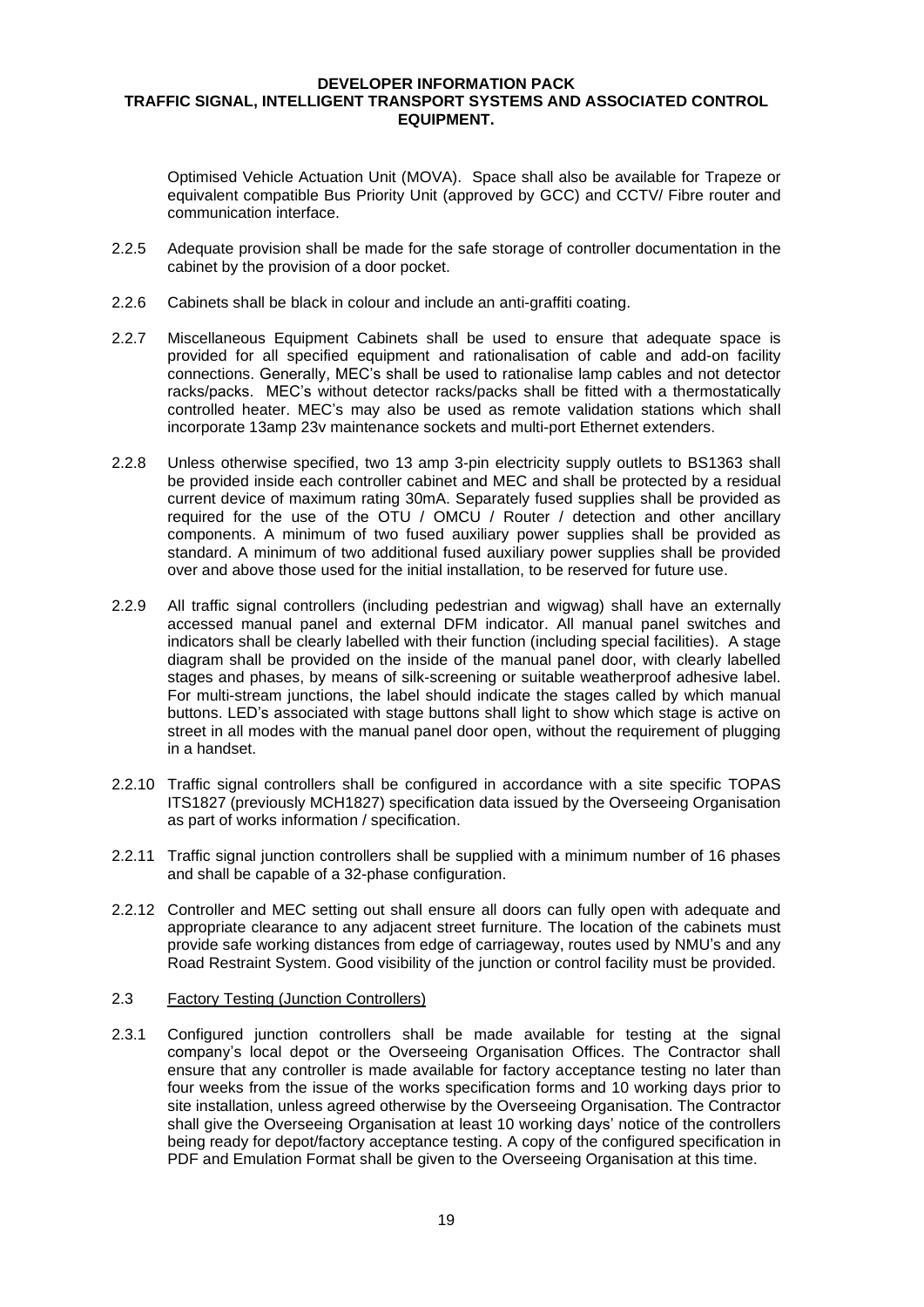- 2.3.2 The tests shall be undertaken by the Contractor with the Overseeing Organisation present as witness. The Contractor shall demonstrate compliance with the TR 2500 works specifications and drawings. Suitable signal lamp mimics, adequate means of simulating detector inputs and an interface to simulate Urban Traffic Control and or Mova control shall be provided during the tests.
- 2.3.3 Safety critical tests including green conflicts and red lamp monitor tests shall be carried out on the actual controller and not on a software emulator.
- 2.3.4 A certificate shall be issued as evidence of test compliance. The Contractor shall supply to the Overseeing Organisation a copy of the controller configuration upon successful completion of the depot/factory tests in hard copy, PDF and configuration file formats.
- 2.3.5 Repeat tests shall be offered within 10 working days of the initial test failure. All costs incurred by the County Council in attending the retest will be met by the contractor.
- 2.4 Factory Testing (NMU Controllers)
- 2.4.1 Normally, there is no requirement to factory/depot acceptance test pedestrian controllers. However, GCC reserve the right to request and attend FAT under certain circumstances.
- 2.4.2 All testing by the Overseeing Organisation will be carried out within the site acceptance test procedures. Timings for the crossing sequence will be provided by the Overseeing Organisation no later than 10 working days before the controllers are required on site.
- 2.4.3 The controller configuration for crossings with MOVA or any special requirements must be submitted to GCC for checking not less than 10 working days prior to the controller being delivered to site. Exceptionally, GCC may request attendance at FAT.
- 2.4.4 Following configuration of the controller and completion of FAT the Contractor shall deliver and install the controller in its permanent site location provided a permanent 230v main supply is available for connection. The controller shall be installed in accordance with the agreed programme of works and in agreement with the Overseeing Organisation.

#### 2.5 Detection Specification

- 2.5.1 Loop detector units shall conform to the latest issue of MCE 0108 "Siting of Inductive Loops for Vehicle Detecting Equipment at Permanent Road Traffic Signal Installations", MCH1542 ''Installation Guide to MOVA'' and MCH1352 'Technical Guide to SCOOT loop siting"
- 2.5.2 Above ground vehicle detection, shall conform to the latest issue of TOPAS 2505 "Performance Specification for Above Ground Vehicle Detector Systems for use at Permanent Traffic Signal Installations".
- 2.5.3 Above ground on-crossing pedestrian detectors, shall conform to TOPAS 2506 "Performance Specification for Above Ground On-Crossing Pedestrian Detection Systems".
- 2.5.4 Above ground kerbside pedestrian detectors, shall conform to the latest issue of TOPAS 2507 "Performance Specification for Kerbside Detection Systems for use with Nearside Signals and Demand Units".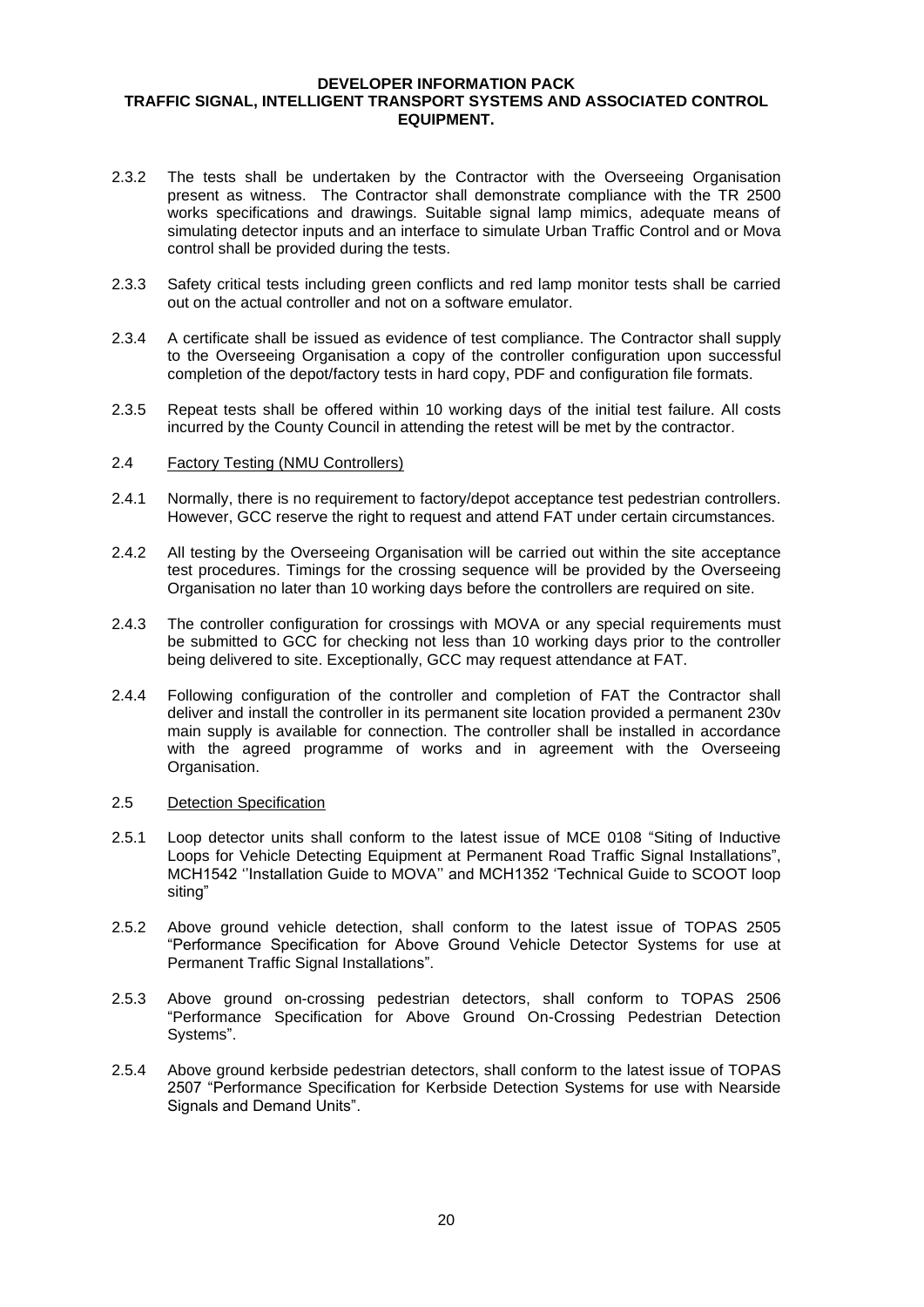#### 2.6 OTU Specification

- 2.6.1 Outstation Transmission Units (OTU) shall conform to the latest issue of TOPAS 2523 'Traffic control Equipment Interfacing Specification'
- 2.6.2 Full compatibility with the Network and Traffic Management Environment Directorate Urban Traffic Control System shall be guaranteed.
- 2.6.3 Preference shall be given to the use of integral UG405 compliant facilities. The use of hard-wire add-on units may be refused by the Overseeing Organisation.

# 2.7 OMCU Specification

- 2.7.1 Outstation Monitoring & Control Units (OMCU) shall conform to the latest issue of TOPAS 2522 "Remote Monitoring and Control of Traffic Control Equipment via a Telecommunications Network".
- 2.7.2 Full compatibility with Network and Traffic Management Environment Directorate Remote Monitoring System (currently telent RMS solution) shall be guaranteed. Full monitoring shall be provided, complete with current sensing transformers, detector input leads and the appropriate link cable for add-on/semi-integral installations. The TRN-RS232 connecting cable shall provide full handset communications via the OMU to the controller both locally (on site) or from the RMS instation. Both controller and MOVA interrogation shall be possible.
- 2.7.3 Each site specific OMCU shall be supplied fitted and tested as part of the controller installation tests for new or refurbishment installations. The RMS configuration file including live update diagrams shall be supplied and loaded prior to works completion ready for testing.
- 2.7.4 Unless fitted to a third-party controller, an integral IP addressable platform shall be supplied. The use of hard-wire add-on units may be refused by the Overseeing Organisation.

#### 2.8 MOVA Unit Specification

- 2.8.1 Microprocessor Optimised Vehicle Actuation Units or Integral facilities (MOVA) shall conform to the latest issue of MCH1542 "Installation Guide for MOVA".
- 2.8.2 MOVA systems are to be supplied as integral, being compatible with the remote monitoring system. The use of hard-wire add-on units may be refused by the Overseeing Organisation.

#### 2.9 Router Specification

- 2.9.1 In order to comply with Network and Traffic Management Environment Directorate UTMC or OMCU system networks, ruggedized ADSL or 3/4/5G routers shall be supplied. This shall include all network cables and ADSL filter units and suitable Ethernet port/connections and switches for additional equipment and remote laptop connection and interrogation.
- 2.9.2 Where more than one controller is to be connected utilising the same communications link, ethernet connections using multi-port ethernet amplification systems, shall be supplied and connected with either armoured 16c cable or 10pr CAT5e powder filled BT type cable.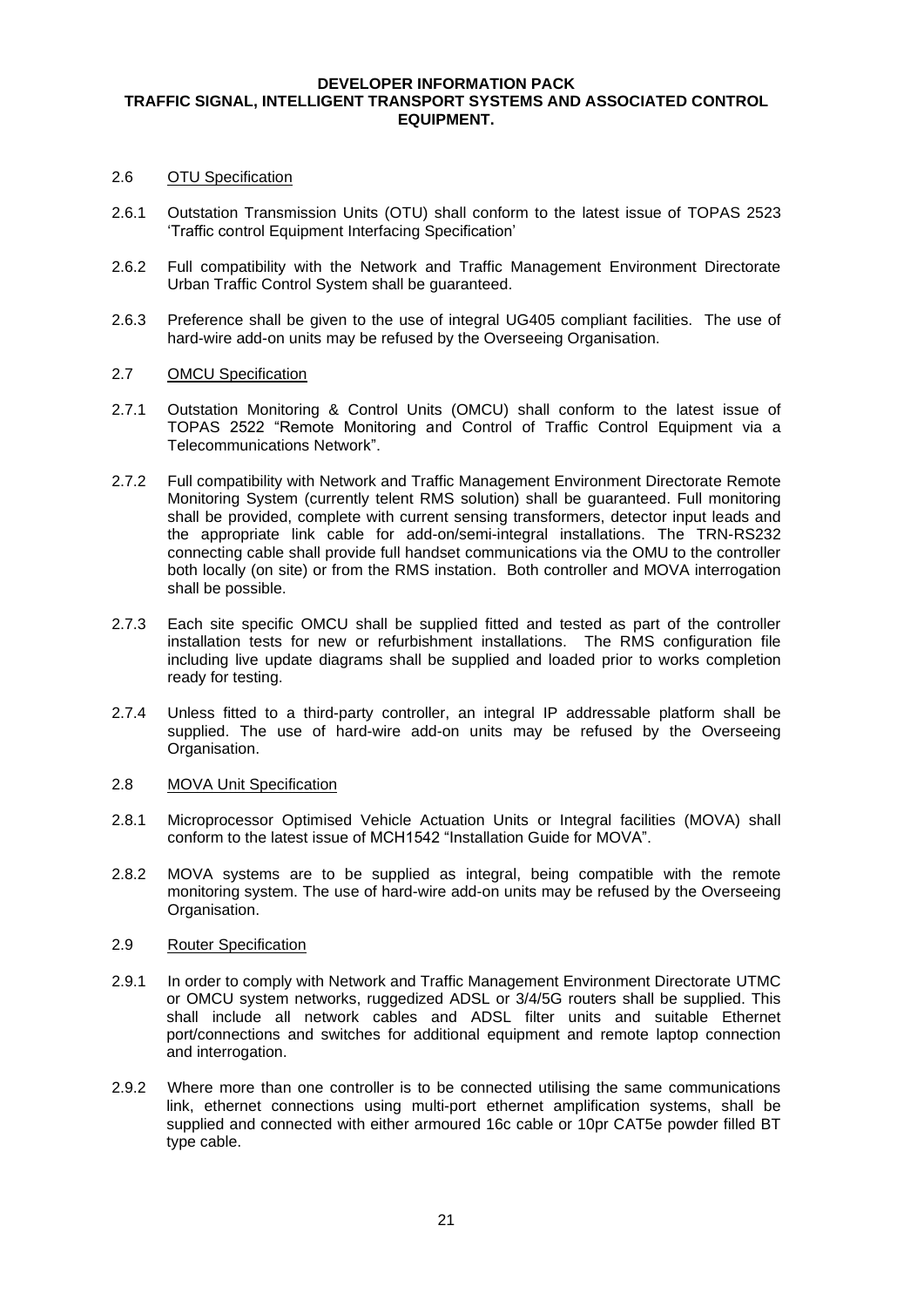- 2.9.3 In circumstances as defined above the controller, UTMC / OMCU / MOVA system shall be capable of remote (MEC) or (system) IP addressable interrogation.
- 2.9.4 The Contractor shall take full responsibility for the setting up of Instation and Outstation routers, including the setting of IP tunnels for full UTMC compliant system communications.

#### **3.0 TRAFFIC SIGNAL STREET FURNITURE**

## 3.1 General

3.1.1 All traffic signal street furniture shall be fully type approved and shall conform to TOPAS 2523 ''Traffic Signal Equipment Interfacing Specification'' and any other current approved standards.

## 3.2 Signal Pole Specification

- 3.2.1 All traffic signal poles shall be low-level access with vented caps. Poles shall be galvanised prior to the application of **black** plastic coating. They shall not be supplied with pre-drilled holes for push button units. Holes shall be drilled on site as required in accordance with the design or Overseeing Organisation's site instructions.
- 3.2.2 Where a signal pole is to be used in a retention socket the Contractor shall supply the appropriate length signal pole and cable entry system.
- 3.2.3 Where a passively safe pole is specified, the contractor shall supply and install an automated electronic disconnection device for each cable serving that pole. Details of these devices shall be provided to the Overseeing Organisation prior to procurement and installation. The mechanism shall be appropriate to the expected impact failure of the pole; that is, whether the pole will fail by bending or by break-away on impact. A risk assessment shall be provided giving details and including any reasons why passively safe poles are not to be used, if this is the case. It should be noted passively safe poles should be considered for all sites, including those with pedestrian crossings, and not solely restricted to those deemed as high speed.
- 3.2.4 The Contractor shall supply 114mm (base) expanding to 145mm dia poles or similar equivalent with vented caps and lower access door assemblies with integral backing boards. The base of the pole shall be sealed to prevent the ingress of moisture after cable installation or a suitable IP rated enclosure shall be provided.
- 3.2.5 Stub push button unit poles shall be supplied with welded caps and earthed bonded via a brass stud, tapped into the push button unit. Where stub poles carry a nearside display and push button the pole must extend up the whole length of the display unit.
- 3.2.6 All cantilever poles shall be swan neck design with smooth formed internal sections.
- 3.2.7 Tall poles between 6-8m in length shall have vented top caps and large (165/168mm) bases complete with access door and fitted backing board. The base of the pole shall be sealed to prevent the ingress of moisture after cable installation or a suitable IP rated enclosure shall be provided. Where appropriate, hinged type poles compliant to BS EN12767 and EN12899 should be considered for ease of maintenance. Risk assessments should be used to determine any requirement. It should be noted that certain suppliers utilise a 165mm base post. Where these are to be installed in conjunction with NAL RS168DF retention sockets, suitable reducing shims shall be installed.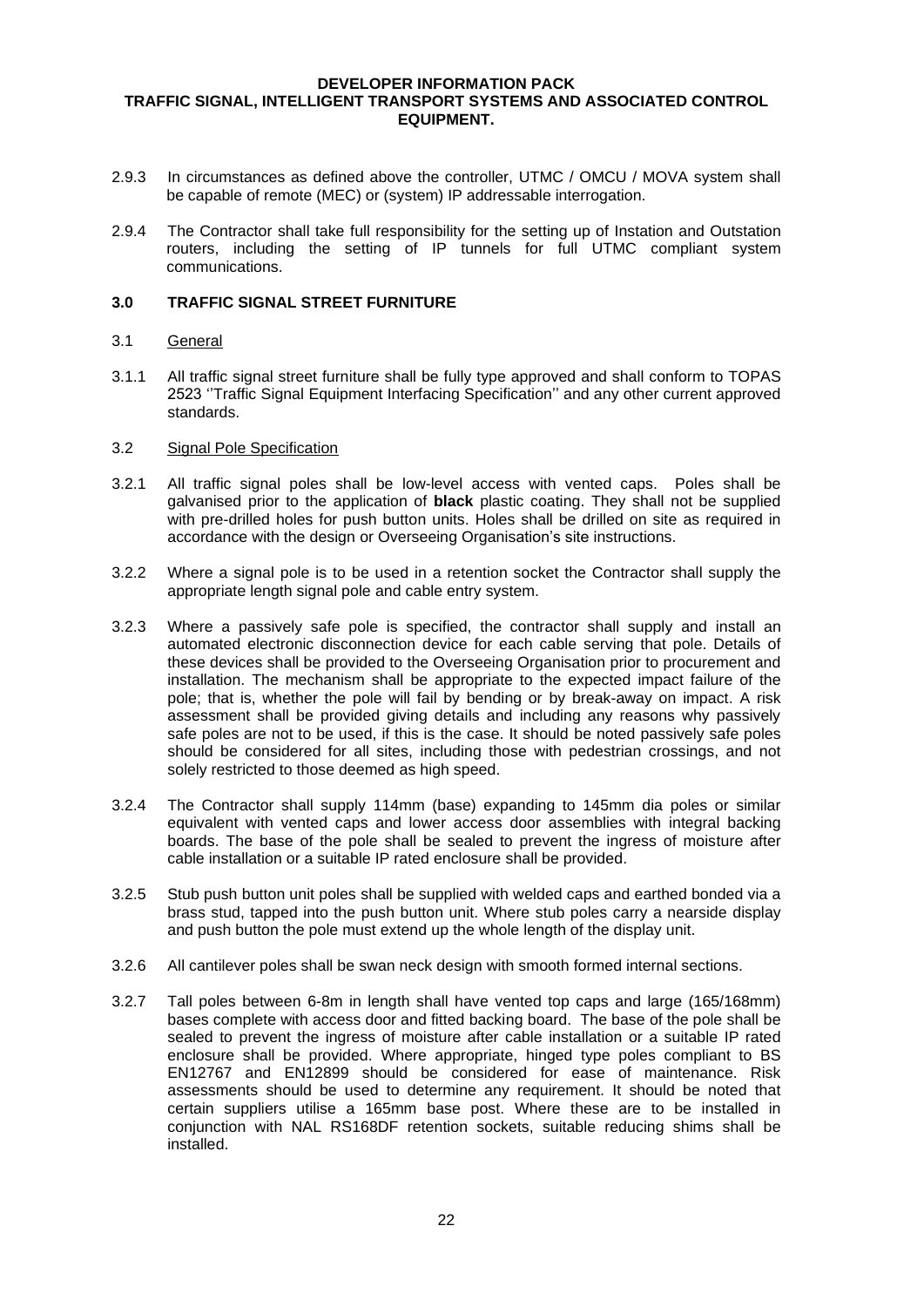- 3.2.8 Mast arms shall comply to Highway Agency design and installation standards. Mast arms may be root fixed or mounted on specifically designed foundations with bespoke holding-down assemblies. Mast arms shall be supplied in segments for site assembly and in accordance with site specific specifications to be provided in works information. The base of the mast arm shall be sealed to prevent the ingress of moisture after cable installation or a suitable IP rated enclosure shall be provided. Rotating type poles compliant to BS EN12767 should be supplied for ease of maintenance. Risk assessments should be used to determine any requirements.
- 3.2.9 Supplier fabrication, erection and wind loading details of tall poles and mast arms must be undertaken and may be requested from the Contractor during the design stage of the project. These details shall be supplied as part of the As Built information.
- 3.2.10 Pole setting out shall take into account adequate and appropriate clearance to all equipment and safe working distances from edge of carriageway and any Road Restraint Systems.
- 3.3 Cabling Specification
- 3.3.1 Low voltage/extra low voltage cabling shall conform to the latest issue of BS EN50525.
- 3.3.2 Inductive loop cable and loop feeder cable shall conform to the latest issue of BS6195.
- 3.3.3 The Contractor shall be responsible for the design of the electrical installation, conformance to standards and specifications and shall issue certificates as required by the regional electricity company and the Overseeing Organisation.
- 3.3.4 Low voltage / Extra low voltage power cable shall be supplied as 1.5mm<sup>2</sup> and shall be subject to the Contractors review and recommendation for cable specifications for site specific circumstances. Lamp cables shall be 16 core (minimum) steel wire armoured copper cable, PVC insulated sheathing shall be coloured ORANGE and be marked TRAFFIC SIGNALS at 1m intervals. Additional core such as 20 core cable shall be provided as required for installations requiring extra connectivity whilst maintaining a minimum of 4 spare cores or 25%, whichever is greater, on each cable run. Each and every pole shall have its own cable, with the exception of adjacent linked stub poles. Where the contractor can demonstrate that suitable armoured cable terminations can be made, an independent cable run shall be used.
- 3.3.5 Inductive loop feeder cable shall be supplied as 2.5mm<sup>2</sup> 1/1.38 plain annealed circular copper conductor with 0.7mm radial polyethylene insulation with four cores (2 pairs). Cores shall be laid up in pairs and twisted together, right hand lay, with 5 to 10 turns per metre, bedded in natural polyethylene of 0.8mm nominal radial thickness. An outer sheath of orange polyethylene of 1.4mm nominal radial thickness shall be applied.
- 3.3.6 Two-pair feeder shall be installed unless otherwise agreed with the Overseeing Organisation, with a separate cable allocated to each and every loop. Feeder cables shall be terminated in suitable terminal blocks fixed in the base of the controller with a minimum of 1.0m untrimmed excess feeder cable tied back neatly in the controller case or termination cabinet. The feeder cable cores shall then be soft wired into the controller I/O connectors.
- 3.3.7 Inductive loop cable shall be supplied as  $1.5 \text{mm}^2$  30/0.25 tinned annealed copper conductor insulated with 0.8mm radial thickness of ethylene propylene rubber (EPR) and sheathed with 1.4mm radial thickness of Polychloroprene (PCP). Overall diameter shall fall within a tolerance of 6.8mm (minimum) of 7.2mm (maximum).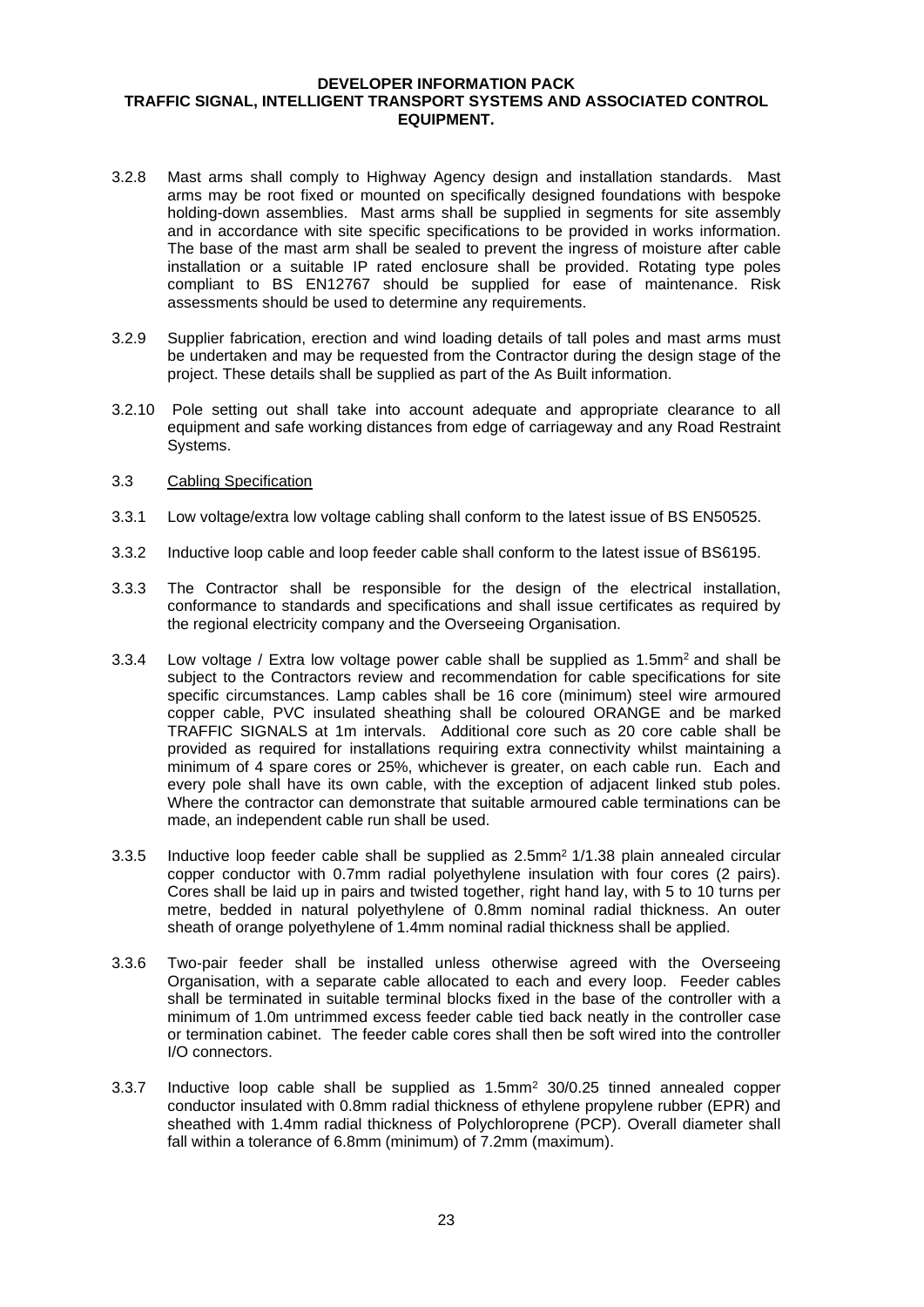3.3.8 Controller to controller or to miscellaneous cabinet link cabling shall be to the same specification as 16-core extra low voltage power cable or CAT5 Ethernet cable, or other suitable cable to fulfil specification requirements.

## 3.4 Signal Head Specification

- 3.4.1 All traffic signal aspects (excepting regulatory aspects) shall be fitted with either primary or secondary cowls. All backing boards shall have a border of Class 1 retroreflective material (white) pressure sensitive or vacuum application may be used in accordance with manufacturer's procedures. Application of pressure sensitive material shall take place on dry surfaces. An ambient temperature of 15ºC minimum is recommended for satisfactory adhesion. The material shall have a 50mm width throughout. Where the continuous border bridges each backing board/signal head a distinct cut edge shall be made to avoid any subsequent stretching/shrinkage of dissimilar surfaces. The finished border shall be of a neat appearance and not made up of short lengths of cuttings.
- 3.4.2 Regulatory aspects on signal heads shall comply to the latest issue of BS EN12368. Aspects shall be individually fused with an in-line chassis mounted fuse holder within the head. The fuse shall be rated at no more than 1 Amp and shall be easily accessible. Illumination shall be provided by low energy long life type ES or BC lamps.
- 3.4.3 Signal head mounting brackets shall be long enough to provide a minimum of 125º rotational adjustment. Head arrangements susceptible to rotation shall be secured with supplementary fixing brackets. The use of offset brackets shall be minimised and only used with the approval of the Overseeing Organisation.
- 3.4.4 Far side pedestrian heads shall only be used with prior agreement from GCC and shall generally be 'side mounted' wherever possible in order to increase carriageway clearance.
- 3.4.5 Signal lamp dimming to 160V (LV) and 30V (ELV) shall be provided. A software command shall be provided to override dimming settings.
- 3.4.6 Signal aspect lamps shall be M32 or M32L 12V 50W GY6.35 4000 hour or centrally sourced LED's for either LV or ELV voltage installations. Full lamp and red lamp monitoring shall be available for all lamp types. Only ELV lamps shall be installed at new or substantially upgraded installations.
- 3.4.7 The Contractor shall be responsible for installing vehicular signal heads on overhead mast arms and tall signal poles (exceeding 4 metres long) including the hiring of lifting equipment and traffic management. The lamp transformers shall be located in the base of the column of the overhead mast arm and the door and column shall be earthed to current edition wiring regulations. Where signal heads are mounted on lighting columns or mast arm shafts, only one hole shall be drilled for cable entry. Heads shall be mounted by using purpose made clamp brackets. Any holes drilled in columns for cable entry shall be de-burred and a rubber grommet used to seal the edge prior to cabling. Where cables are required to be looped from one head to another, protective tubing such as 'kopex' shall be used, securely fixed and glanded at each end entering the head. Cable terminations shall be fixed in weatherproof housings.
- 3.4.8 It is not standard practice to use street lighting columns for mounting traffic signal heads, however, where lamp columns are approved for use the power supply to the column must be connected to the same mains phase as the traffic signal controller and shall be ELV LED design. Signal heads should only be mounted on lighting columns with prior permission from GCC.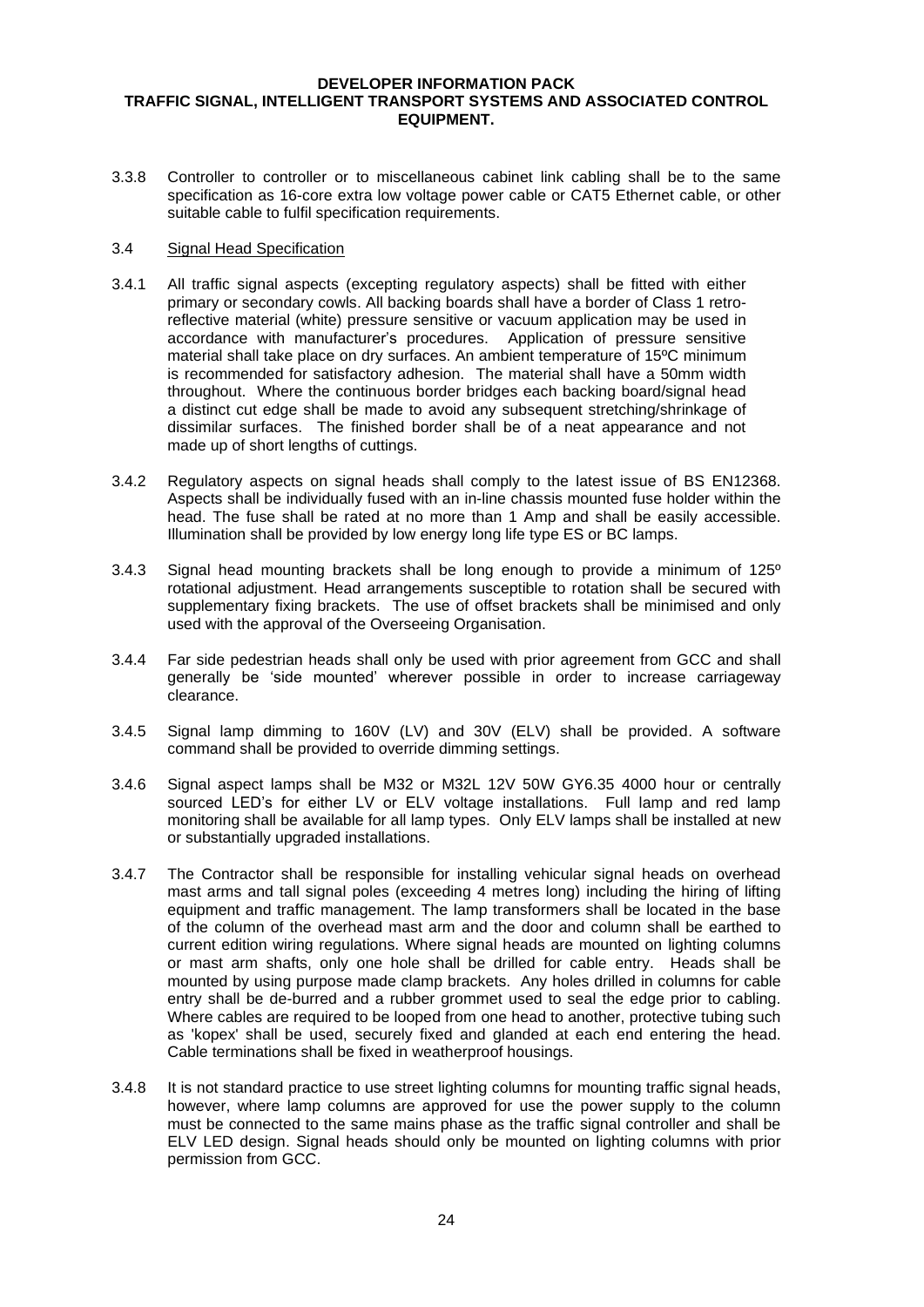3.4.9 Where refurbishment works or site-specific details determine that controllers and signal heads from different suppliers may be used, the Contractor shall provide a statement on the performance and compliance of such installations with respect to longevity, maintenance, lamp monitoring and red lamp monitoring. Secondary lamp monitoring systems may only be used with approval from GCC.

#### 3.5 Tactile Equipment Specification

- 3.5.1 Rotating cone tactile devices shall conform to the latest issue of TOPAS 2508 "Performance Specification for Tactile Equipment for use at Pedestrian Crossings".
- 3.5.2 The tactile equipment shall consist of a tactile unit and power supply. The power supply shall provide an extra low voltage output to energise the drive mechanism of the tactile unit.
- 3.5.3 Tactile equipment shall be of the brushless variety and shall be capable of terminating after a pre-determined time without controller conditioning.

#### 3.6 Push Button Unit Specification

- 3.6.1 Push button units shall be constructed in durable vandal resistant non-combustible material.
- 3.6.2 Push button switches, 'WAIT'/demand indicators, audible units and rotating tactile devices shall be capable of operating on 48 volts or less.
- 3.6.3 Push button units are to be fitted with audible units as specified and be capable of accepting rotating tactile devices in addition to the audible unit. A facility shall exist to inhibit the audible signal between 22:00 and 07:30 each day or at any other times as specified. Units shall be in accordance with the latest issue of TOPAS 2509 ''Performance Specification for Audible Equipment for use at Pedestrian Crossings''.

#### 3.7 Nearside Signal & Demand Unit Specification

3.7.1 Pedestrian nearside signal heads shall be in accordance with the latest issue of TOPAS 2511 "Performance Specification for Nearside Signal and Demand Units". Pedestrian, cyclist and equestrian aspects shall be LED design and fitted with 3M masks or other equivalent means of limiting phantom effects and restricting view angle.

# **4.0 INSTALLATION STANDARDS FOR TRAFFIC CONTROL EQUIPMENT**

# 4.1 General

- 4.1.1 All traffic signal equipment shall be set out by the Contractor in accordance with the positions shown on the Contract Drawings with due consideration to the specification. Positions shall be verified on site in conjunction with the Overseeing Organisation prior to the commencement of work. Pole and Cabinet setting out shall take into account adequate and appropriate clearance to any adjacent street furniture, comply with minimum clearance standards to edge of carriageway and safe working distances from Road Restrain Systems.
- 4.1.2 Responsibility for safe working whilst on site shall lie with the Contractor. Adherence to site specific rules and health and safety documentation issued by the Principal Contractor under CDM is mandatory. In addition, the following working practises, regulations and specifications shall be adhered to: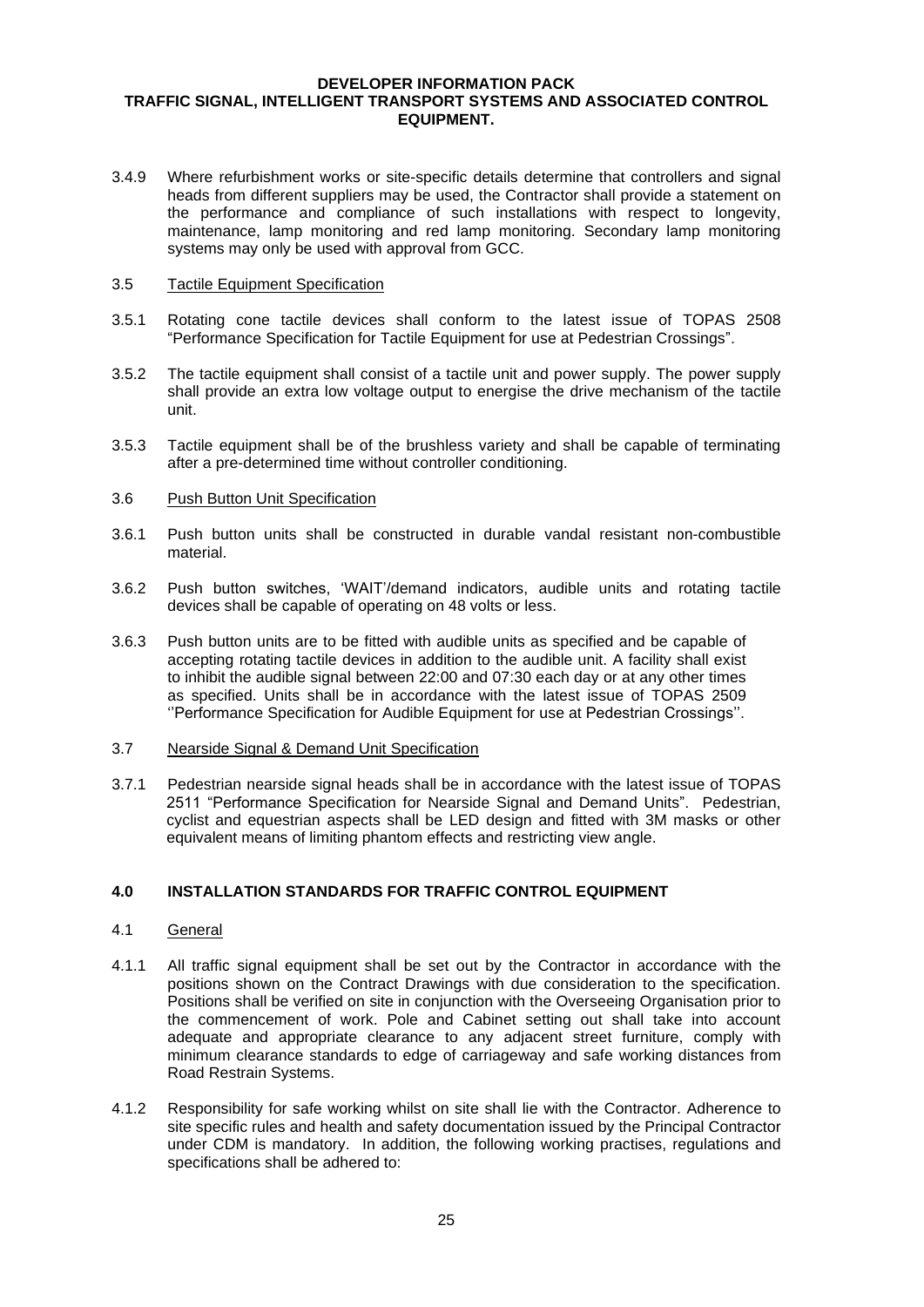- a) Electricity at Work Regulations 1989
- b) Health and Safety at Work Act 1974
- c) Management of Health and Safety at Work Regulations 1999
- d) The Construction (Design and Management) Regulations 2015
- e) COSHH regulations
- f) Latest Edition IEE Regulations for Electrical Installations (BS 7671:2018 IET Wiring Regulations 18<sup>th</sup> Edition)
- g) Chapter 8 Traffic Signs Manual.
- h) Chapter 6 Traffic Signs Manual.
- i) CD 123 Geometric design of at-grade priority and signal-controlled junctions.
- j) CD 116 Geometric design of roundabouts.
- k) TA 101 Traffic signalling systems (appraisal)
- l) TD 101 Traffic signalling systems
- m) TM 101 Traffic signalling systems (maintenance and operation)
- n) TS 101 Traffic signalling systems (inspection and assessment)
- o) The Traffic Signs Regulations and General Directions
- p) MCE 0108 Siting of Inductive Loops for Vehicle Detecting Equipment at Permanent Road Traffic Signal Installations
- q) MCH1352 Technical Guide to SCOOT Loop Siting
- r) MCH1542 Installation Guide for MOVA
- s) EMC Regulations
- 4.2 Controller
- 4.2.1 The controller shall only be installed once a permanent mains power supply is available.
- 4.2.2 The controller shall be installed on a NAL root foundation (Black finish) or with prior agreement on a standard root foundation at the location detailed on the Contract Drawings. The NAL foundation shall be fitted with a BT variant integral housing. The Contractor shall ensure that the detector fault monitor lamp is visible from the main carriageway without the need to open any doors and that when standing with the controller door open, optimum view of the junction is obtained. Access to controller cabinets shall be free from any obstruction. The Contractor shall provide a separate 50mm diameter duct (grey) for a telemetry connection, which shall terminate above the final base seal level. The duct entry shall be sealed to prevent the ingress of moisture, but the seal shall be removable to allow telemetry equipment to be installed subsequently. This duct should terminate in an adjacent BT network chamber, subject to approval by British Telecom and be supplied for incoming services or future service use.
- 4.2.3 Sealing grommets shall be used with NAL foundations. Controllers mounted on a rootbased plinth shall be sealed at base level. Following the termination of all signal cables the standard base void shall be backfilled with dry compacted sand. This shall be sealed by a 6mm thick epoxy resin to form a water and airtight seal.
- 4.2.4 All traffic signal controller cabinets shall be permanently numbered externally with the site maintenance number as advised by the Overseeing Organisation. Numbers shall be selfadhesive with a character height of 50mm and coloured black on white. Numbers shall be positioned such that they are visible from the adjacent road network.
- 4.2.5 The Contractor shall arrange for training to be given for any new software or modifications to the controller or any other item supplied which has not been previously used.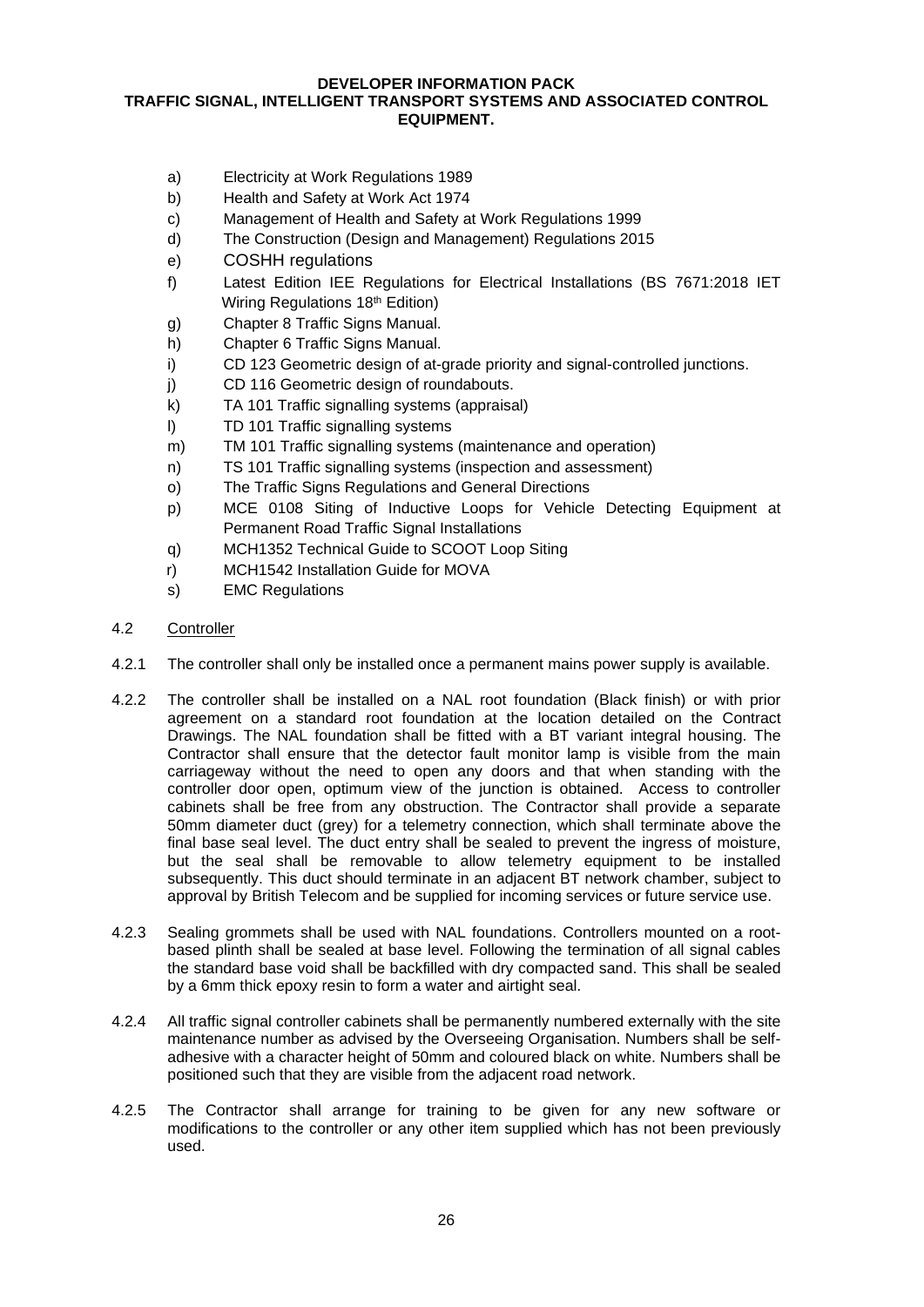- 4.2.6 The Contractor shall supply a suitable schedule of spares and replacement spares to cover all proprietary equipment supplied.
- 4.2.7 Where controller configuration is to be carried out by the contractor, they shall also include the supply of the configuration data in electronic format issued by email to the Overseeing Organisation. Two hard copies of the controller specification printout, (1no to be left in the controller) shall be supplied to the Overseeing Organisation on completion of the FAT. The Contractor shall also supply a draft configuration in test file format and PDF format 10 working days prior to the FAT to enable a review by the Overseeing Organisation.

## 4.3 Detection

- 4.3.1 The Contractor shall install all vehicle detector units in accordance with the manufacturer's instructions ensuring that operational tolerances are achieved. Loop detector units shall be installed and terminated in the controller's intelligent backplane and detector racking. Detector units specific to SCOOT UTC shall be installed in the detector racking integral to the Outstation Transmission Unit (OTU) or clearly segregated if integral systems are installed.
- 4.3.2 All loop detector units shall be suitably labelled on the adjacent racking identifying each channel with its associated input.
- 4.3.3 Detector sensitivity and frequency settings shall be adjusted to achieve optimum performance for the detection system in operation. Crosstalk between adjacent channels shall be eliminated. The Contractor shall adjust the sensitivity and presence time of each detector channel to the requirements specified by the Overseeing Organisation within the ranges specified in TOPAS 2512. The Contractor shall demonstrate the correct operation of the detector at the sensitivity for all classes of vehicles including cyclists.
- 4.3.4 Adjacent stop line loops (particularly those designed as rectangles) shall be call delayed in the phase red period. Where these detectors are also used as MOVA detectors the call delay shall be applied to the MOVA detector output (Mdetxx).
- 4.3.5 Vehicle detection may also be specified as above ground detectors, either digital view, image-processed, microwave or infrared technology. These detectors shall conform to TOPAS 2505. Power supplies to above ground detection shall be 24 volts and located in controller.
- 4.3.6 Other detection systems such as 'magnetometers' or above ground systems may also be specified. Details of specialist suppliers and products may form part of site-specific works information, with products either free issued to the Contractor for installation, separated into specialist contracts or as nominated contractors. The Contractor may be consulted during the design stage with reference to such systems, however, it is GCC's preference that loop based systems be used wherever possible and the Developer must validate his reasons for deviating from this standard. GCC reserve the right to not accept certain systems on a site by site basis or if the reason for non-use of loops is due to financial considerations only.

# 4.4 OTU

4.4.1 The Contractor shall install Outstation Transmission Units (OTU) / UG405 or integral systems, including associated SCOOT detection and router in its appropriate cabinet. The configuration of each unit site address and data mapping shall be carried out by the Contractor in accordance with the specification.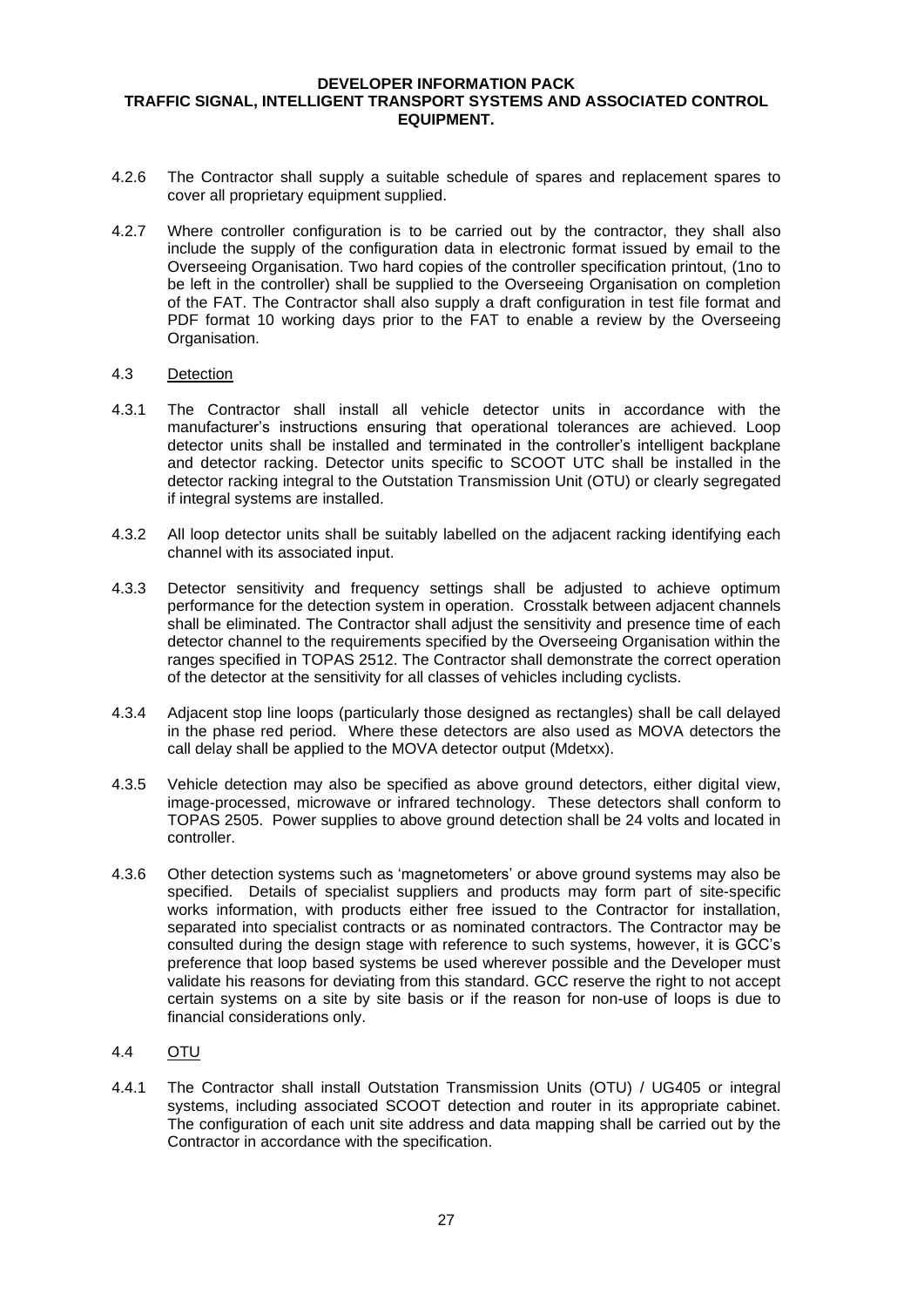- 4.4.2 Functionality of the unit shall be demonstrated fully during the SAT including the checking of SCOOT detector inputs and Force/Reply bits. Production and downloading of the .CSV files shall be the responsibility of the Contractor.
- 4.4.3 A semi-integral unit shall have its own fused auxiliary power supply, suitable rated and marked accordingly.

# 4.5 OMCU

- 4.5.1 The Contractor shall install the Outstation Monitoring Unit (OMCU) or integral facility in its appropriate controller cabinet as identified in the scheme specific details. All connections/torroids shall be made on the controller side of incoming cable terminations. The configuration of each OMCU shall be carried out by the Contractor to the Overseeing Organisation's requirements at the time of commission, including instation configuration, and working graphic mimic.
- 4.5.2 A semi-integral OMCU shall have its own fused auxiliary power supply, suitably rated and marked accordingly.
- 4.5.3 The OMCU may be specified as ADSL/Wireless or GSM module as detailed in works information. Where the unit is GSM/Wireless, the Overseeing Organisation shall free issue a data enabled SIM card. Stratos or telent RMS equivalent IP addressable monitoring shall be supplied and set up using a suitably configured router.
- 4.5.4 Supplied units shall be fully compatible with the current version of Remote Monitoring Instation software and hardware. Currently telent RMS solution.
- 4.5.5 Where the unit is also configured for MOVA the following clauses shall also apply.

#### 4.6 MOVA UNIT

- 4.6.1 The Contractor shall install Microprocessor Optimised Vehicle Actuation (MOVA) unit or integral facility in its appropriate controller cabinet as defined in the scheme specific details.
- 4.6.2 The MOVA unit shall be either integral or communicate with the controller via the RS232 port. The detector inputs shall be made directly from the detector units to the MOVA equipment for add on installation. For serial / integral installation, all detector inputs shall be nominated in the controller I/O allocation.
- 4.6.3 The MOVA unit shall have its own fused auxiliary power supply, suitable rated and marked accordingly.
- 4.6.4 The Contractor shall supply MOVA licence details where appropriate to the Overseeing Organisation.
- 4.6.5 Preference shall be given to Integral control systems. Hard-wired add on hardware may be refused by GCC.
- 4.7 Router
- 4.7.1 The Contractor shall install the router in an appropriate position in the controller racking ensuring that Ethernet connections are available for laptop interrogation.
- 4.7.2 The Contractor shall be responsible for connecting the router and setting up BT or similar connections and terminations including where necessary UTC IP tunnels. Internal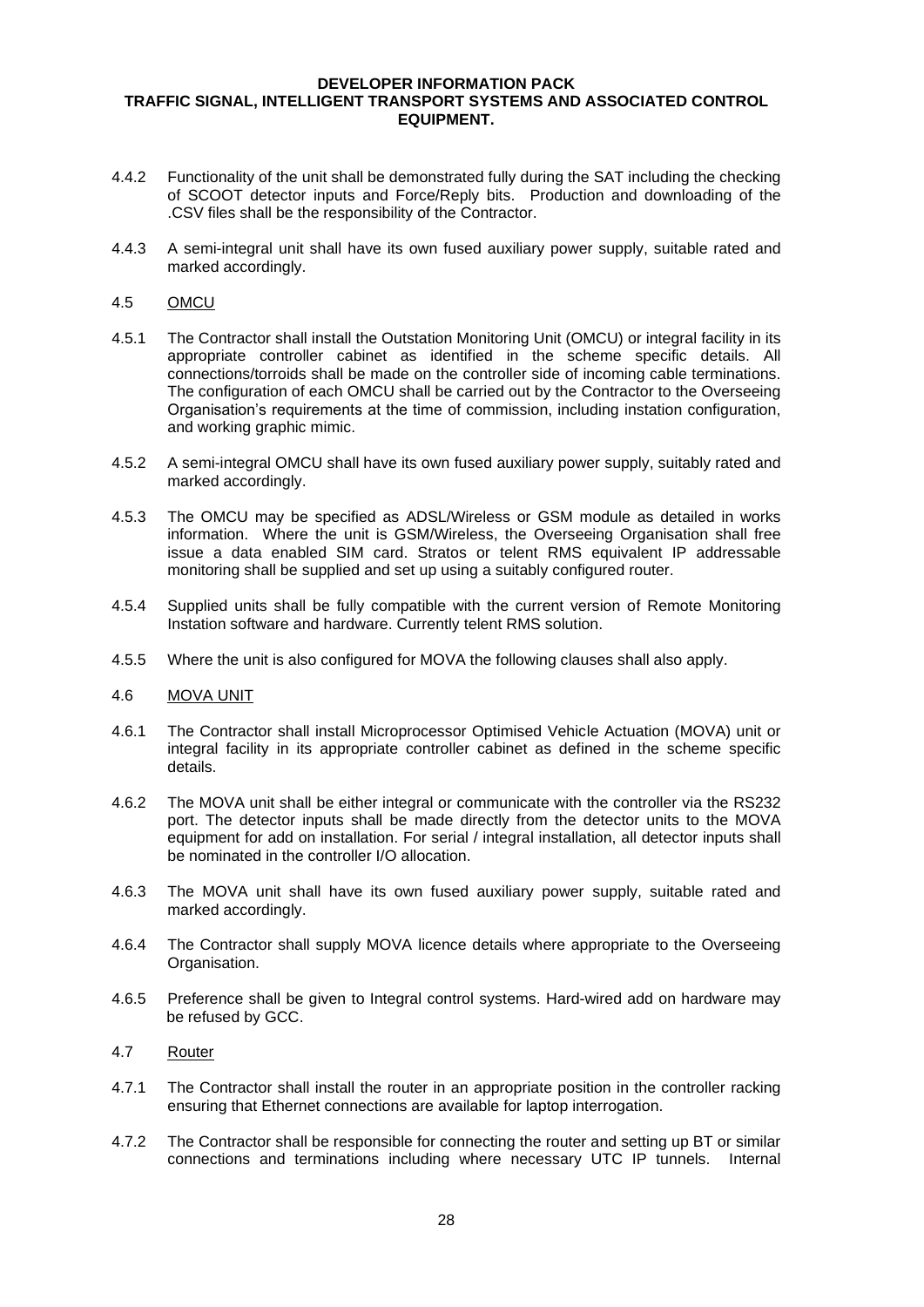settings such as I.P. addressing, shall be carried out in conjunction with the Overseeing Organisation.

- 4.7.3 The router shall have its own fused auxiliary power supply, suitably rated and marked accordingly.
- 4.8 Signal Poles
- 4.8.1 Signal Poles shall be installed at the positions shown on the Contract Drawings. Position and pole types shall be verified on site in conjunction with the Overseeing Organisation.
- 4.8.2 All traffic signal poles shall be permanently numbered. Pole numbers shall be selfadhesive, incorporating a character height of 50mm and coloured white on black. The numbers shall be sited at a minimum height of 2.1m and located so that they are visible from the controller.
- 4.8.3 Where signal poles are to be installed in retentions sockets, the Contractor shall be responsible for erecting the poles unless otherwise agreed with the Overseeing Organisation. A suitable method / machine shall be used to erect the poles safely and ensure verticality. Waterproof grommets and reducing shims shall be installed at pole and socket interface as required. The pole restraint system, as issued by the manufacturer, shall be installed.

#### 4.9 Cabling

- 4.9.1 For modification works all LV and ELV voltage cable runs between the controller and signal poles or an adjacent controller or termination cabinet, shall include for a minimum of 4 spare cores or 25% whichever is greater throughout their length. All cables shall connect directly between the controller and each pole, except where termination cabinets are employed. For new installations the same capacity standards shall apply, but only ELV systems shall be utilised.
- 4.9.2 Extra low voltage cores shall be terminated on separate terminal blocks to low voltage cores.
- 4.9.3 For modifications works, low voltage cables shall not utilise the same ducts as extra low voltage cables. For new installations, only ELV supplies shall be used.
- 4.9.4 Signal cables shall not pass through ducts or inspection chambers used for or by any other services. Similarly, no other service shall utilise the traffic signal duct and chamber system. The contractor shall bring to the attention of the Overseeing Organisation any deviation from these standards.
- 4.9.5 Two turns of all signal cables shall be left in the traffic signal access chamber at the base of each signal pole. Two turns of loop and feeder cable shall be left in each traffic signal access chamber at each joint location.
- 4.9.6 With the exception of cable joints between loop and feeder cables or terminations made in MEC's, no other joints shall be permitted in the cable runs.
- 4.9.7 All unused cores returned to the controller shall be neatly secured and connected to earth. All unused cores between pole cap terminations shall be connected to earth at one pole top. Sufficient terminals and termination points shall be provided at the controller to accommodate neutral and earth connections.
- 4.9.7 All cables including detector loop feeders and push button supplies, shall be permanently labelled at the controller as to their function and destination. Cable core terminations at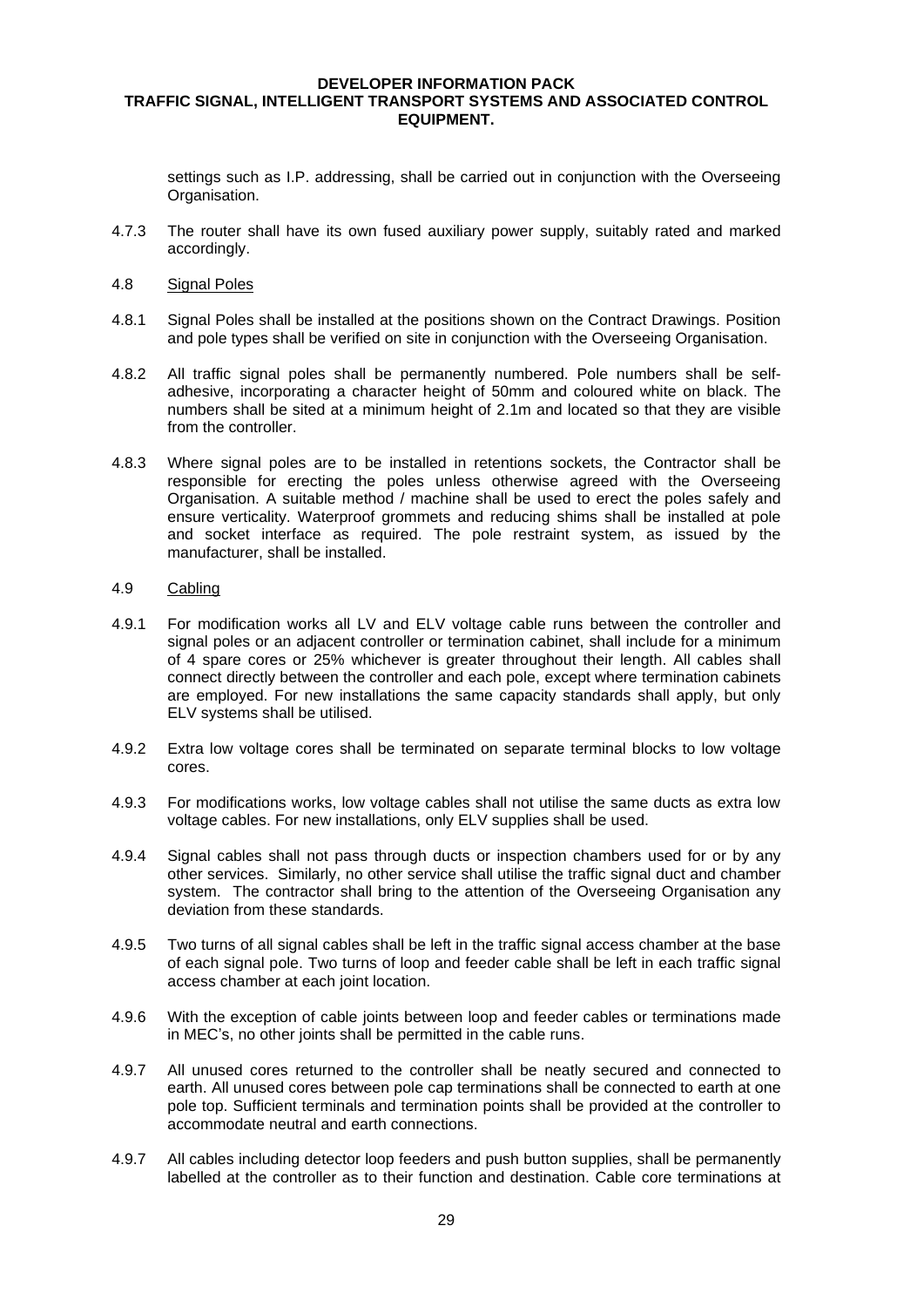all other locations shall be permanently labelled as to their function, origin and destination.

- 4.9.8 Cable identification shall be provided at each road crossing or controller drawpit using a pull-tag or equivalent approved system.
- 4.9.9 All draw ropes shall be replaced in each duct following/during cable installation procedures.
- 4.9.10 The Contractor shall complete and return to the Overseeing Organisation details of the cable layout proposals or confirm any cable design details issued on drawings or works schedules at least four weeks prior to each installation. Final As-Built record sheet shall be submitted for approval at the time of site acceptance.

#### 4.10 Signal Heads

- 4.10.1 All signal heads shall have a minimum vertical clearance of 2.1m from finished ground level unless overhanging a cycleway in which case a minimum vertical clearance of 2.4m shall be provided. The minimum clearance between any signal head arrangement to the nearest kerb edge shall be 600mm (40mph or greater roads) or 450mm (30mph roads).
- 4.10.2 The alignment of signal heads shall be carried out in accordance with the Overseeing Organisation's siting instructions at the time of commissioning. The Contractor shall ensure that all cable and kopex links between signal heads and poles are of sufficient length to allow correct alignment.
- 4.10.5 The contractor shall be aware that designs may utilise various techniques to achieve clearance of signal apparatus from the carriageway edge. This may include side mounting equipment on straight poles or rotating straight poles by 45 degrees in the retention socket. Swan neck poles may also be specified. The contractor shall ensure that adequate rotation of heads for correct alignment can be achieved especially where close associated offside signals are erected.
- 4.10.3 During installation and up until the time of commission, all signal heads, pedestrian heads and demand units not in use shall be securely covered using purpose made orange opaque bags. Covers shall be removed at the time of commissioning in accordance with the Overseeing Organisation's instructions. Covers shall be re-applied should the signals not be accepted or the signal switch-on delayed to an alternative date.

#### 4.11 Tactile & Audible Equipment

4.11.1 Tactile and audible unit power supplies shall be mounted in the nearest pedestrian signal head displaying the relevant signal phase.

# 4.12 Demand Units and Nearside Displays

4.12.1 Push button units or demand units shall be mounted so that the centre of the push button is between 1.0m and 1.1m above the finished footway level. Except where installed in islands, they shall be angled away from the kerb slightly (normally at  $25^\circ$ ) to enable pedestrians standing at the kerbside to see the "WAIT" or 'Demand' indicator or nearside red man / green man display. In islands, the units shall be installed parallel to the kerb. Reference should be made to the Contract Drawings and the Overseeing Organisation's siting instructions for individual site requirements. Any potential for 'see-through' shall be reported to the Overseeing Organisation at the time of installation.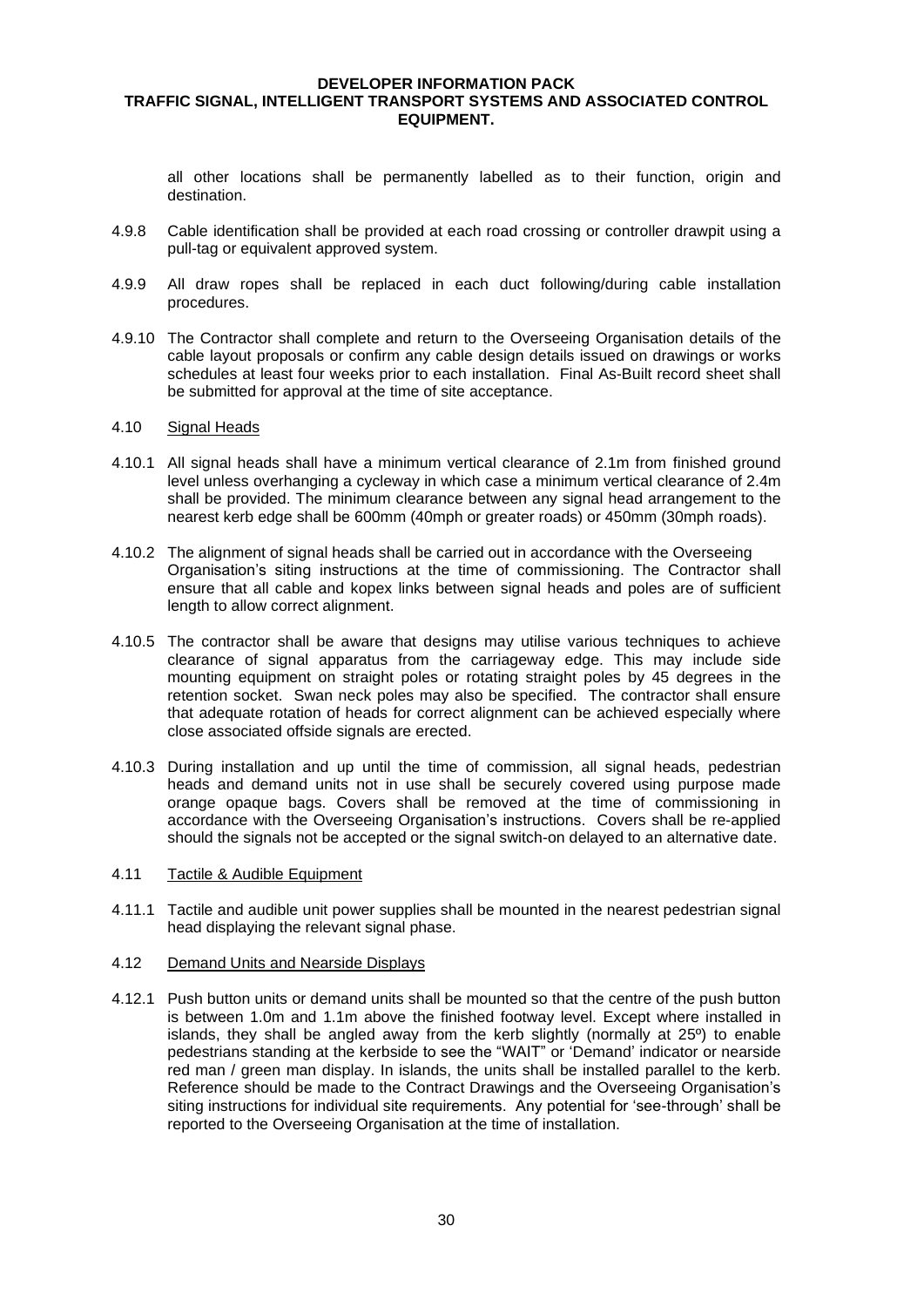#### 4.13 Slot Cutting Operations

- 4.13.1 Installation shall not commence until carriageway surfacing and road marking refresh / installation is complete, and positions have been verified by the Overseeing Organisation. The Contractor shall be responsible for determining number of turns per loop for all detection systems unless otherwise informed by the Overseeing Organisation. The Contractor's supervisory staff shall check the quality of workmanship before laying cable and backfilling.
- 4.13.2 In order to minimise damage and contamination to their mains supply, water companies require that Contractors use a double non-return valve assembly on their standpipe when it is connected to a hydrant. The Contractor shall arrange for a water supply from a nearby fire hydrant to be made available for slot cutting operations. Five working days' notice of intention to use a hydrant must be given to the water supply company in order that the necessary permission may be obtained.
- 4.13.3 A water bowser will be required where a hydrant is not available or where a carriageway crossing is necessary. Hoses must not be laid across the carriageway unless it is closed to traffic.
- 4.13.4 Slot cutting shall not be conducted in wet weather, or when the ambient temperature or road surface temperature is below 0ºC.
- 4.13.5. Loop positions shall avoid areas of poor reinstatement in the road surface. Slots shall be cut at least 1 metre from any such disturbance or from any ferrous objects such as manhole covers.
- 4.13.6 Slots for loop cables shall have a width of 10.0mm with a tolerance of +2.0mm/-0.0mm. The slot width shall exceed the maximum diameter of the loop cable by at least 2.0mm. The depth of each slot shall be checked by the Contractor with a depth gauge at intervals along the whole length of the slot. The depth of loop slots shall be  $(65 + 7.0n)$ mm with a tolerance of +10.0mm/-0.0mm. In concrete surfaces the depth shall be (25 + 7.0n)mm with a tolerance of +5.0mm/-0.0mm where 'n' is the number of cables and the first figure is the minimum depth of cover.
- 4.13.7 Where an angle of 100º or more acute is formed at the junction of two adjacent loop slots, the slot junction shall be truncated with a saw cut at the apex of the junction.
- 4.13.8 Slots for loop tails shall be 15mm wide, with a tolerance of  $\pm$  3mm. The slot width shall exceed the maximum width of the loop tails by at least 2.0mm. The depth of the slot shall be 65mm in bituminous surfaces (45mm in concrete surfaces) with a tolerance of + 10/0mm/-0.0mm.
- 4.13.9 Slots for loop tails shall be cut along the crown of the road wherever this is possible but should be least 300mm from any longitudinal asphalt joints. This slot should be installed so as to not obliterate any road markings in whole or part.
- 4.13.10 Loop tails and feeder cable shall be joined in footway boxes and identified at both feeder cores and loop tails.
- 4.13.11 For vehicle actuation operation each loop shall be separated from adjacent loops by a minimum of 300mm unless agreed otherwise with the Overseeing Organisation. Loops operating the MOVA system shall be offset from lane lines and kerbs by distances specifically provided for each installation. Generally, loops shall be set out 0.4m from the kerb and 0.8m from adjacent lane lines. A minimum distance of 3.0m shall be maintained between these loops and any adjacent bus priority, SCOOT or queue loops.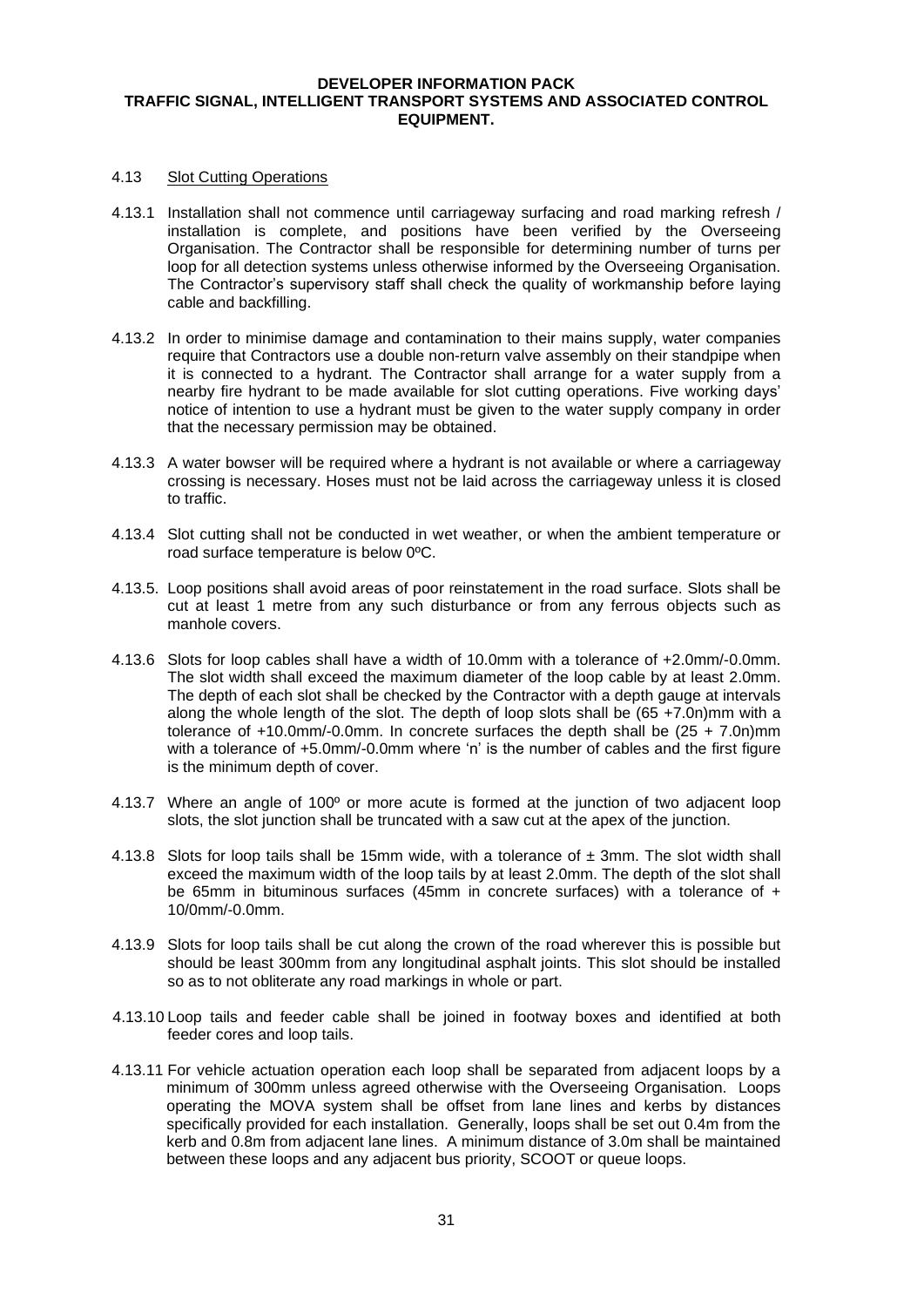- 4.13.12 Debris and silt shall be cleared from the base of the slot and the slot blown dry with compressed air prior to cable laying. The Contractor shall ensure that the cable lies evenly in the bottom of the slot and shall secure the cable in such a position if necessary. Sharp implements shall not be used to seat the cable in the slot.
- 4.13.13 Loop tails shall be twisted and separately taken back to the joint box so as to enable any single loop to be disconnected from the feeder cable. Joints shall be made using jointing kits complying with latest version BS EN60529 (IP68 CAT1). All cable joints shall be made using screw terminal open pot reusable connectors. The joint shall be made in accordance with the manufacturer's instructions.
- 4.13.14 The Contractor shall ensure that all slots are clean and dry immediately prior to backfilling and that all silt and debris has been removed from the slot.
- 4.13.15 Slots shall be backfilled with a low viscosity epoxy resin, approved by the Overseeing, to give a minimum of 10mm cover above the uppermost cable. The resin shall be poured at a viscosity of between 50 and 100 poise. The remaining volume of loop slot shall be backfilled with blown grade hot oxidised R85/40 or R85/25 bitumen to the level of the road surface. Where alternative backfill products can be sourced to comply with risk reduction and COSHH regulations the Contractor shall provide suitable alternatives.
- 4.13.16 For modification works slots through kerb edges shall be formed at natural kerb joints where possible and be backfilled with a layer of resin, followed by hot pour bitumen in several layers to fill the slot flush with the adjacent kerb. Any recess in the kerb remaining shall be grouted with sand / cement mortar.
- 4.13.17 Where partial excavation of the footway is required to access stub duct ends, the exposed loop tails shall be covered with resin and then bitumen in several layers as necessary after sealing the end of the stub duct and prior to reinstatement of the footway with cold setting asphalt and sealing with hot pour bitumen.
- 4.13.18 At new installations or more major refurbishment works, the loop tails shall be laid into a loop carriageway box type NAL D400 or approved equivalent. The carriageway loop box shall be connected to an adjacent loop chamber in the footway / verge by way of a 100mm dia or 50mm dia smooth bore orange under-kerb duct. There shall be a maximum number of three loop tail pairs cut into any carriageway loop box with only one pair on each side of the box. After loop installation has been completed, the end of the duct in the loop carriageway box shall have a small amount of expanding foam inserted to prevent detritus from blocking the duct. Where slots in the carriageway loop box are not used then blanking plates shall be placed over the inside faces as supplied by the manufacturer.
- 4.13.19 Should loop re-cutting be necessary, the loop carriageway box shall be re-opened, the expanding foam broken out and the reinstatement operation repeated without any disturbance to the carriageway or footway finishes.
- 4.13.20 Loop tail cable slots shall be backfilled with low viscosity epoxy material around the cable. The upper 20mm of the slot shall be filled with hot oxidised bitumen R85/40.

# **5.0 COMMENCEMENT OF WORKS AND SITE DECOMMISSIONING**

- 5.1 Commencement of Works
- 5.1.1 Works shall only commence following approvals granted by the Network and Traffic Management Environment Directorate NRASWA Street Works Coordinator, with all works being subject to appropriate notices and approvals granted under this system.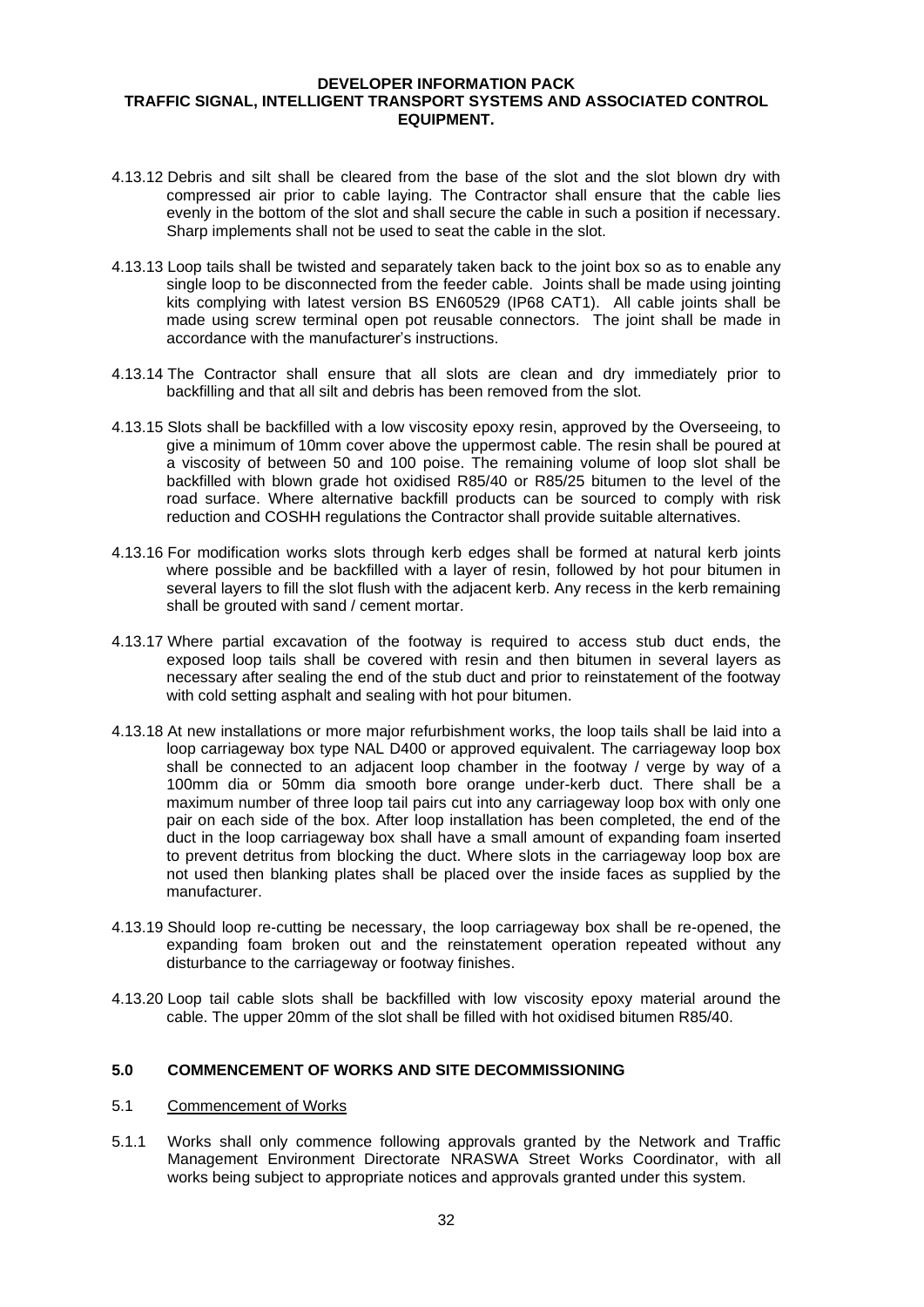- 5.1.2 Works shall only commence following submission and approval by the Overseeing Organisation of the Contractors works programme. The works programme shall be submitted using either MS Project or Excel and shall identify all works activities and key milestones in the procurement, lead-in, site installation and testing/ commissioning processes.
- 5.1.3 Works shall only commence following submission and approval of the Contractors developed Health and Safety Plan information which shall include site specific information.
- 5.1.4 Failure to comply with the above requirements will place the Contractor at risk for future tendered schemes.

#### 5.2 Site Decommissioning

- 5.2.1 Decommissioning of existing sites prior to removal or refurbishment shall be specified in site specific works instructions and drawings. Signals shall only be switched off with the prior permission of the Overseeing Organisation and with site specific Traffic Management in place, and certification of power isolation and disconnections.
- 5.2.2 Site specific Traffic Management shall either be provided by the Principal Contractor or the Contractor. Where Traffic Management is to be supplied under this contract the Contractor shall employ suitable qualified staff or Contractors to undertake these works. Site specific works information shall highlight requirements.

## **6.0 COMMISSIONING AND SITE ACCEPTANCE**

6.1 General

.

- 6.1.1 Commissioning of traffic signal installations shall only be undertaken when all works, including surfacing, reinstatements, signing, pedestrian guard railing and road marking activities are complete. The traffic signals installation shall be totally complete and pretested by the Contractor prior to attendance by the Overseeing Organisation.
- 6.1.2 The Contractor shall demonstrate to the Overseeing Organisation satisfactory operation of the installation at site acceptance test in accordance with the test schedule contained in this specification or other agreed schedule. On completion of the tests the site acceptance certificate shall be completed by the Contractor and the Overseeing Organisation. A certificate shall be awarded provided the site is deemed to be operating satisfactorily. Any incomplete works or failed tests of a minor nature shall be noted on the interim certificate. A full completion certificate shall only be awarded to the Contractor after expiration of the maintenance period. The maintenance period shall only commence when ALL works are fully complete and tested. The maintenance period shall typically be 28 days fault free but may be defined as a longer period in works specifications.
- 6.1.3 The Overseeing Organisation shall be given a minimum of 10 working days advancenotice for the site acceptance testing by the Contractor. The Contractor shall allow one clear working day to undertake testing of the installation ensuring all resources are retained for the duration of the testing procedure.
- 6.1.3 Green conflict and red lamp monitoring tests shall be performed on all signal installations.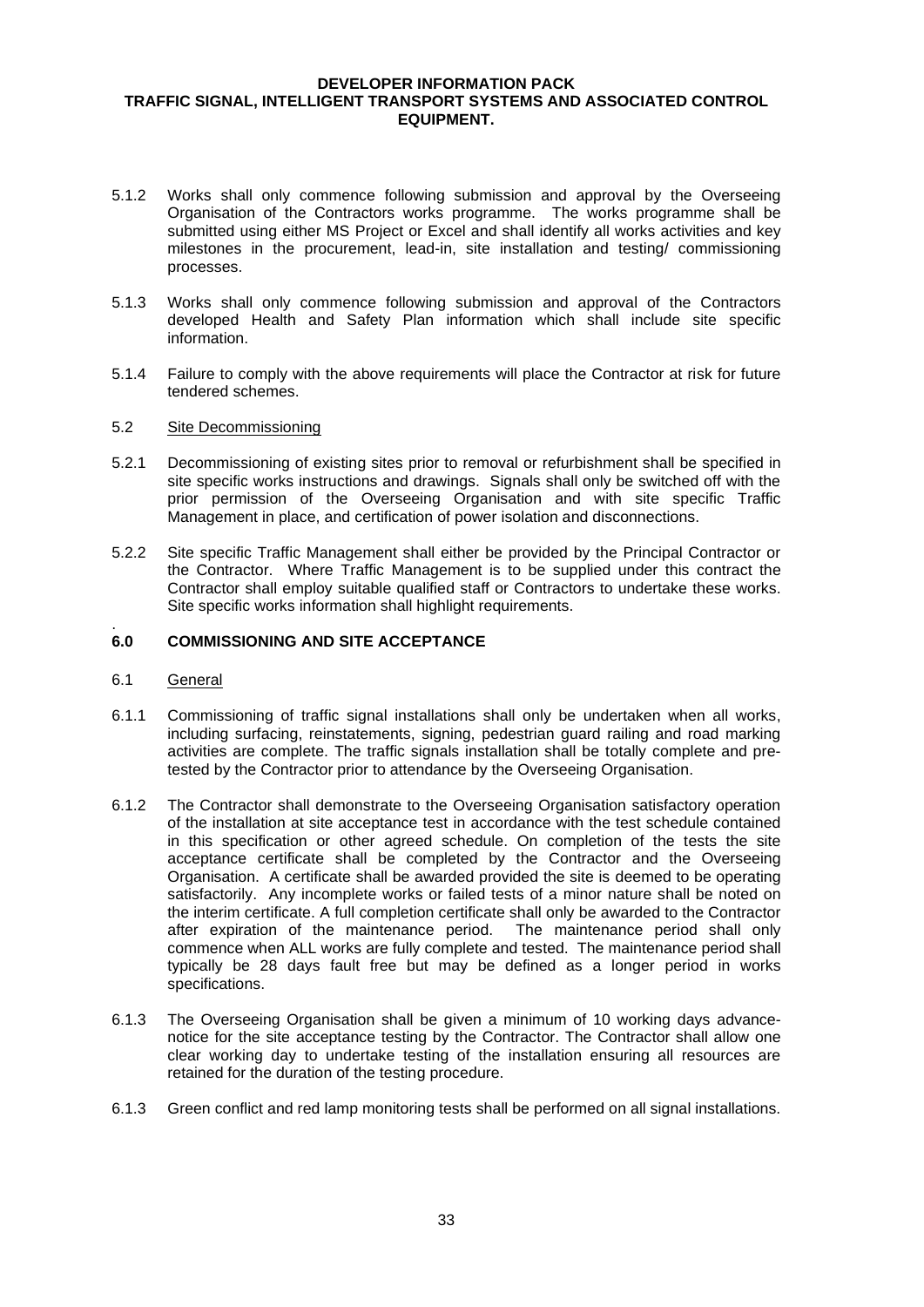#### 6.2 Insulation Resistance Tests

- 6.2.1 The insulation resistance of each cable and their individual cores shall be tested using impedance test voltages of 500 volts' dc. for a period of one minute. The test shall be carried out as follows with the specific tolerances noted.
- 6.2.1.1 Before each cable is glanded to its earth point, an insulation resistance test shall be carried out between the earth and armouring, earth and each cable core and each cable core to armouring.
- 6.2.1.2 All tests results shall record an impedance greater than 20 Megaohms, with the actual reading recorded by the Contractor.

#### 6.3 Loop / Feeder Tests

- 6.3.1 With the feeder cables jointed to their inductive loops, the total series resistance of each loop/feeder circuit shall be tested. The total series resistance shall be less than 5 ohms, with actual results recorded by the Contractor.
- 6.3.2 Where armoured feeder cable is installed with the feeder cables jointed to their inductive loops, the armouring of the feeder cable shall be connected to its earth point and the impedance of the feeder cores to earth shall be tested. The impedance of the feeder cores to earth shall be greater than 20 Megaohms. Non-armoured feeder cable shall normally be installed.
- 6.4 Earth Fault Loop Impedance Tests
- 6.4.1 Earth continuity and bonding shall be demonstrated through earth fault loop impedance testing of the controller, supply pillar and each low voltage signal pole on site.

#### **7.0 DEFECTS CORRECTION PERIOD MAINTENANCE AND WARRANTY.**

#### 7.1 Maintenance

- 7.1.2 The Contractor shall provide maintenance and fault attendance for the installation in addition to the Defects Liability or Warranty period commencing from the acceptance of the traffic signal installation. The Maintenance Period may be 12 months or 28 days as stipulated by the Overseeing Organisation in the works specification. When the Maintenance Period is identified as being 28 days, this shall be a 28-day fault free period, the period re-starting after replacement or repair of defective components having been completed and reported in writing to the Network and Traffic Management Environment Directorate. This does not relieve the Contractor of his obligations under the Defects Liability Clause.
- 7.1.3 Maintenance standards shall accord with the latest issued of TM 101 Traffic signalling systems.
- 7.1.4 All goods and materials used by the Contractor in carrying out his obligations under the Contract shall be in accordance with the technical specification appropriate to the equipment and in accordance with current approved standards.
- 7.1.5 The Contractor shall execute the works from a designated maintenance facility adequate for receiving fault reports and shall maintain the equipment supplied under the contract throughout the Defects Liability Period or other agreed duration. The Contractor shall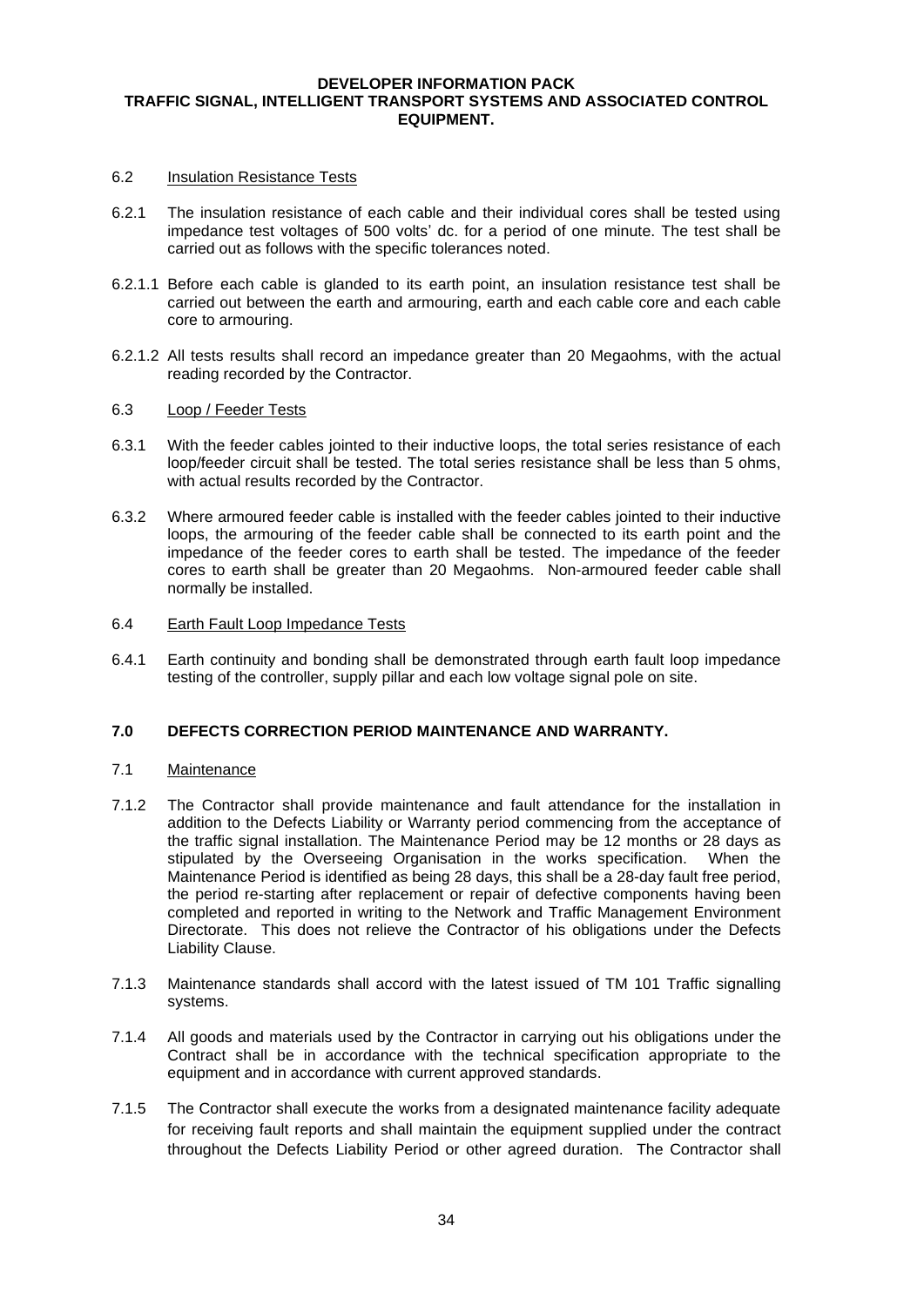provide all the necessary labour and equipment including spares to provide the maintenance service set out below.

- 7.1.6 An attended service to receive and record faults notified in respect of the equipment supplied and installed, covering 24 hours a day, 7 days a week (inclusive of Public Holidays). The contractor shall be responsible for locating the cause of all faults (including software and system faults where applicable) and identifying these to the Overseeing Organisation or GCC.
- 7.1.7 Notification of arrival on site and departure shall be made verbally by telephone. Written confirmation of clearance shall be made within 24 hours by email or via fault management systems where applicable.
- 7.1.8 Maintenance standards shall be the same as those in force under the GCC maintenance contract at the time of commissioning.

## **Fault Classification**

- a) Urgent Fault The following events shall be classified as Urgent Faults during the hours 05:00 to 21.00 each day.
- All Signals Unlit
- Signals failing to change
- Defective signals likely to cause abnormal traffic conditions or danger.
- Equipment damaged and in a dangerous condition.
- Tactile devices not working.
- Red lamp failures
- b) Non-Urgent Fault
- All other faults not covered by the above

# 7.2 Warranty

- 7.2.1 A twelve-month warranty shall be provided, from the date of site acceptance of the equipment. Under warranty, the Contractor shall replace or repair all parts found to be defective by reason of faulty design, materials or workmanship. The repaired, or replacement parts shall be delivered and installed free of charge to the site location by the Contractor.
- 7.2.2 During the first twelve months of service excluding the initial 28-day fault free period the controller shall not exceed more than four firmware or hardware related faults resulting in junction control failure. Should the controller fail to perform to this service requirement, the Contractor shall replace it with another new controller of proven reliability meeting the same hardware and software specification of the original. A further twelve-month warranty shall then be given on the replacement controller.
- 7.2.3 LED aspects shall be supplied with a 5-year warrantee.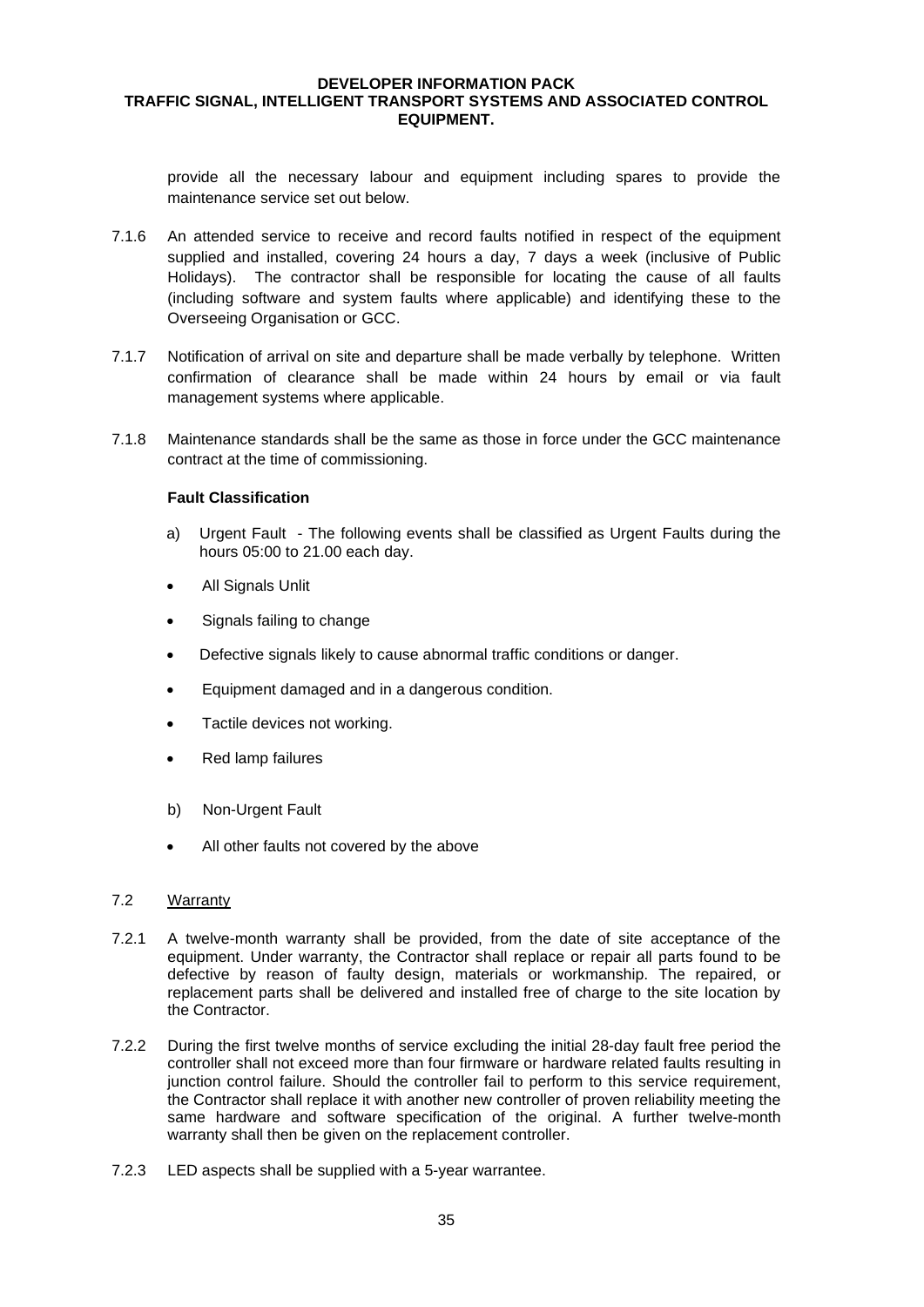## **8 DOCUMENTATION AND TRAINING**

# 8.1 General

- 8.1.1 All control equipment supplied together with related hardware shall be offered with one complete set of User Manuals detailing procedures for the installation, operation and maintenance of the equipment.
- 8.1.2 Duplicate bound copies of the configuration specifications shall be handed over at the time of site acceptance together with final 'installed' record sheets. Any RAM data changes introduced at the time of commissioning shall be noted at this time and included in a RAM data record sheet to be appended to the manufacturer's configuration specification.
- 8.1.3 A logbook shall be supplied and annotated with the controller maintenance reference number, any MOVA licensing information such as LIN, LIF etc and IP addressing. The book shall be pro-formed with date, time on / off site, reason for visit, actions taken and signature columns.
- 8.1.4 The site acceptance certificate shall be signed and handed over to the Overseeing Organisation complete with one full set of keys to access all parts of the control equipment, at the time of site acceptance.
- 8.1.5 All relevant test certificates compliant with the site acceptance testing shall be submitted to the Overseeing Organisation within 72 hours of the tests being carried out. An As-Built CAD drawing shall be supplied based on the Overseeing Organisation's design drawing detailing relevant site changes and accurately locating equipment and detection details. The drawing shall be issued to the Overseeing Organisation in electronic format within 14 working days of acceptance.
- 8.1.6 The Contractor shall retain sufficient records to provide replacement EPROMs or Configuration files in the event of EPROMs becoming damaged or requiring modification. A PDF file and an electronic version of the Controller Configuration shall be issued to the Overseeing Organisation within 14 working days of acceptance.
- 8.1.6 Equipment training shall be supplied to the Overseeing Organisation if requested during factory / site acceptance testing for any section of equipment relating to the traffic signal control system.

#### **9.0 POST COMMISSIONING ALTERATIONS**

#### 9.1 Controller Configuration Data Changes

- 9.1.1 Following acceptance of the signals, the Overseeing Organisation may order alterations to the controller EPROM or Configuration file to incorporate minor changes and or post commission RAM data changes. The EPROM or Configuration file shall be supplied with all supporting documentation updated as necessary.
- 9.1.2 Revisions shall be allowed for under Provisional Item rates provided at the time of sitespecific works tender.
- 9.1.3 Should the intersection exhibit faulty / undesirable operation which in the opinion of the Overseeing Organisation cannot be left without immediate attention, the Contractor shall accelerate attendance and support and make all efforts to provide an immediate temporary fix to the problems by utilising download or site EPROM revision facilities.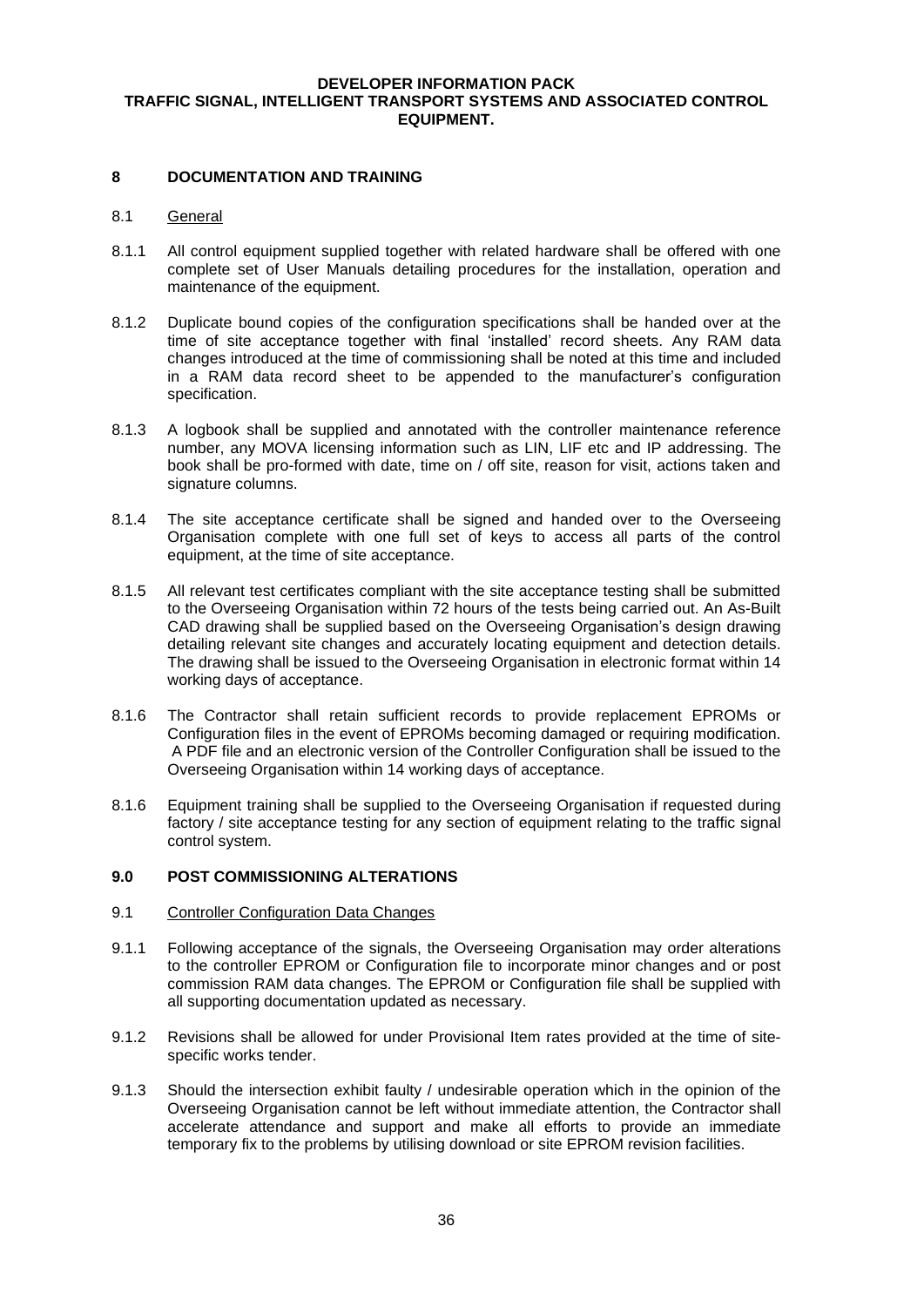#### **10.0 PROVISION OF ELECTRICAL AND COMMUNICATION SERVICES**

#### 10.1 Permanent Services, Electrical Supply

- 10.1.1 The Overseeing Organisation or Principal Contractor shall arrange for a 230 Volt 50Hz AC power supply, terminated in a feeder pillar or other suitable enclosure and fused at between 60 and 80 Amps.
- 10.1.2 Should the Contractor be required to supply the feeder pillar this work shall be nominated in site specific works information.
- 10.2.3 Should the Contractor be required to supply and fit a mains meter; this work shall be nominated in site specific works information.
- 10.1.3 The fuse rating shall provide suitable discrimination between all safety isolators, cut-outs and controller.
- 10.1.3 Feeder Pillars shall be fabricated from 3mm (min.) thick hot galvanised mild steel with either galvanised or black paint finish. The pillar shall have a flush fitting hinged door with tri-head or similar screw locks. The earth terminals on body and door shall connected with 10mm<sup>2</sup> earth strap. The internal backing board shall be of 9mm thick external-grade plywood suitable for housing a 100amp cut out, meter (as instructed), isolator and main earth block.
- 10.1.4 The Contractor shall supply and install a suitable fused isolator with appropriate rating and current characteristics, confirming to the latest issue of BS EN60947 Parts 1-7 ''Specification for Low-Voltage Switchgear and Control Gear''. The isolator shall be mounted on the feeder pillar's mounting board and shall incorporate a double pole switch 230 Volt 50 Hz ac. The unit shall be fitted with integral 'locking off' facilities within an IP54 (min.) rated housing. The unit shall incorporate fully shrouded or enclosed clamp type cable connectors and shall be capable of accepting 16mm² meter tails.
- 10.1.5 An installation certificate shall be provided by the Contractor certifying his work to be in accordance with BS7671: Requirements for Electrical Installations; IEE Wiring Regulations latest Edition.
- 10.1.6 The Contractor shall supply and install a steel wire armoured 6mm<sup>2</sup> (or other appropriately rated) live, neutral and earth cable between the feeder pillar and the controller cabinet.
- 10.1.7 The Contractor shall provide and install an additional supplementary 10mm<sup>2</sup> earth bonding conductor between the feeder pillar and the traffic signal controller.
- 10.1.8 An Earth Rod system compliant with the 18<sup>th</sup> Edition IEE wiring Regulations shall be fitted as required.
- 10.2 Permanent Services, Monitoring and Communications
- 10.2.1 Unless otherwise specified communication for RMS solutions and UTC shall be wireless with suitable cabinet or aerial mounted antenna. Data enabled SIM cards shall normally be supplied by GCC but may be directed to be ordered by the Principal Contractor.
- 10.2.2 Copper or Fibre Optic Telecommunications supplies shall be ordered by GCC but may be directed to be ordered by the Principal Contractor.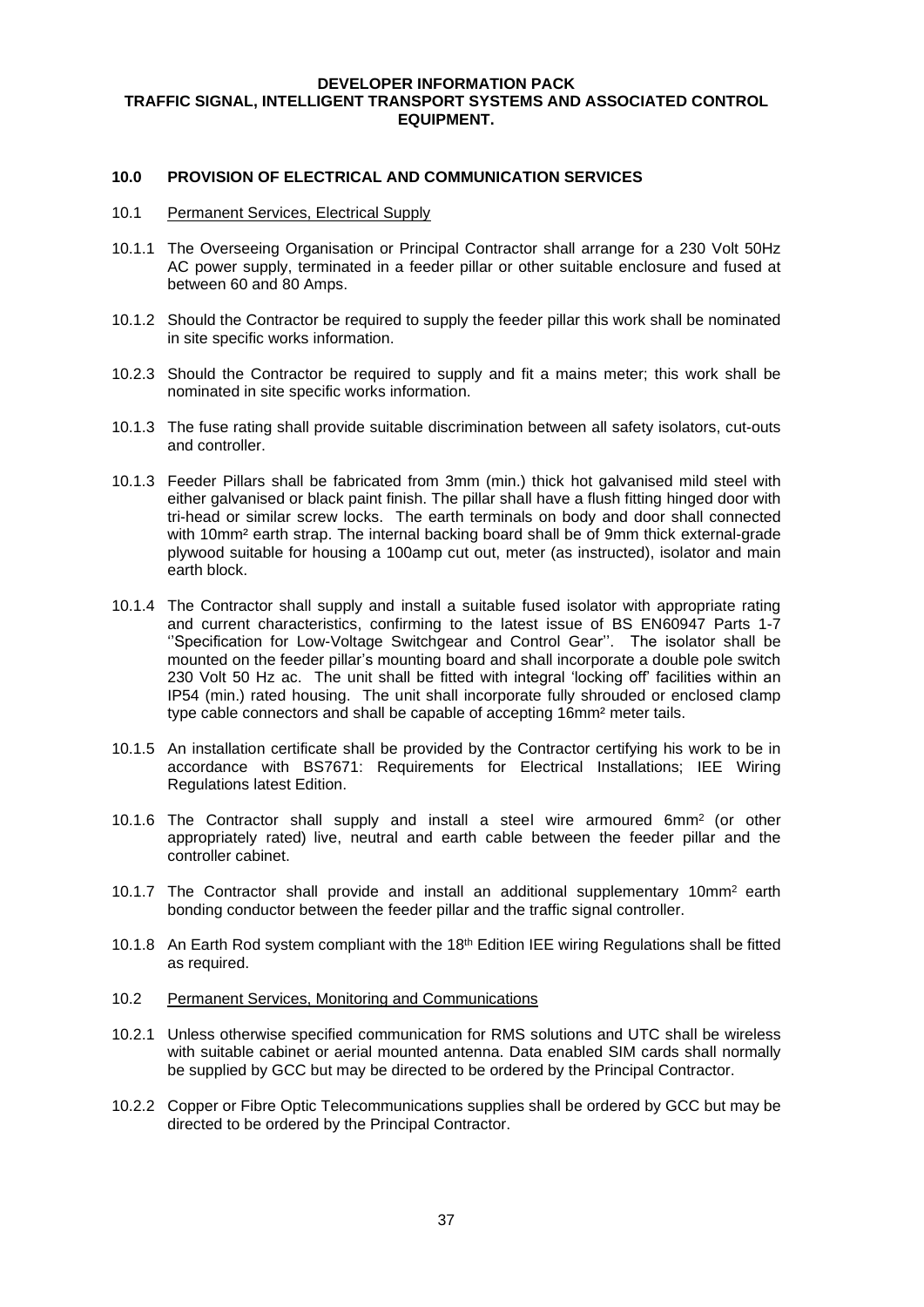10.2.3 The Contractor shall be required to make final connections between line termination units and supplied modems or routers and prove acceptable performance of the communication circuitry.

#### **11.0 TRAFFIC MANAGEMENT REQUIREMENTS**

- 11.1 Traffic Management associated with junction installation and refurbishment works shall generally be supplied and maintained by the Principal Contractor. Traffic Management may be ordered from the Contractor with site specific works information. These works shall be undertaken using suitably qualified staff or approved specialist contractors.
- 11.2 Traffic management for slot cutting operations shall normally be provided by the Contractor and shall comply with the recommendations of Traffic Signs Manual Chapter 8 as appropriate to the statutory speed limit applicable to the Site. The Contractor shall submit details of his proposals to the Overseeing Organisation for approval prior to commencing works.

## **12.0 SITE WORKING HOURS**

12.1 Operations affecting traffic flow are to be undertaken outside of peak traffic hours (Peak hours being Mon to Fri 07:00 to 09:15 and 15:15 to 18:00)*.* Where slot-cutting is carried out outside normal working hours the work shall include Contractor's supervising staff time in attendance during such operations.

## **13.0 MINOR CIVIL ENGINEERING REQUIREMENTS FOR TRAFFIC SIGNALS**

- 13.1 Civil engineering works shall normally be supplied by the Principal Contractor. In the event that minor civil engineering works such as duct, drawpit, signal pole and signal controller root installations are required of the Contractor a separate works specification and works information pack shall be issued. Should no other information be supplied, the following standards shall be used.
- 13.2 The number and position of ducts shall be detailed on scheme specific design drawings.
- 13.3 All chambers shall be "Style Y" twin wall construction STAKKA-box type or equivalent, with a 12mm LDPE integrated base, with a pre-drilled 50mm diameter soak away hole in the centre of the chamber, as supplied by NAL Ltd or equivalent.
- 13.4 All chambers shall have covers and frames fitted. These shall conform to EN124 standard and be Class B125 (12.5 tonnes) Warwick composite covers with extra deep galvanised steel raising frames, unless C250 or D400 (40 tonnes) type covers and frames are specified on the scheme drawings.
- 13.5 All frames shall be secured to the chamber by means of bolts. All covers shall be clearly embossed with the words "Traffic Signals". Chambers shall have a 150mm backfill around the chamber using ST2 concrete, unless manufacturers details stipulate otherwise. In unmade verges, all covers, and frames shall have a ST4 concrete surround formed from wood shuttering to extend 300mm from each side and 150mm deep.
- 13.6 Access chamber types are detailed in GCC standard details.
- 13.7 Retention Sockets are detailed in GCC Standard Details.
- 13.8 Ducts shall be H.D.P.E / M.D.P.E, high impact resistant smooth inner bore, a minimum 5mm wall thickness and orange in colour, with an internal diameter of 100mm and clearly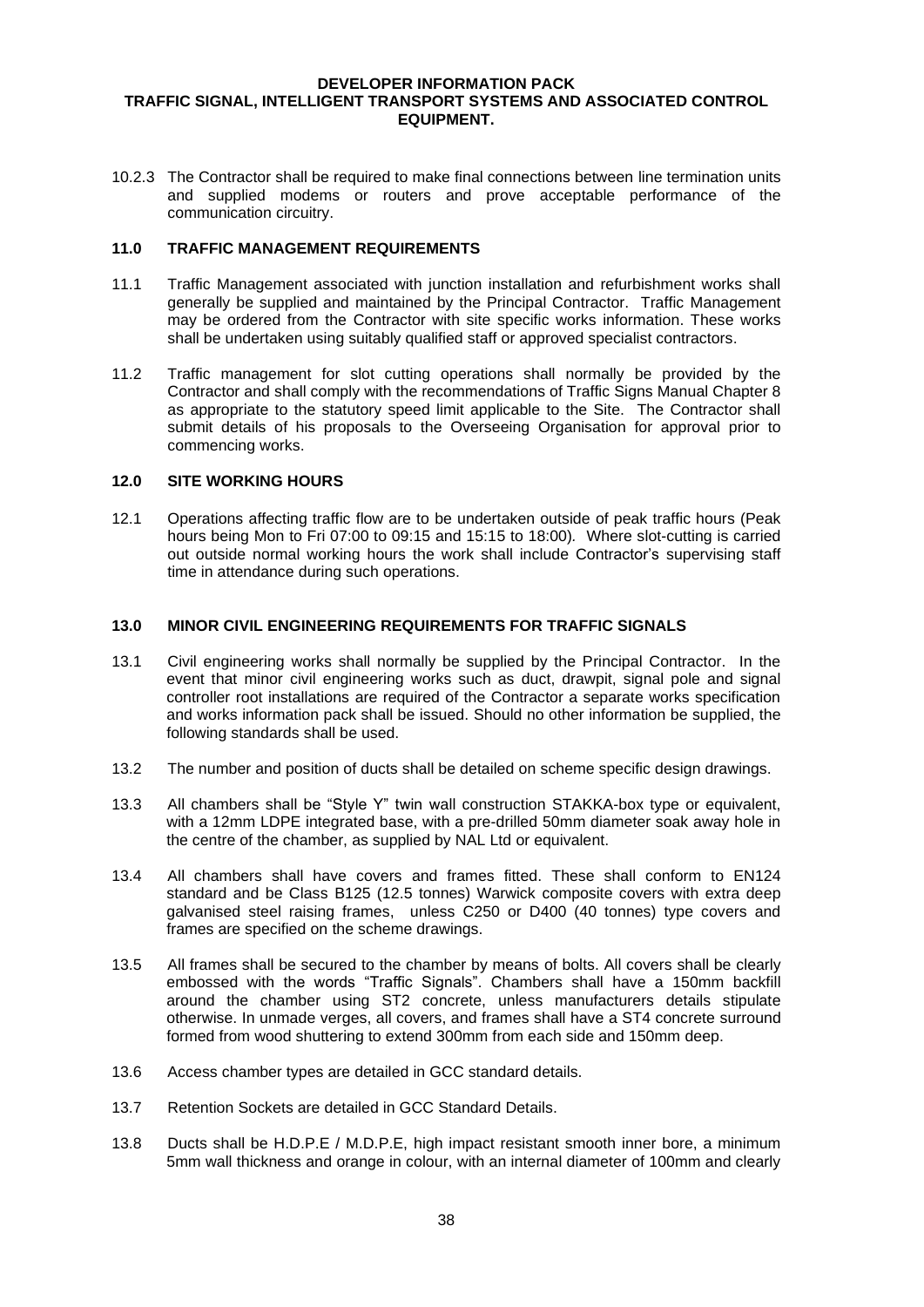marked "TRAFFIC SIGNALS" in white lettering at ONE metre intervals. Orange smooth bore ducts of 50mm dia may be used from the electric supply housings to the controller.

- 13.9 No preformed bends shall be permitted along the duct runs, except with the prior written permission of GCC.
- 13.10 Corrugated ducting will NOT be permitted on site without the prior written approval of GCC.
- 13.11 All 100mm ducting shall be proven, by the Contractor passing a 90mm mandrel through the whole length of the completed ducting.
- 13.12 All ducts shall be fitted with nylon drawstrings between access chambers and shall be flushed clear, using compressed air, prior to installation of traffic signal cables.
- 13.13 Ducts shown on the drawings for the use of traffic signal cables shall not be used to carry any other type of service. ELV and LV traffic signal cables must be separately ducted.
- 13.14 The minimum cover for ducts laid in the carriageway shall be 750mm.
- 13.15 Where ducting in the carriageway has less than 750 mm cover, reinstatement proposals shall be agreed with GCC before works are undertaken. Alternatively, NAL multi-duct systems may be proposed for approval.
- 13.16 The minimum cover for ducts laid in the footway/verge shall be 450mm.
- 13.17 The location of all new ducts and drawpits shall be accurately shown on contractor supplied As-Built drawings.
- 13.18 The Contractor shall take particular care when working in the vicinity of existing statutory undertakers (SU) ducting and apparatus. Protection shall be provided, and disturbance minimised. SU representatives shall be given adequate prior notice should any excavation, moving or backfilling of their service ducts or other apparatus be necessary. The Contractor shall comply with the Special Requirements of the SU companies.
- 13.19 Where new ducts are installed into existing drawpits, the ducts are to be cut flush with the drawpit walls or have maximum protrusion of 50mm. Ducts must not be installed through the base of drawpits as this leaves them susceptible to blockage through muck and debris falling into the chamber over time.
- 13.20 Trial excavations under the supervision of the Overseeing Authority shall be undertaken in areas where Statutory Undertakers apparatus are identified as being in close proximity or where existing duct runs are to be captured within new drawpits.
- 13.21 Site clearance drawings shall identify the removal of traffic signal equipment and pole retention systems / drawpits. Redundant signal equipment shall be taken to the GCC stores for maintenance stock or to tip off site.
- 13.22 The Contractor shall conform to environmental regulations and requirements for all civil engineering or site clearance activities.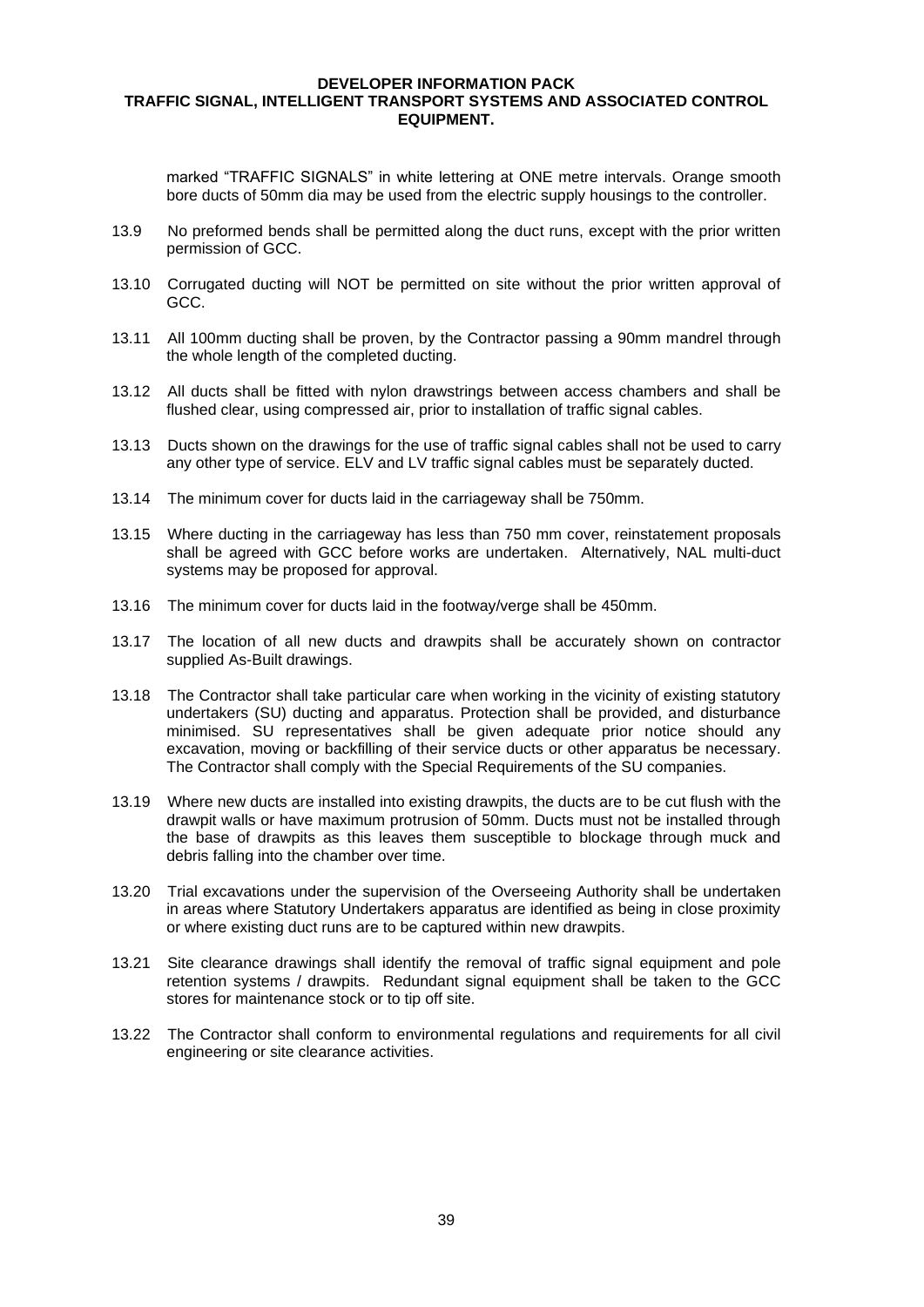# **14.0 STANDARD DRAWINGS**

14.1 All works shall conform to the Overseeing Organisations Standard Construction drawings issued and updated under this contract. Any deviation shall be agreed with GCC prior to works being carried out.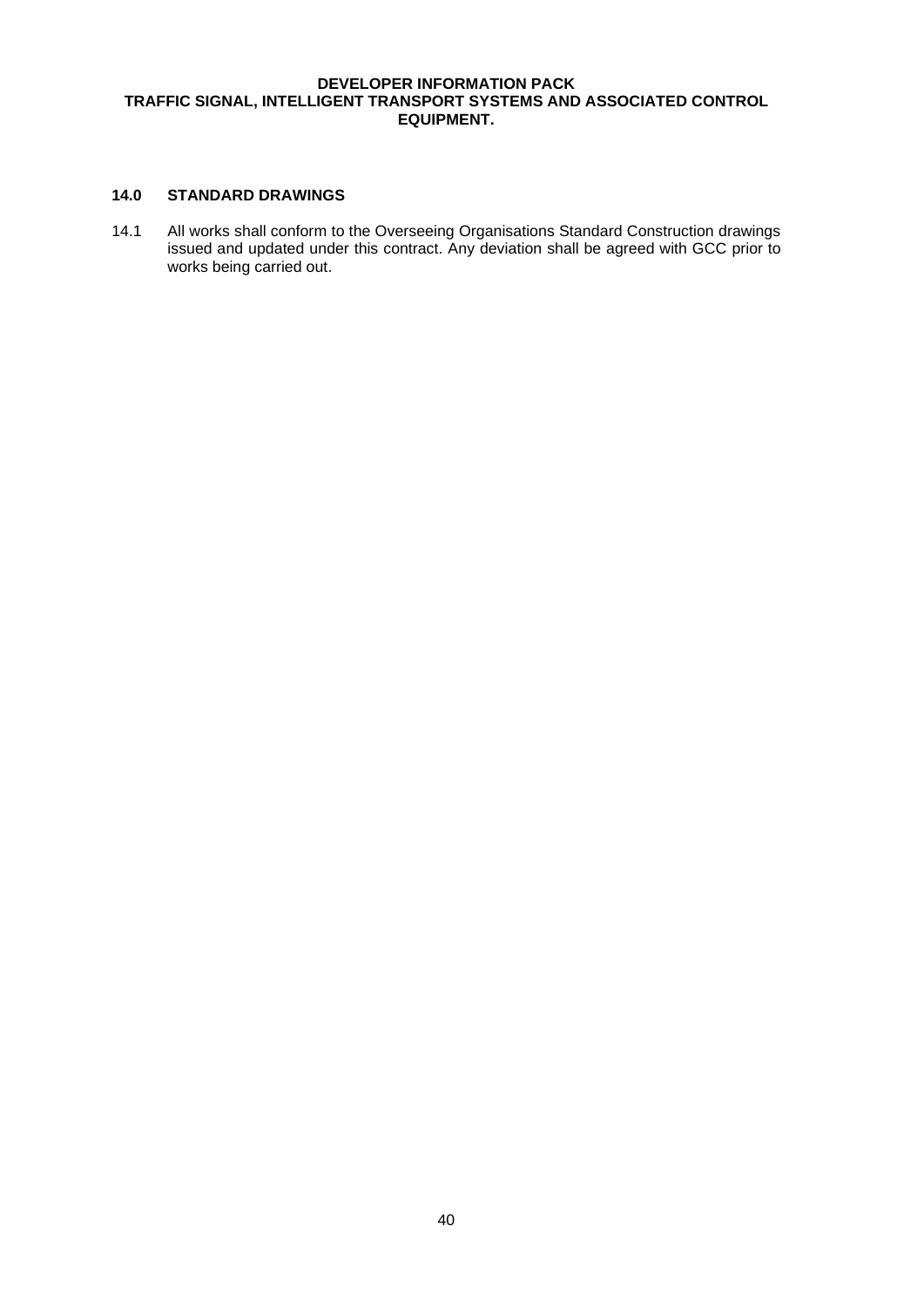# **APPENDIX B**

## **FORMS OF COMPLETION AND INSPECTION FACTORY ACCEPTANCE TEST CERTIFICATE**

I/We being the person(s) responsible (as indicated by my/our signatures below) for the Inspection and Test of the electrical equipment as indicated on page 1 of the Test Schedule CERTIFY that the said equipment is to the best of my/our knowledge in accordance with the Regulations for Electrical Installations published by the Institution of Electrical Engineers latest Edition and the attached Factory Acceptance Test Schedule as demonstrated on this day .............................................. except for departures, if any, stated below.

The following tests have failed to comply with either the TOPAS 2500 forms as completed by the Designer or the Specification or DMRB Specifications.

List of departures/test failures.

The above tests shall be demonstrated at a subsequent FAT to be arranged within one week.

. . . . . . . .

. . . . . . . . . . ........................................................................................................................................

The above tests shall be demonstrated at SAT in addition to the SAT test schedule.

. . . . . . .. . .......................................................................................................................................... .

. . . . . . . .

(Delete as appropriate).

This equipment may be delivered to site for installation and further testing as detailed above and in accordance with the SAT test schedule.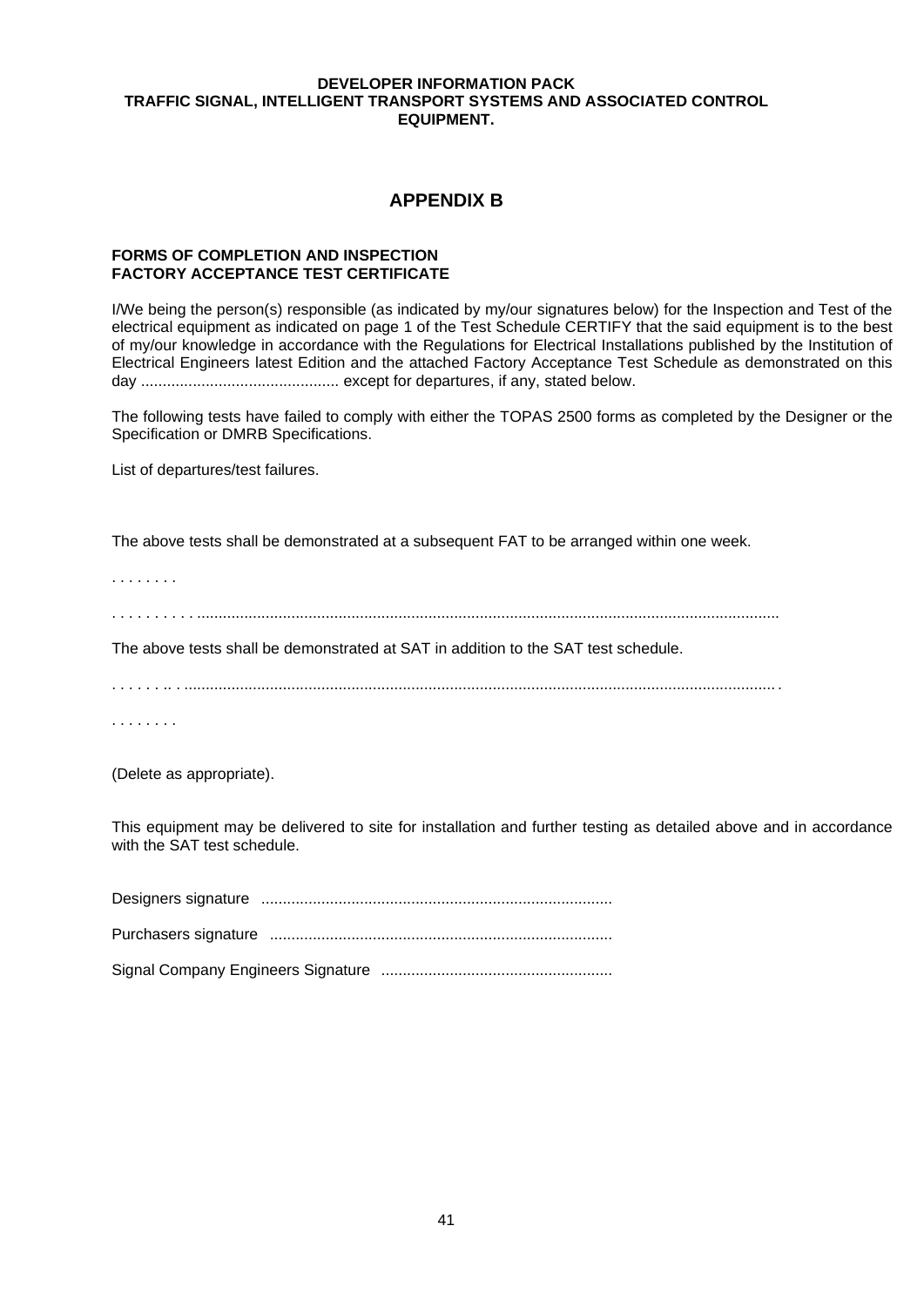# **APPENDIX B1** FACTORY/SITE ACCEPTANCE TEST SCHEDULE FOR TR2500 CONTROLLER

| <b>CUSTOMER:</b>         |  |
|--------------------------|--|
| SITE NAME:               |  |
| <b>SITE REFERENCE:</b>   |  |
| <b>CONTROLLER TYPE:</b>  |  |
| <b>CONFIG REFERENCE:</b> |  |
| <b>CONFIG ISSUE:</b>     |  |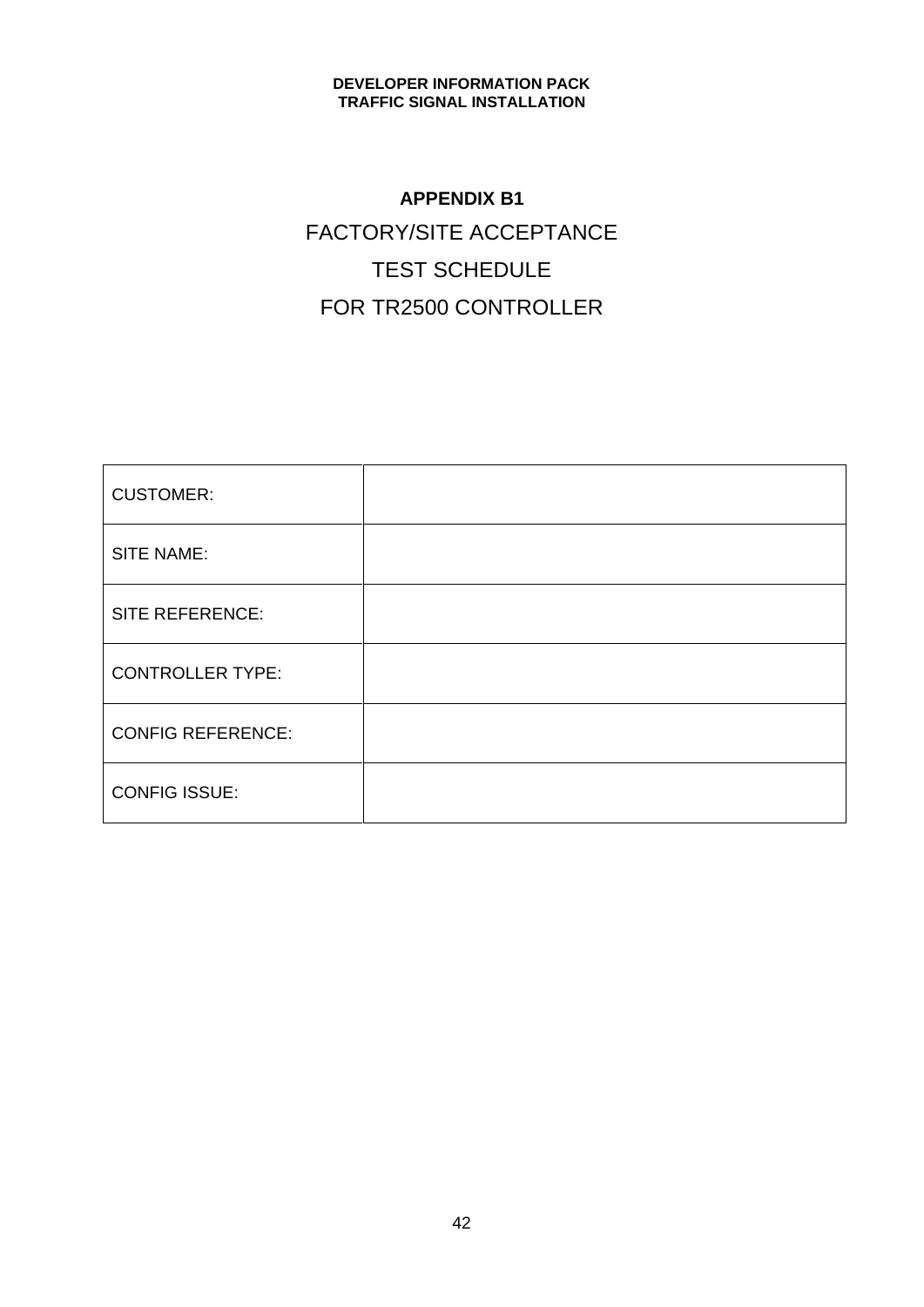# **FACTORY ACCEPTANCE TEST RESULTS**

| DATE OF TEST:                                                 |  |            | PASSED / FAILED (delete as appropriate) |
|---------------------------------------------------------------|--|------------|-----------------------------------------|
| <b>COMMENTS</b>                                               |  |            |                                         |
|                                                               |  |            |                                         |
|                                                               |  |            |                                         |
|                                                               |  |            |                                         |
|                                                               |  |            |                                         |
|                                                               |  |            |                                         |
|                                                               |  |            |                                         |
|                                                               |  |            |                                         |
|                                                               |  |            |                                         |
|                                                               |  |            |                                         |
| LATEST DATE FOR CORRECTIVE ACTION:                            |  |            |                                         |
| SUPPLEMENTARY FAT REQUIRED - YES / NO (delete as appropriate) |  |            |                                         |
| <b>TRAFFIC SIGNAL ENGINEER:</b>                               |  | Name:      |                                         |
|                                                               |  | Signature: |                                         |
| SIGNAL COMPANY ENGINEER:                                      |  | Name:      |                                         |
|                                                               |  | Signature: |                                         |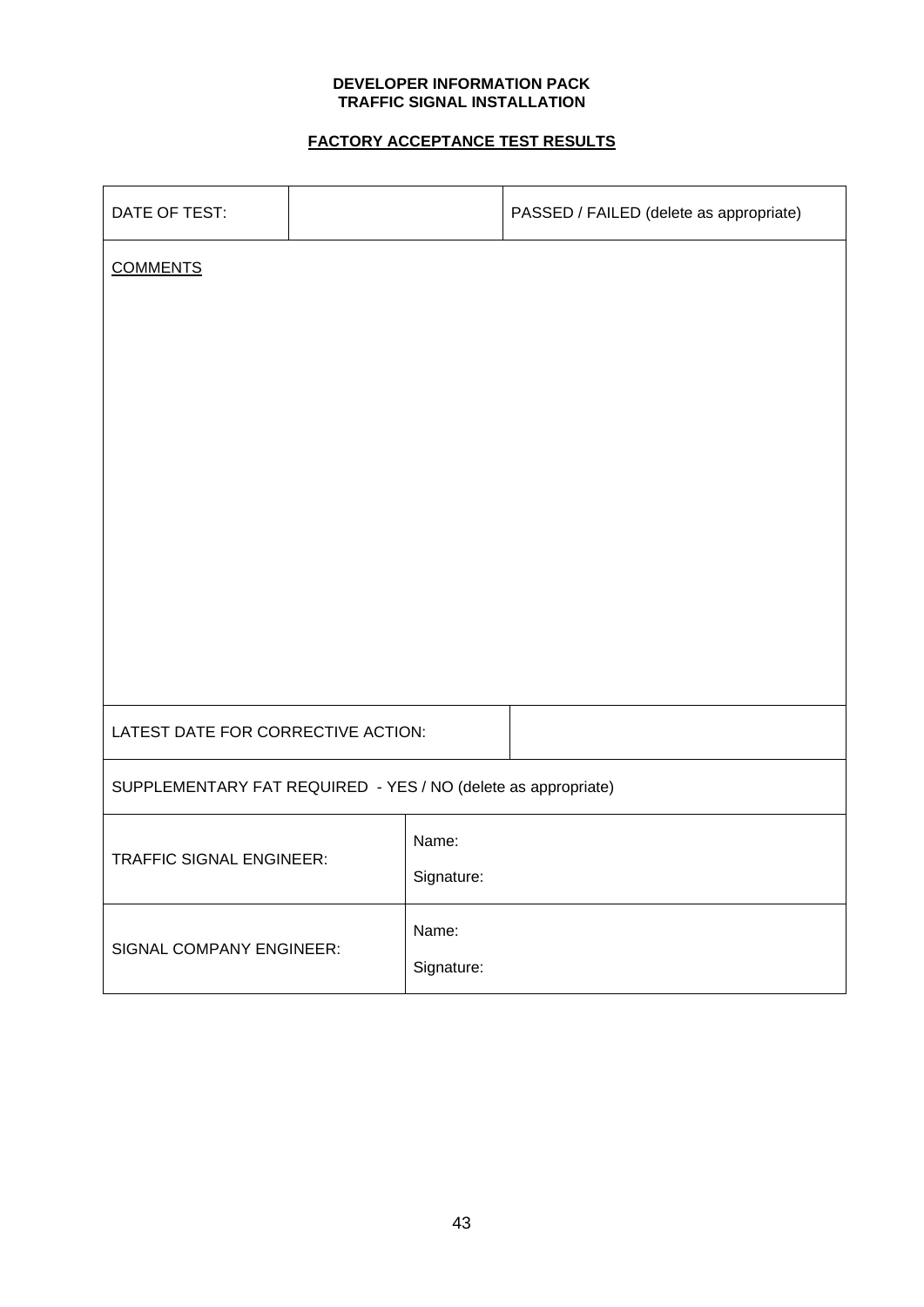#### **FACTORY ACCEPTANCE TESTS (Alternative forms may be substituted for differing controller types).**

# **General:**

\* Indicates commands that only apply to the ST800.

Check Configuration Identity Code Number & Issue with the Specification (CIC) Note serial number of controller

Pass/Fail

Set all detectors to Off, all computer bits to Off, select Normal on the Manual Panel Switch on mains supply, initialise RAM (PME, TKE, LRN, CNN), check time/date (STM, CKL, TOD, DAY, WEK) and switch signals on

Check controller starts up in correct stage and that the correct indications are given Check the starting inter-green time (IGS)

Check demands have been inserted for all stages and the controller serves all phases

Use the Configuration printout/handset to check the following basic parameters are as specified:-

Minimum Green times (MIN) Green Extension times (EXT, IPX\*) Maximum Green times (MAX, MBX, MCX, MDX, MEX\*, MFX\*, MGX\*, MHX\*) Pedestrian Blackout times (PBT) Pedestrian Window times (PWN) Pelican Sequence times (PAR\*, PIT\*, PBT, CMX\*, CDY\*, CRD\* – 141C only) Puffin Sequence times (PAR\*, PIT\*, PBT, CMX\*, CDY\*, CRD\* – 141C only) Pedestrian Sequence times (PAR\*, PIT\*, PBT, CMX\*, CDY\*, CRD\* – 141C only) Toucan Sequence times (PAR\*, PIT\*, PBT, CMX\*, CDY\*, CRD\* – 141C only) Intergreen times (IGN) Phase Delay times (DPG, DMV, DFZ) Timetable Entries and Event Parameters (TSW, TDY\*) BST Changeover Weeks (BSA, BSR, CKA\*, CKR\*) Handset Limit Values

# **Mode Priority:**

Check that the mode priority operates as specified (MOD, STS\*)

#### **Manual Mode:**

Check manual disable via handset, if specified (MND) Select each configured manual button & check stage/phase relationship is correct Check filter green arrow appearance under manual mode is as specified Check permitted stage to stage movements Check that non-permitted movements give the correct indication Check that leaving manual mode inserts demands for all phases Check operation of all other buttons/switches/indicators on the manual panel

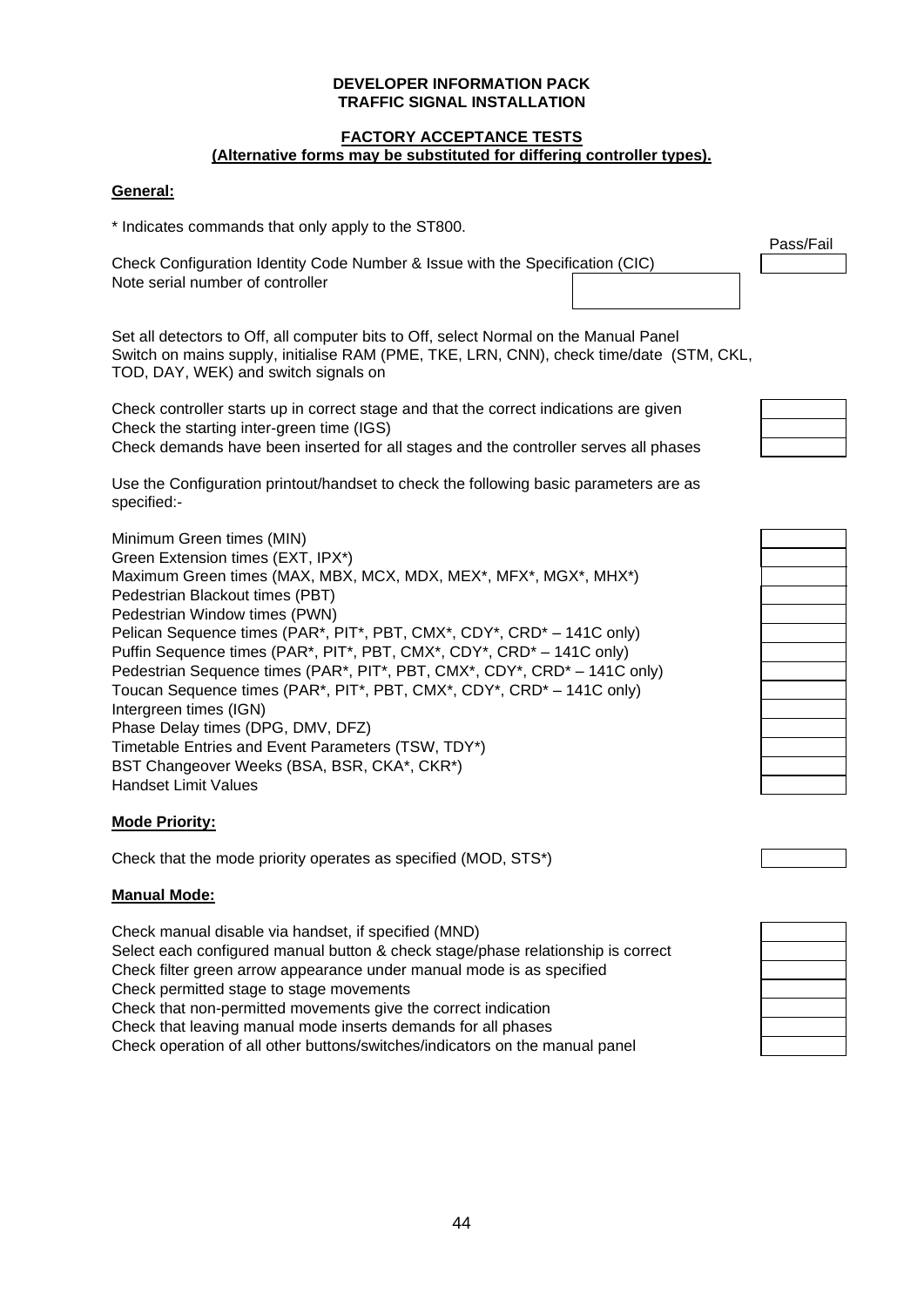# **FACTORY ACCEPTANCE TESTS – continued**

# **Detector and Push Button Functions:**

Check DFM times are as specified (DFD, DGP\*, DSA\*, DSI\*, PBG\*) Check Call/Cancel times are as specified (DCL & DCN) Check for correct active states on each detector input (IPS\*) Check for correct DFM force states on each detector input (DFA) Check Push Button Demand Extension times are as specified (IPX\* - 141C only) Check Kerbside Demand Extension times are as specified (IPX\* – 141C only) Check Registered Demand Extension times are as specified (PDX\* – 141C only) Check that all inputs perform the correct functions, e.g. latched/unlatched demands, green extensions, light wait indicators, etc (SPH) Check SD/SA loop spacing is as specified Check SD/SA Extension times are as specified Check SD/SA Extra Intergreen times are as specified (SCT) Check SD/SA operation

# **Fixed Time Mode:**

Select fixed time mode and check for correct stage sequence Check fixed time stage durations, if specified (FIX, FTS\*, LFT\*) Check fixed time runs to current phase maximums (if specified) Check any demand dependant stages/phases If fixed time runs to current phase maximums, check timetable changes (STM, CKL) Check that leaving fixed time mode inserts demand for all phases

# **Vehicle Actuated Mode:**

Check the VA logic for each stage change is correct (i.e. stages are only demanded/ extended by the appropriate phases)

Check that arterial reversion occurs to the correct stage/phase if no demands/extensions present (if specified)

Check that correct revertive phase demands occur if extension running when maximum green expires (SPH)

Check stage movement constraints (i.e. permitted, prohibited, alternative moves) Check timetable change points for switched maxes by altering the clock (STM, CKL) Check operation of signals with permanent demands on all detectors ensuring that all phases are satisfied

# **Cableless Linking Facility Mode:**

Check plan timings/influences are as specified (PLT, PLI, IFA, IFB, IFC, IFD, CYC\*, PLE\*, PLX\*, OFF\*, IFN\*)

Check timetable change points for CLF plans by altering the clock (STM, CKL, CCP) Check that all plans operate, especially demand dependant stages

Check CLF permitted movements by writing a plan with a non-permitted move in it

| Pass/Fail |
|-----------|
|           |
|           |
|           |
|           |
|           |
|           |
|           |
|           |
|           |
|           |
|           |
|           |

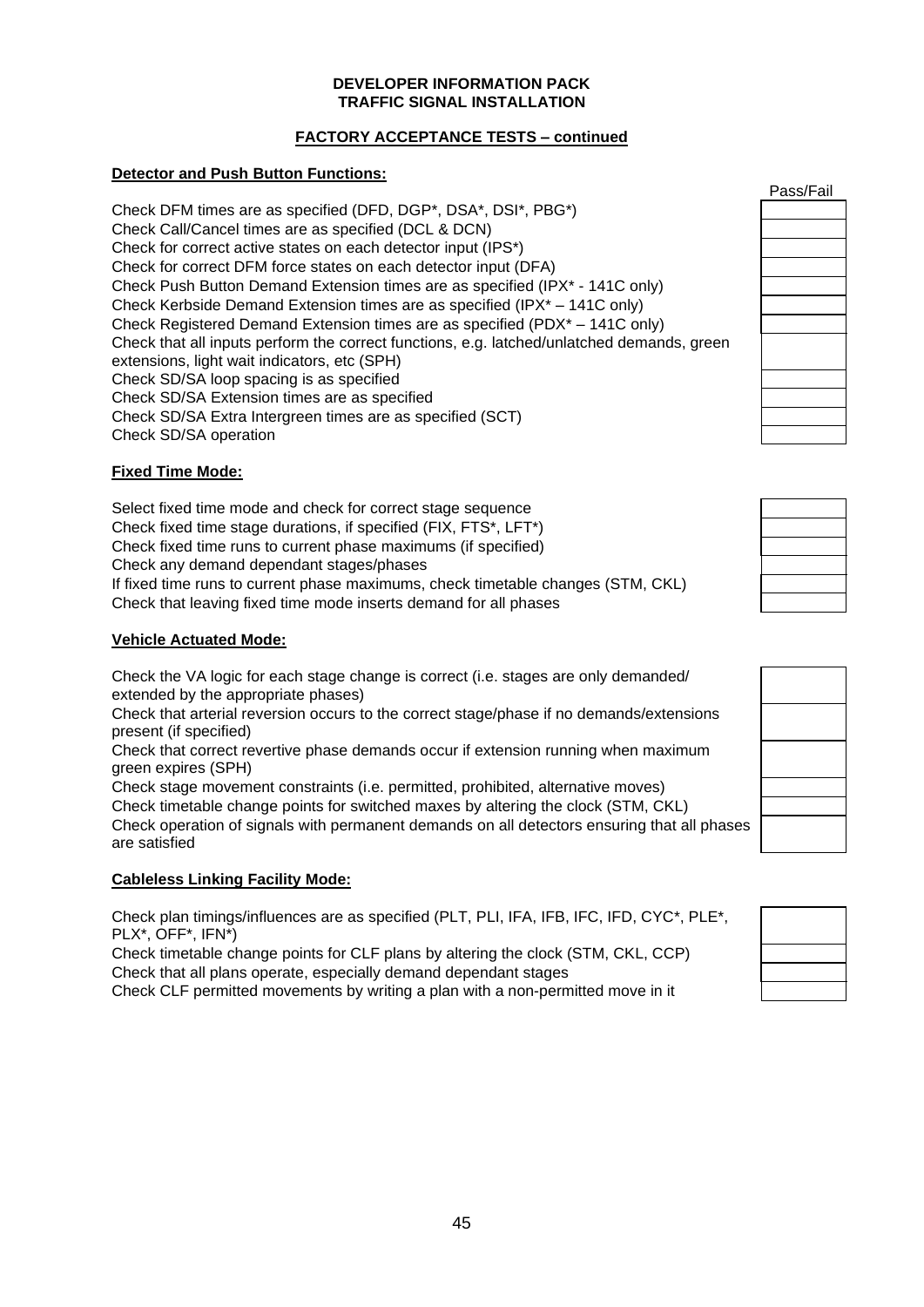# **FACTORY ACCEPTANCE TESTS – continued**

# **UTC Mode (or add-on MOVA):**

Reset all detectors to off and select Normal on the Manual Panel Check mode changes when a force bit is activated, with TC bit if specified (MOD, STS\*) Check operation of non-demand dependant force bits Check operation of demand dependant force bits with both street demands and D-bits and check that any stage demand reply bits are returned correctly Check that the UTC stage change logic is correct Check for correct operation with multiple force bits Check stage to stage movement restrictions (i.e. permitted, prohibited, alternative moves) Check DX bit runs specified stages/phases to maximum in VA mode Check that no phase minimums can be violated by forcing stages Check that stages can be forced past the VA maximum green times Check operation of any other miscellaneous control bits Check that the correct G-bit replies are returned for each stage Check that any phase confirm bits are correctly returned Check reply bits returned for specific controller conditions (lamps off, DFM, manual, etc) Check operation of any other miscellaneous reply bits

# **Part Time Mode:**

Check timetable change points by altering the clock (STM, CKL) Check that signals switch off in correct stage, once minimums have expired (MOD, STS\*) Check queue detector operation Check minimum on/off operating timers if specified Check operation of part-time inhibit switch

# **Hurry Call Mode:**

Check Hurry Call Delay times are as specified (DHC) Check Hurry Call Hold times are as specified (HHC) Check Hurry Call Prevent times are as specified (PHC) Check operation of request detectors Check operation of cancel detectors Check that correct stage is called in relation to the detector (MOD, STS\*)

| Pass/Fail |  |  |
|-----------|--|--|
|           |  |  |
|           |  |  |
|           |  |  |
|           |  |  |
|           |  |  |
|           |  |  |
|           |  |  |
|           |  |  |
|           |  |  |
|           |  |  |
|           |  |  |
|           |  |  |
|           |  |  |
|           |  |  |
|           |  |  |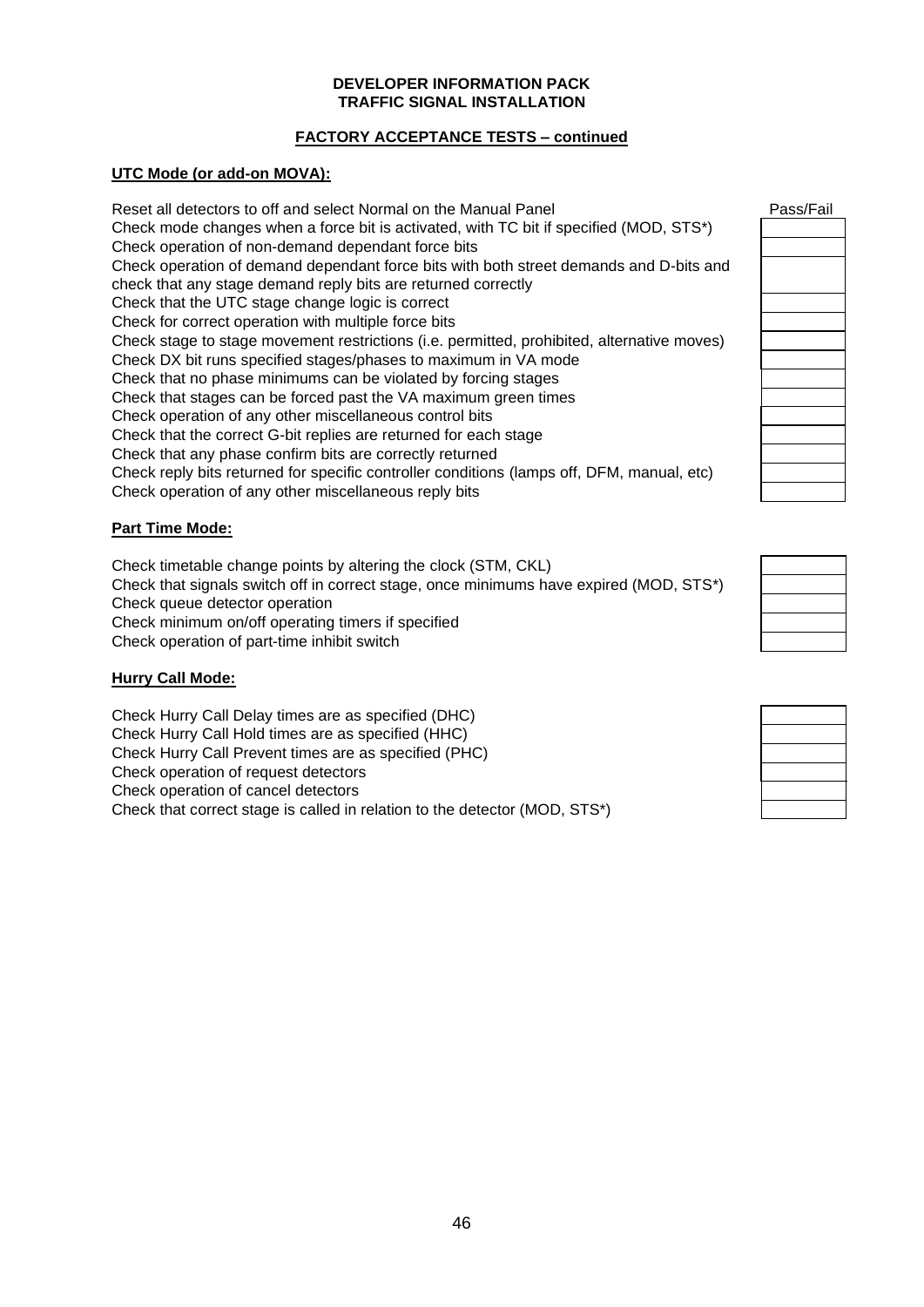# **FACTORY ACCEPTANCE TESTS – continued**

# **Vehicle Priority Mode:**

Check Priority unit basic requirements are as specified (PUT, PUP, PMT, PDE, PRE, PRI, PDR, PUI, PSE, PSA, PVG) Check Priority Extension times are as specified (PVE) Check Priority Maximum times are as specified (PVM) Check Inhibit times are as specified (PVI) Check Phase Compensation times are as specified (PCn) For each priority unit check operation of priority demands/extensions, inhibit periods and compensation periods (PVU, PVP, PVS, PIA, PDS, PIU)

# **All Red Extensions:**

Check All Red Extension times are as specified (REX) Check All Red Maximum times are as specified (RMX) Check that appropriate detectors extend appropriate stage moves Check all red extensions are operative or auto-extend to max in the appropriate modes

# **Pedestrian Linking:**

Check Pedestrian Link timings are as specified (PIR, CDT\*) Check operation of pedestrian link Check operation of override timer

# **Red Lamp Monitoring:**

Check that 1 red lamp out extends appropriate intergreens by the specified duration (SIE, RLT\*)

Check that 2 reds out inhibit conflicting pedestrian phases or shutdown part-time stream Check that failure of all (or 2) monitored reds on a channel of a stand-alone pedestrian stream causes shutdown (141C only)

Check that red lamp failure actions cease when lamps are replaced

# **Green Conflict Monitoring:**

Check all green/green conflicts using a test box Check fault log for correct conflict data (FLF, FLD, FFS\*, FDS\*, LOG\*)

# **Special Conditioning:**

Check operation of any special conditioning not covered by any of the preceding tests

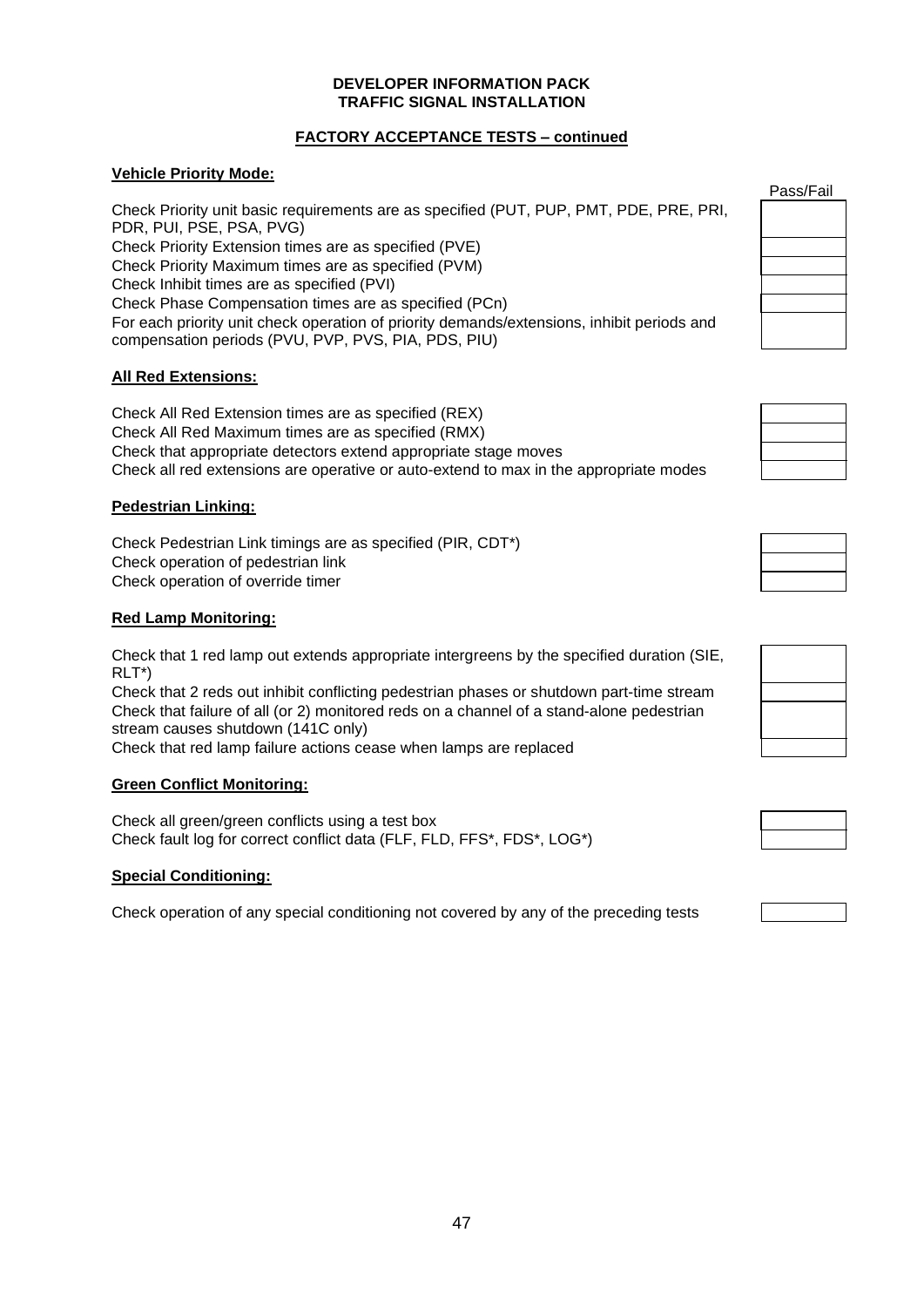# **FACTORY ACCEPTANCE TESTS – continued**

# **Miscellaneous:**

Perform any other miscellaneous tests that may be required (define below):- Pass/Fail

| 1.               |  |
|------------------|--|
| $\overline{2}$ . |  |
| $\overline{3}$ . |  |
| 4.               |  |
| $\overline{5}$ . |  |
| 6.               |  |
| $\overline{7}$ . |  |
| $\overline{8}$ . |  |
| 9.               |  |
| 10.              |  |
| 11.              |  |
| 12.              |  |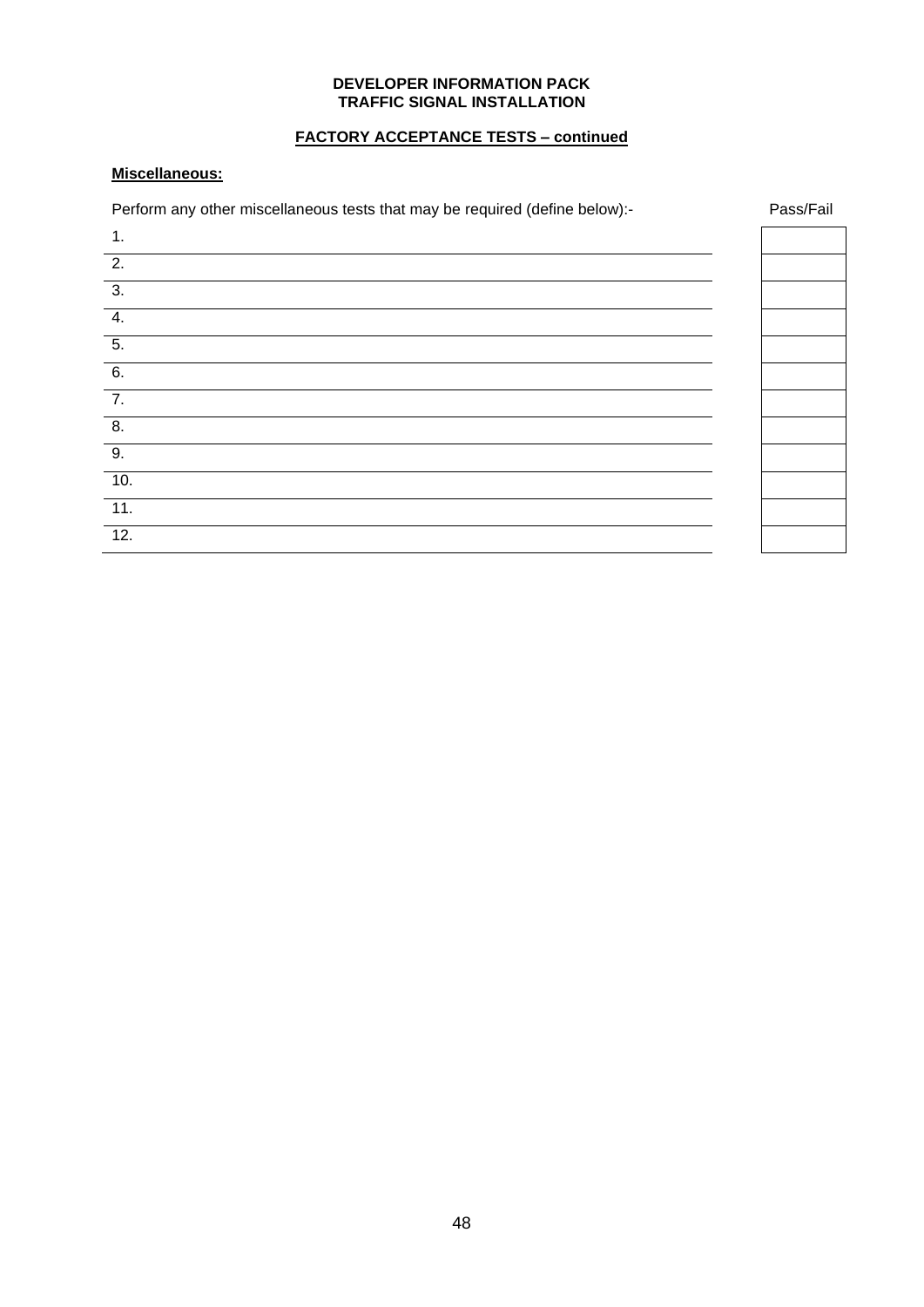# **APPENDIX B2**

# **SITE ACCEPTANCE TEST RESULTS**

| DATE OF TEST:                                                 |  |            | PASSED / FAILED (delete as appropriate) |
|---------------------------------------------------------------|--|------------|-----------------------------------------|
| <b>COMMENTS</b>                                               |  |            |                                         |
|                                                               |  |            |                                         |
|                                                               |  |            |                                         |
|                                                               |  |            |                                         |
|                                                               |  |            |                                         |
|                                                               |  |            |                                         |
|                                                               |  |            |                                         |
|                                                               |  |            |                                         |
|                                                               |  |            |                                         |
| LATEST DATE FOR CORRECTIVE ACTION:                            |  |            |                                         |
| SUPPLEMENTARY SAT REQUIRED - YES / NO (delete as appropriate) |  |            |                                         |
| <b>TRAFFIC SIGNAL ENGINEER:</b>                               |  | Name:      |                                         |
|                                                               |  | Signature: |                                         |
| SIGNAL COMPANY ENGINEER:                                      |  | Name:      |                                         |
|                                                               |  | Signature: |                                         |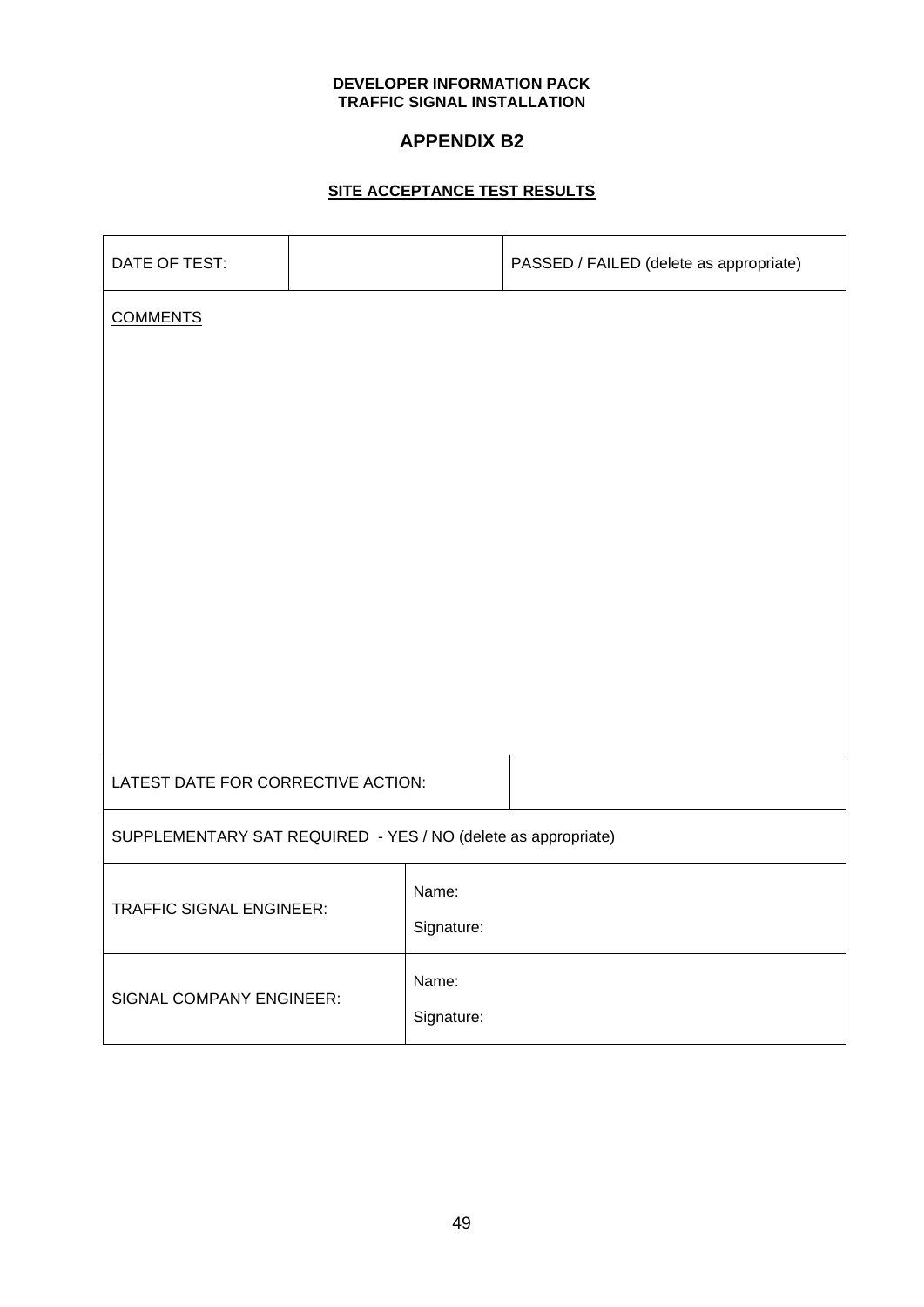# **SITE ACCEPTANCE TESTS**

# **General:**

Perform visual inspection for neat wiring, base seal, ancillary equipment fitted, etc Check for correct dimming voltage connection Check operation of solar cell by covering Check that time and date are correct (STM, CKL, TOD, DAY, WEK) Check that BST Changeover Weeks are correct (BSA, BSR, CKA\*, CKR\*) Check that controller has a logbook

# **Detector and Push Button Functions:**

Check all loop detector packs for the correct settings Check that all loops are connected to the correct controller input (IOP, DET\*) Check that all above ground detectors are connected to the correct controller input Check that all push button units are connected to the correct controller input Check that all wait indicators are functioning correctly along with any tactiles/audibles Check for correct operation of push buttons with kerbside detection Check SD/SA for correct operation with Sound-mark Test set Check for correct operation of any Hurry Call inputs

# **UTC Mode (or add-on MOVA):**

Check that all control bits are connected to the correct controller input (IOP) Check that all reply bits are connected to the correct controller output (IOP)

# **MOVA:**

Validate MOVA data set(s)

**NB:** refer to MCH 1542 for the full MOVA commissioning procedure

# **Remote Monitoring:**

Check that OMU can be dialled from instation Check that correct controller status/fault information is returned to the instation

# **Red Lamp Monitoring:**

Check that 1 red lamp out extends appropriate intergreens by the specified duration Check that 2 reds out inhibit conflicting pedestrian phases or shutdown part-time stream Check that failure of all (or 2) monitored reds on a channel of a stand-alone pedestrian stream causes shutdown (141C only)

Check that red lamp failure actions cease when lamps are replaced

| เรร/Fail |
|----------|
|----------|



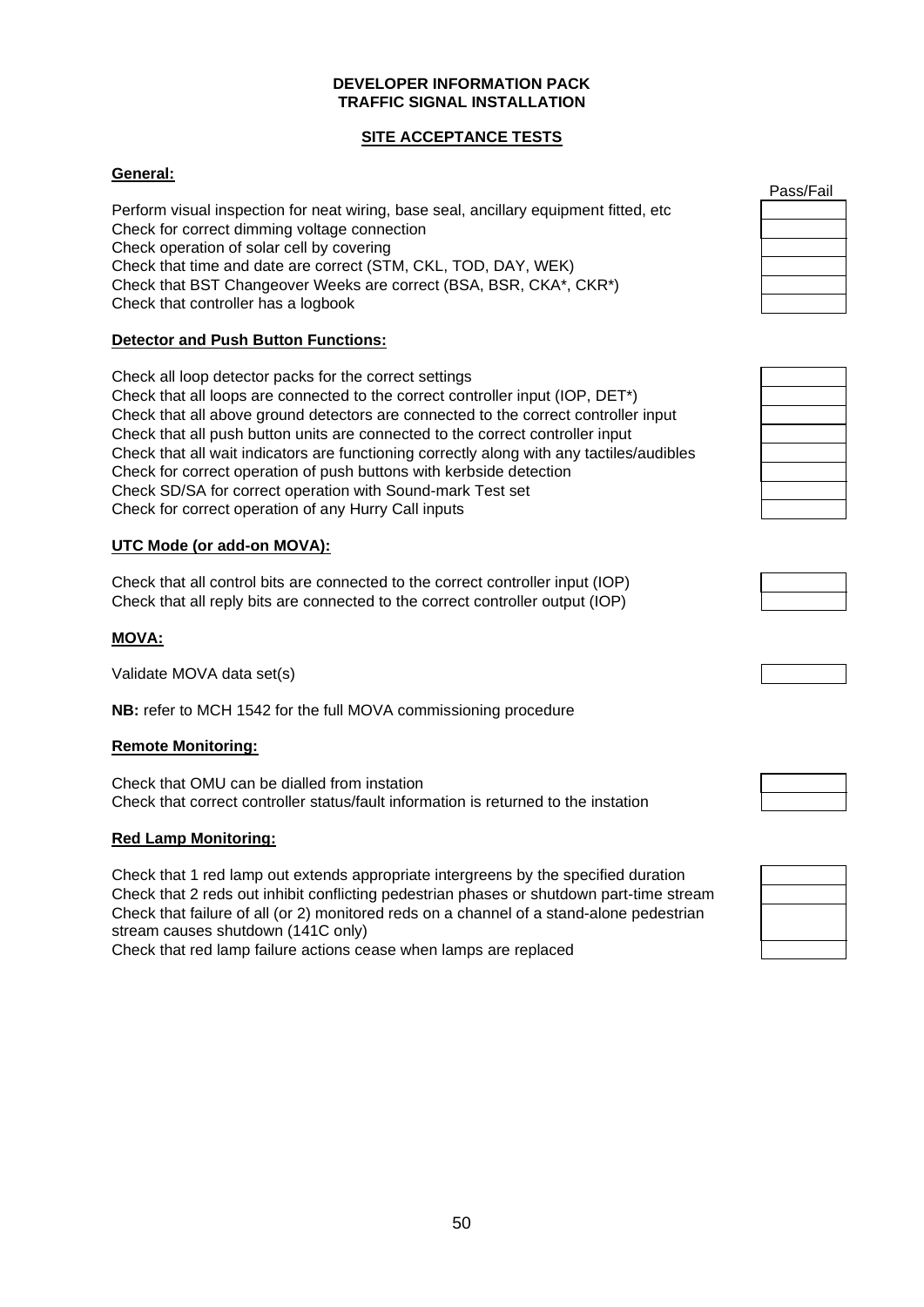# **SITE ACCEPTANCE TESTS - continued**

## **General Lamp Monitoring:**

Check that general lamp failures are detected and reported correctly

## **Linking:**

Check that any linking signals operate correctly

#### **Miscellaneous:**

Perform any other miscellaneous tests that may be required (define below):-

# **APPENDIX B3**

# **ELECTRICAL INSTALLATION CERTIFICATES**

a) The Contractor shall supply and complete to the satisfaction of the Overseeing Organization electrical test certificates in accordance with the latest edition of the Electricity at work Act and the IEE Wiring Regulations.

# **APPENDIX C**

# **CABLE IDENTIFICATION SYSTEM**

- a) All cables in all drawpits shall be marked with a tag sleeve or pull tight marker system indicating the asset connected i.e.: Pole / Loop reference. Markers may be colour coded to represent the voltage carried or have the voltage carried marked. If pull tight tags are used indelible ink shall be used to reference the tag.
- b) All cable cores at each end of cable terminations shall be referenced and recorded.

Pass/Fail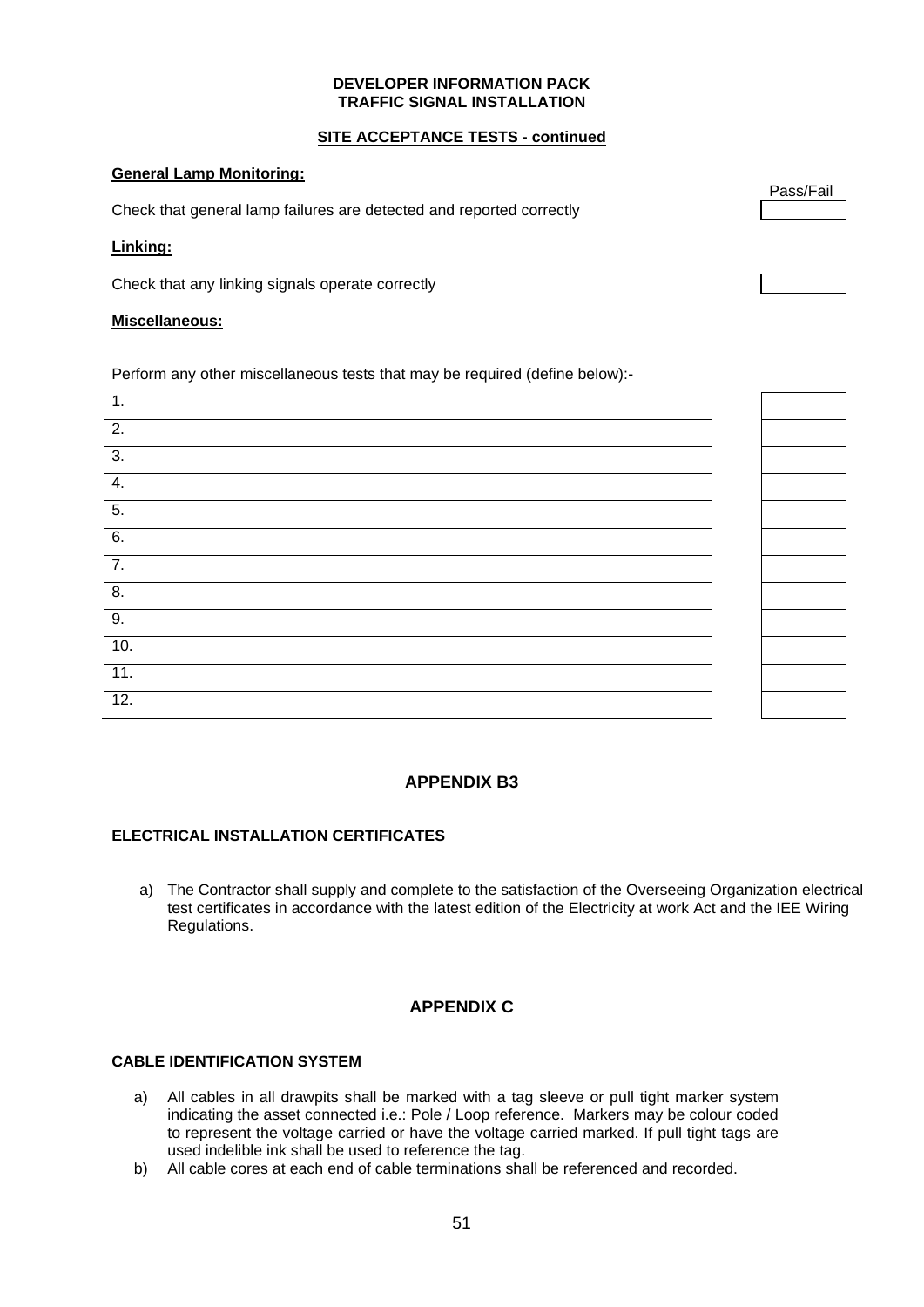# **APPENDIX D**

#### **APPLICATION FOR CONSENT FOR ACTIVITIES ON THE HIGHWAY ASSOCIATED WITH CIVIL ENGINEERING WORKS**

The Contractor shall apply in writing to GCC or their Agent, in advance of the minimum notice period stated, for consent to the following, all subject to road space availability and relevant legal and technical agreements being in place: Minimum

|             |                                                                                                                                                        | <u>iviiriirriurri</u><br><b>Notice</b><br>Period |
|-------------|--------------------------------------------------------------------------------------------------------------------------------------------------------|--------------------------------------------------|
| $\mathbf 1$ | For any restriction of width or significant alteration to the existing<br>carriageway or footway                                                       | 2 weeks                                          |
| 2           | Temporary diversions of traffic onto existing highways outside<br>the site boundary [Not involving statutory process]                                  | 4 weeks                                          |
| 3           | For any permanent closure as required by the Contract                                                                                                  | TRO process                                      |
| 4           | For shuttle working                                                                                                                                    | 4 weeks                                          |
| 5           | Temporary closure to traffic or any other restriction requiring<br>statutory process (TTRO)                                                            | 12 weeks                                         |
| 6           | For temporary traffic signal installations controlling shuttle<br>working with no turning movements                                                    | 1 week                                           |
| 7           | For temporary traffic signal installations with turning movements                                                                                      | 2 weeks                                          |
| 8           | Alteration to or removal of existing permanent traffic signal<br>installations                                                                         | 12weeks                                          |
| 9           | Introduction of permanent traffic signal installations                                                                                                 | 12 weeks                                         |
| 10          | For disconnection or connection of electrical supplies to lighting,<br>signs, bollards and the like where this work is not included in the<br>Contract | 4 weeks                                          |
| 11          | For interference with access to private properties                                                                                                     | 2 working days                                   |

Applications shall state the proposed start date and anticipated duration and where applicable be accompanied by plans, profiles and details of construction.

Work that affects any public highway shall not commence until consent has been given by GCC and until the relevant temporary diversions and/or traffic safety measures are fully operational.

Notwithstanding any consent given by GCC, work which affects access to private properties (11 above) shall not be commenced until the Contractor has given 2 working days notice in writing to the occupier(s) of the property.

Application forms obtainable from GCC, shall be used for applications 5, 6 and 7 above.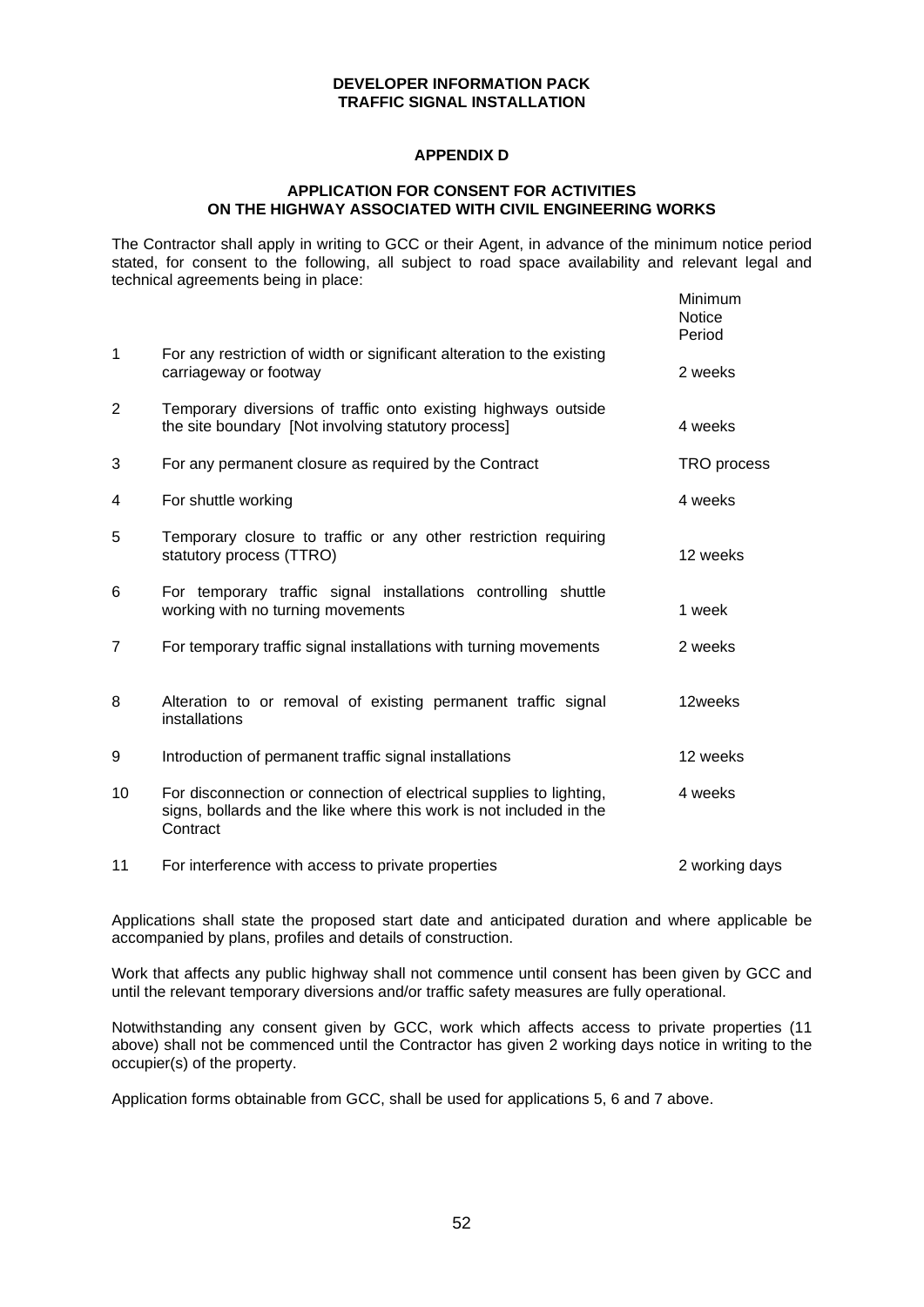# **APPENDIX E**

# **STANDARD DRAWINGS**

- a) GCC Standard details accompanying this pack are:
- SD001 Signal Pole Installation Details
- SD002 NAL Controller Base Installation
- SD003 Standard Controller Base Installation
- SD004 Inductance Loop Reinstatement Details
- SD005 Inductance Loop to Footway Box Connection Details
- SD006 Typical Controller Layout Plan Detail
- SD007 Composite Drawpit Type DP1 and DP2 Detail
- SD008 Inductance loop setting out details
- SD009 Tactile Paving and Signal Pole General Setting Out Detail
- b) The Developer may use additional scheme standard details subject to technical approval.